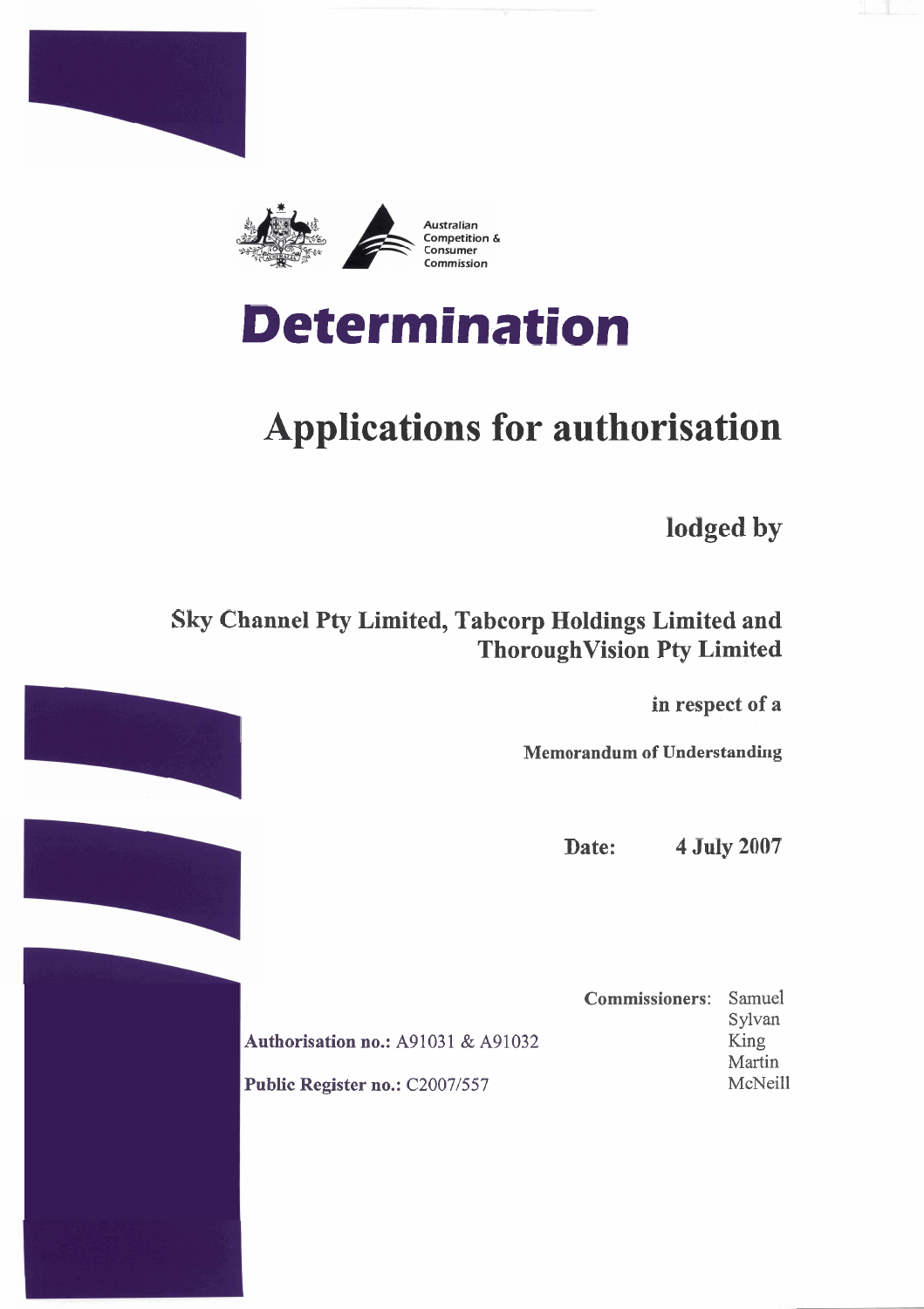# **Summary**

The ACCC grants authorisation, subject to a condition, to the Memorandum of Understanding between Tabcorp, Sky and TVN which sets out the commercial terms for the sharing of thoroughbred racing broadcasting content until 31 December 2012. Authorisation is granted, specifically to Schedules 1 to 7 (excluding Schedule 5) and any arrangements made under clause 2.3 of the Memorandum of Understanding.

#### **The authorisation process**

The Australian Competition and Consumer Commission (ACCC) can grant immunity from the application of the competition provisions of the *Trade Practices Act 1974* (the Act) if it is satisfied that the benefit to the public from the conduct outweighs any public detriment. The ACCC conducts a public consultation process to assist it to determine whether a proposed arrangement results in a net public benefit.

#### **The applications for authorisation**

On 15 February 2007, Tabcorp Holdings Limited (Tabcorp), Sky Channel Pty Ltd (Sky), and ThoroughVision Pty Ltd (TVN) (collectively referred to as 'the applicants') lodged applications for authorisation A91031 and A91032 with the ACCC.

The applicants are seeking authorisation for a Memorandum of Understanding (MOU) signed on 1 February 2007. In particular, authorisation is sought for Schedules 1 to 7 of the MOU, and any arrangements made under clause 2.3 of the MOU. Broadly, the MOU sets out the commercial terms between Sky and TVN for the sharing of thoroughbred racing broadcasting content. The MOU provides for the end of split vision and the end of litigation between the applicants.

#### **Background**

Prior to the existence of the TVN Channel, Sky was the principal broadcaster of Australian racing. Sky held rights to practically all thoroughbred racing in Australia (as well as harness and greyhound racing). After the formation of TVN in 2002, there were a number of disputes between TVN and Sky about who had rights to show the different thoroughbred racing events – this is known as the split vision dispute and is the subject of various litigation between TVN and Sky concerning thoroughbred broadcasting rights.

The split vision dispute led to a decrease in wagering revenue, punter confusion, pubs and clubs needing two channels to access all thoroughbred racing vision and a reduction in funding to the racing industry as a whole.

To resolve the split vision dispute the applicants entered into the MOU which enables them to share thoroughbred racing content, such that Sky and TVN will be able to provide two channels with expanded thoroughbred racing content.

#### **Public detriment**

The ACCC considers that the MOU will raise competition issues in respect of:

- the supply of race broadcasting services to commercial venues such as pubs and clubs and
- the acquisition of future broadcasting rights from the thoroughbred racing clubs.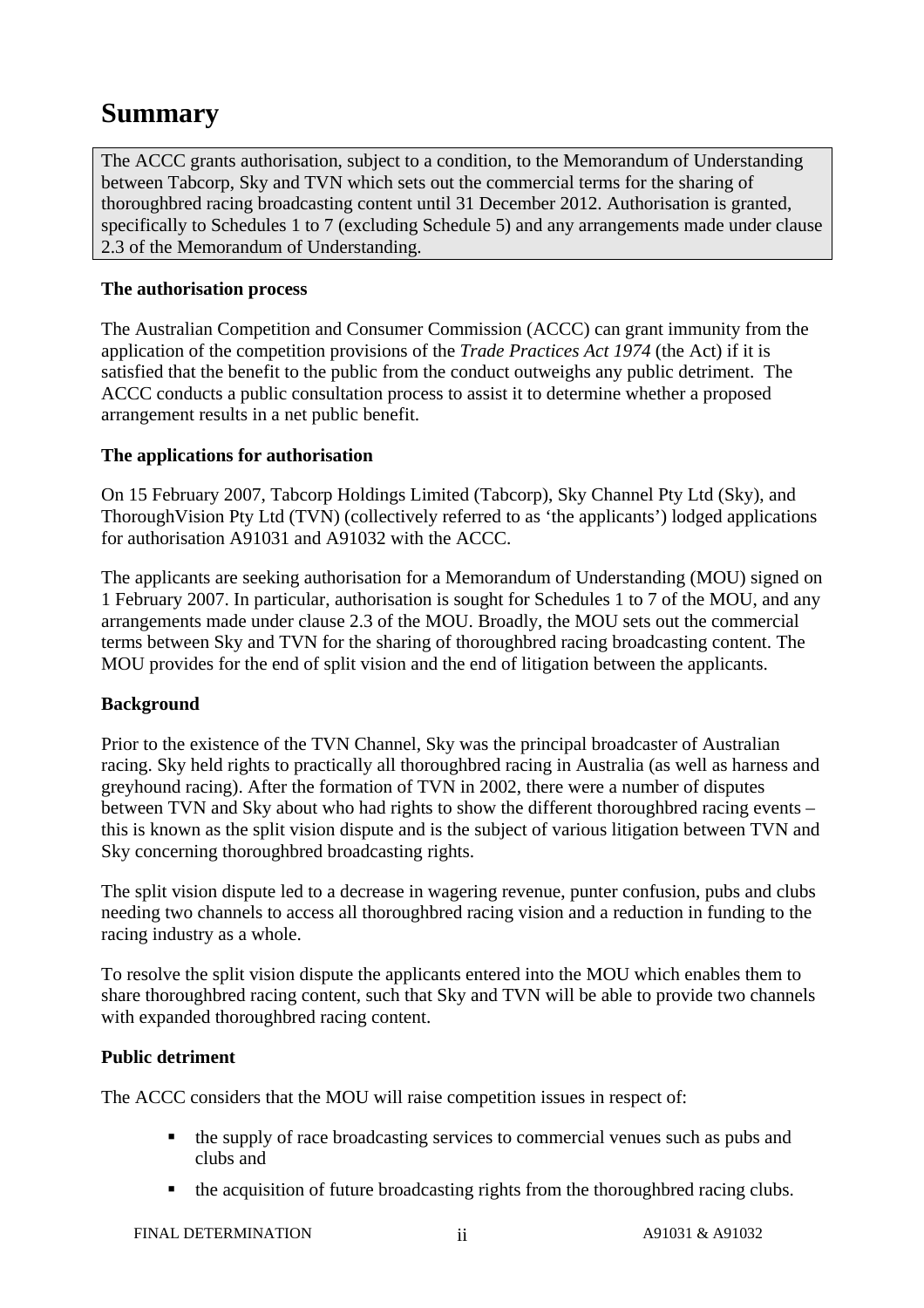The ACCC is concerned about the potential for Tabcorp/Sky to distribute the Sky and TVN Channels as a bundled product to commercial venues with wagering facilities that is, pubs, clubs or their equivalent, without at least offering the Sky Channel separately to these venues.

The ACCC considers that the MOU will have a competitive impact on the incentives of Sky and TVN to bid for future broadcasting rights from thoroughbred racing clubs. This is because the MOU provides that the unsuccessful bidder will still be able to access audio-visual content of races under a sub-licence and therefore may not bid for them as aggressively than without the MOU.

That being said, the ACCC acknowledges that there are commercial incentives to be the primary licence holder after 30 December 2012 when the MOU expires. To some degree such incentives may counter the competitive impact resulting from content sharing under the MOU.

The ACCC considers that the MOU does not raise any significant competition concerns in the distribution of race broadcasting services to television providers or the provision of wagering services.

#### **Public benefit**

The ACCC is satisfied that the MOU is likely to result in public benefit from:

- the resolution of the split vision dispute which led to a decrease in wagering revenue, punter confusion, pubs and clubs needing two channels to access all thoroughbred racing vision, and a reduction in funding to the racing industry as a whole
- increased production efficiencies to both Sky and TVN
- **EXECUTE:** improved output, quality of broadcasting services and innovation by TVN and Sky and
- reduced transaction costs to pubs, clubs and other commercial venues with Sky's non-exclusive distribution right of TVN.

#### **Balance of public benefit and detriment**

Overall, the ACCC is satisfied that the public benefits arising from the MOU will outweigh the public detriments, provided that Tabcorp/Sky do not bundle the Sky and TVN Channels without at least offering the Sky Channel separately to commercial venues with wagering facilities, that is, pubs, clubs or their equivalent.

To ensure that the public benefits generated by the MOU outweigh the public detriments the ACCC grants authorisation subject to the following condition:

 Should Tabcorp/Sky decide to supply the Sky and TVN Channels as a bundled product to commercial venues with wagering facilities, that is, pubs, clubs or their equivalent, Tabcorp/Sky must at least offer the Sky Channel separately to such venues.

#### **Length of authorisation**

The ACCC grants authorisation, subject to a condition, for the term of the MOU, which is until 31 December 2012.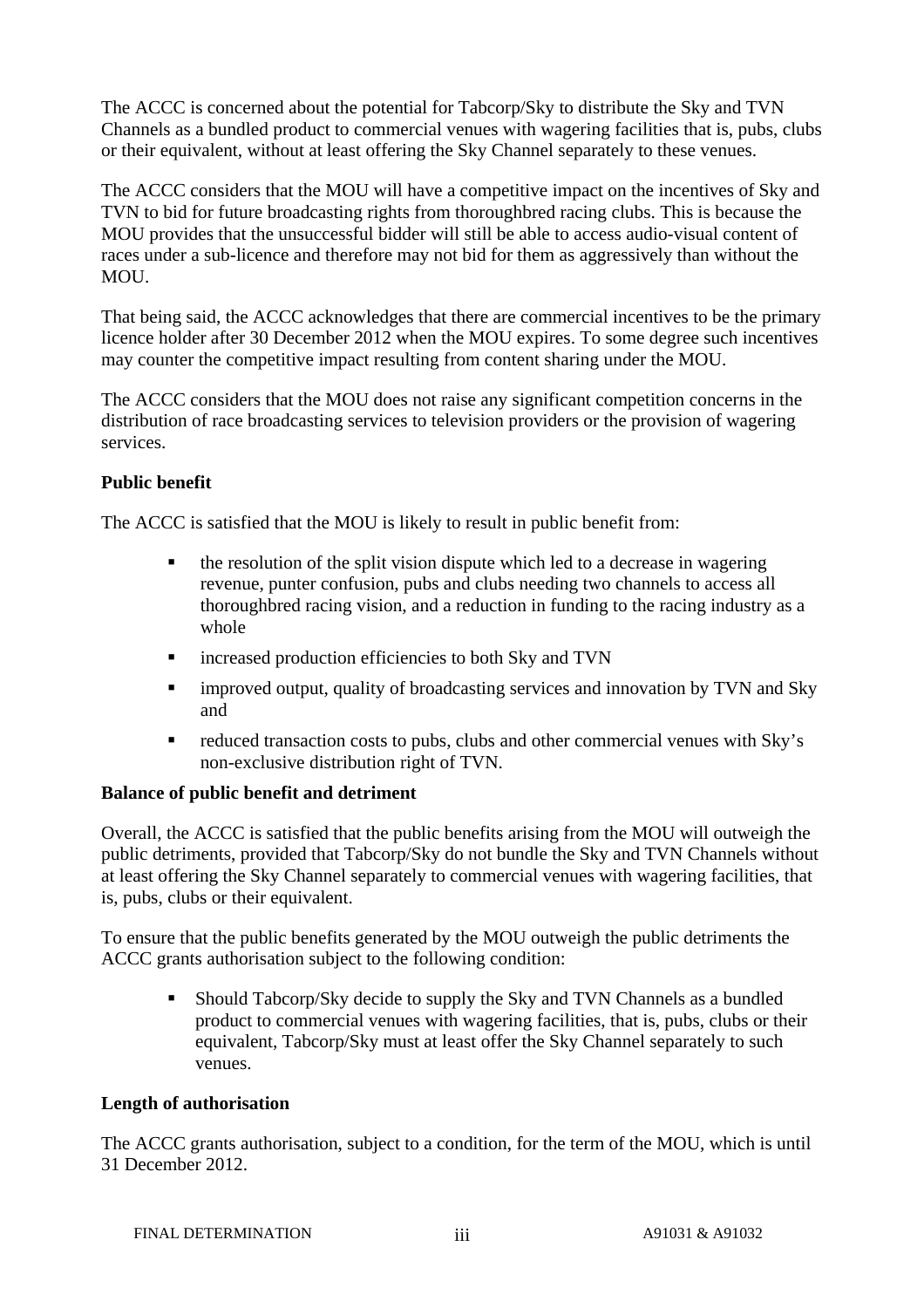# **Contents**

| SCHEDULE 1 - SKY CHANNEL TO GRANT A SUB-LICENCE TO TVN  11   |  |
|--------------------------------------------------------------|--|
| SCHEDULE 2 - TVN TO GRANT A PAY TELEVISION LICENCE TO SKY 12 |  |
|                                                              |  |
|                                                              |  |
|                                                              |  |
|                                                              |  |
|                                                              |  |
|                                                              |  |
|                                                              |  |
| 5.                                                           |  |
|                                                              |  |
|                                                              |  |
|                                                              |  |
|                                                              |  |
|                                                              |  |
|                                                              |  |
|                                                              |  |
|                                                              |  |
|                                                              |  |
| CONDUCT FOR WHICH THE ACCC PROPOSES TO GRANT AUTHORISATION52 |  |
|                                                              |  |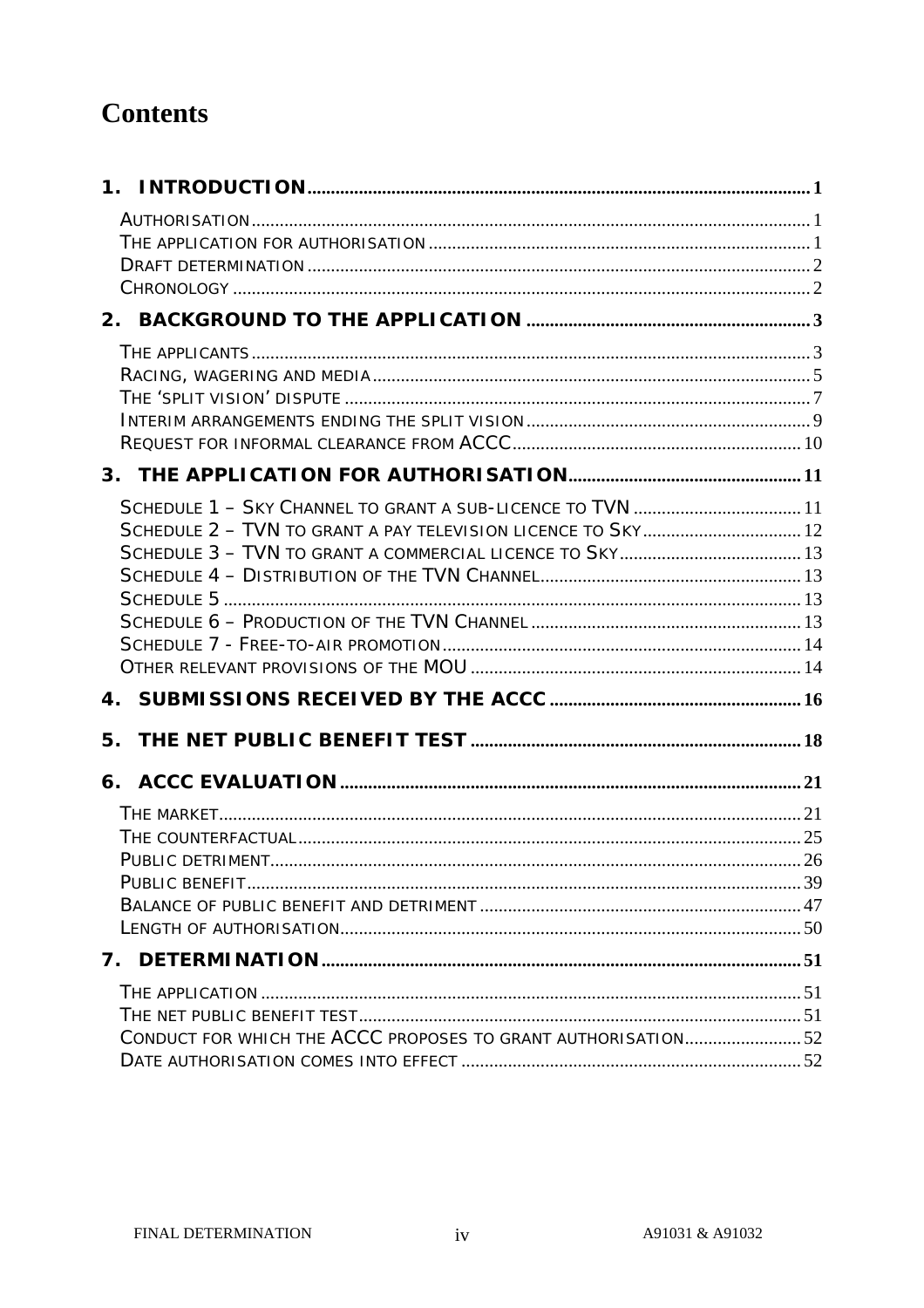# **List of abbreviations**

| <b>AABC</b>   | Association of Australian Bookmaking Companies Inc    |
|---------------|-------------------------------------------------------|
| <b>ACCC</b>   | <b>Australian Competition and Consumer Commission</b> |
| Act           | <b>Trade Practices Act 1974</b>                       |
| <b>ACTTAB</b> | <b>ACTTAB</b> Limited                                 |
| <b>AHA</b>    | <b>Australian Hotels Association</b>                  |
| <b>AJC</b>    | <b>Australian Jockey Club</b>                         |
| <b>AHRC</b>   | <b>Australian Harness Racing Council Inc</b>          |
| <b>APHRC</b>  | <b>Albion Park Harness Racing Club</b>                |
| Betfair       | <b>Betfair Pty Limited</b>                            |
| <b>CRV</b>    | <b>Country Racing Victoria</b>                        |
| <b>GRV</b>    | Greyhound Racing Victoria                             |
| <b>HRV</b>    | Harness Racing Victoria                               |
| <b>MOU</b>    | Memorandum of Understanding                           |
| <b>MRC</b>    | Melbourne Racing Club                                 |
| <b>MVRC</b>   | Moonee Valley Racing Club                             |
| Optus         | <b>Singtel Optus Pty Limited</b>                      |
| QRL           | <b>Queensland Racing Limited</b>                      |
| <b>RVL</b>    | Racing Victoria Limited                               |
| <b>RWWA</b>   | Racing and Wagering Western Australia                 |
| Sky           | Sky Channel Pty Ltd                                   |
| Sportscolour  | Sportscolour Pty Ltd                                  |
| <b>STC</b>    | <b>Sydney Turf Club</b>                               |
| Tabcorp       | <b>Tabcorp Holdings Limited</b>                       |
| <b>TVN</b>    | Thorough Vision Pty Limited                           |
| <b>UNiTAB</b> | <b>UNiTAB</b> Limited                                 |
| <b>VRC</b>    | Victorian Racing Club                                 |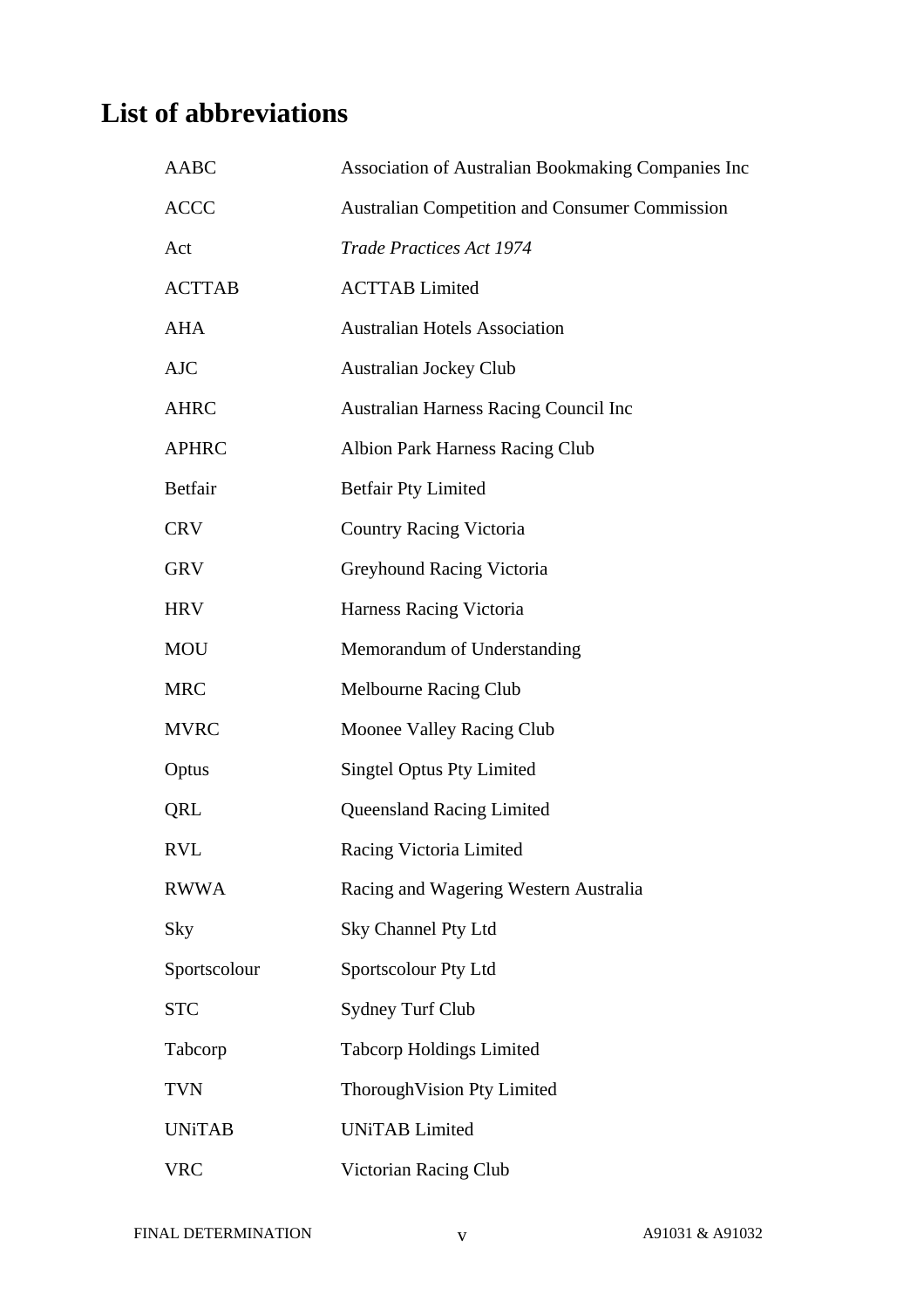## **1. Introduction**

### **Authorisation**

- 1.1 The Australian Competition and Consumer Commission (the ACCC) is the independent Australian Government agency responsible for administering the *Trade Practices Act 1974* (the Act). A key objective of the Act is to prevent anti-competitive conduct, thereby encouraging competition and efficiency in business, resulting in a greater choice for consumers in price, quality and service.
- 1.2 However the Act allows the ACCC to grant immunity from legal action for conduct that might otherwise raise concern under the competition provisions of the Act (in certain circumstances). One way in which parties may obtain immunity is to apply to the ACCC for what is known as an 'authorisation'.
- 1.3 The ACCC may 'authorise' businesses to engage in such conduct where it is satisfied that the public benefit from the conduct outweighs any public detriment.
- 1.4 The ACCC conducts a public consultation process when it receives an application for authorisation. The ACCC invites interested parties to lodge submissions outlining whether they support the application or not, and their reasons for this.
- 1.5 After considering submissions, the ACCC issues a draft determination proposing to either grant the application or deny the application.
- 1.6 Once a draft determination is released, the applicant or any interested party may request that the ACCC hold a conference. A conference provides all parties with the opportunity to put oral submissions to the ACCC in response to the draft determination. The ACCC will also invite the applicant and interested parties to lodge written submissions commenting on the draft.
- 1.7 The ACCC then reconsiders the application taking into account the comments made at the conference (if one is requested) and any further submissions received and issues a final determination. Should the public benefit outweigh the public detriment, the ACCC may grant authorisation. If not, authorisation may be denied. However, in some cases it may still be possible to grant authorisation where conditions can be imposed which sufficiently increase the benefit to the public or reduce the public detriment.
- 1.8 The ACCC conducts its assessment of an application for authorisation within a statutory six month time limit.

### **The application for authorisation**

- 1.9 On 15 February 2007, Tabcorp Holdings Limited (Tabcorp), Sky Channel Pty Ltd (Sky), and ThoroughVision Pty Ltd (TVN) (collectively referred to as 'the applicants') lodged applications for authorisation A91031 and A91032 with the ACCC.
- 1.10 The applicants are seeking authorisation for a Memorandum of Understanding (MOU) signed on 1 February 2007. In particular, authorisation is sought for Schedules 1 to 7 of the MOU, and any arrangements made under clause 2.3 of the MOU. Broadly, the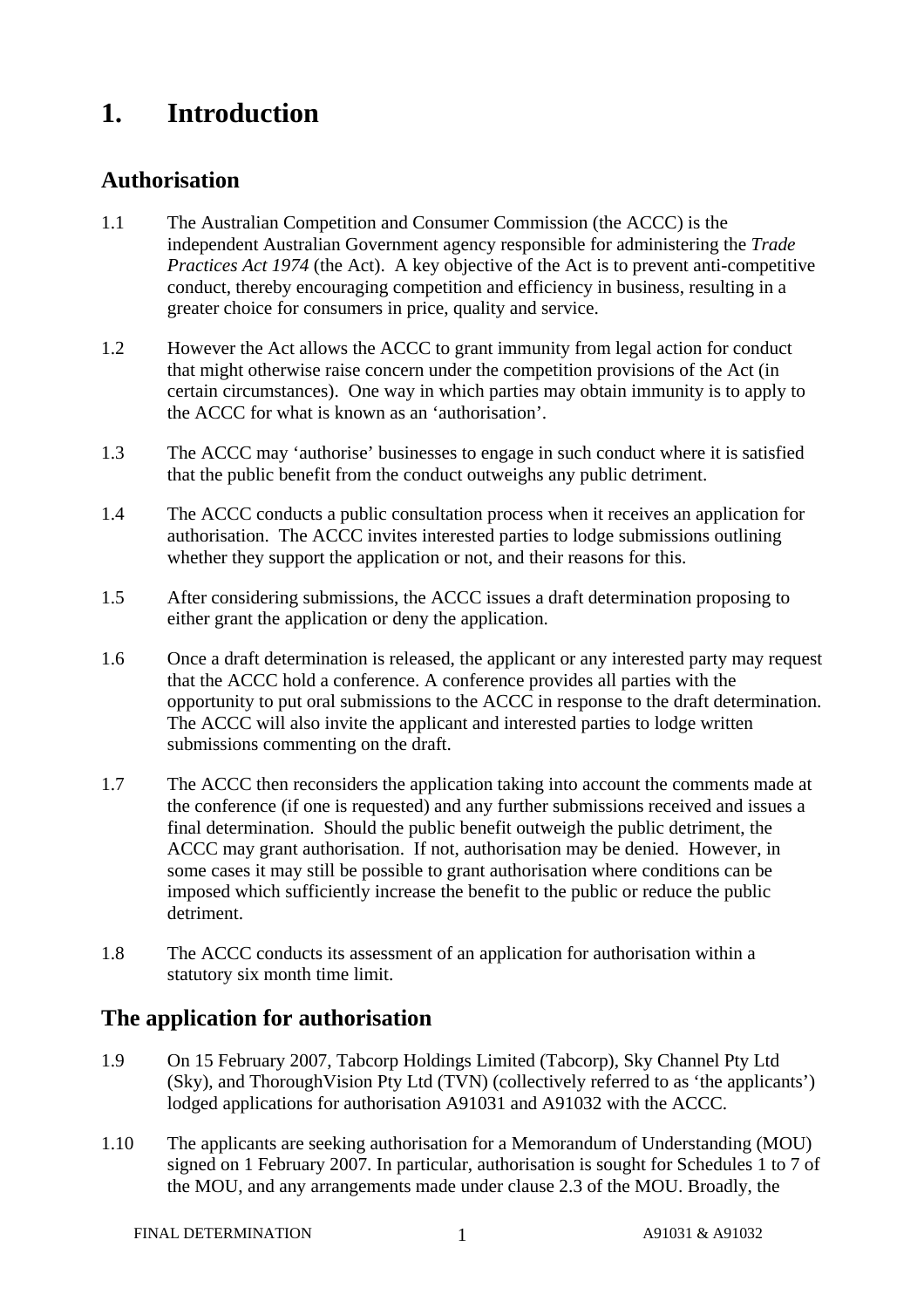MOU sets out the commercial terms between Sky and TVN for the sharing of thoroughbred racing broadcasting content. The commencement of the MOU is dependent on the ACCC granting authorisation.

1.11 The applicants seek authorisation for the period of the MOU which is until 31 December 2012.

### **Draft determination**

- 1.12 On 3 May 2007 the ACCC issued a draft determination proposing to grant authorisation, subject to a condition, for the term of the MOU. The proposed condition was as follows:
	- Should Tabcorp/Sky decide to supply the Sky and TVN Channels as a bundled product to commercial venues with wagering facilities, Tabcorp/Sky must at least offer the Sky Channel separately to such venues.

### **Chronology**

1.13 Table 1.1 provides a chronology of significant dates in the consideration of these applications.

| <b>DATE</b>      | <b>ACTION</b>                                                                                                         |
|------------------|-----------------------------------------------------------------------------------------------------------------------|
| 15 February 2007 | Application for authorisation lodged with the ACCC.                                                                   |
| 19 February 2007 | Lodgement of public version of supporting submission with the ACCC.                                                   |
| 13 March 2007    | Closing date for submissions from interested parties in relation to the<br>substantive application for authorisation. |
| 4 April 2007     | Submission received from the applicants in response to interested party<br>submissions.                               |
| 3 May 2007       | Draft determination issued.                                                                                           |
| 25 May 2007      | Closing date for submissions from interested parties in relation to the draft<br>determination.                       |
| 4 July 2007      | Determination issued.                                                                                                 |

#### **Table 1.1: Chronology of application for authorisation A91031 & A91032**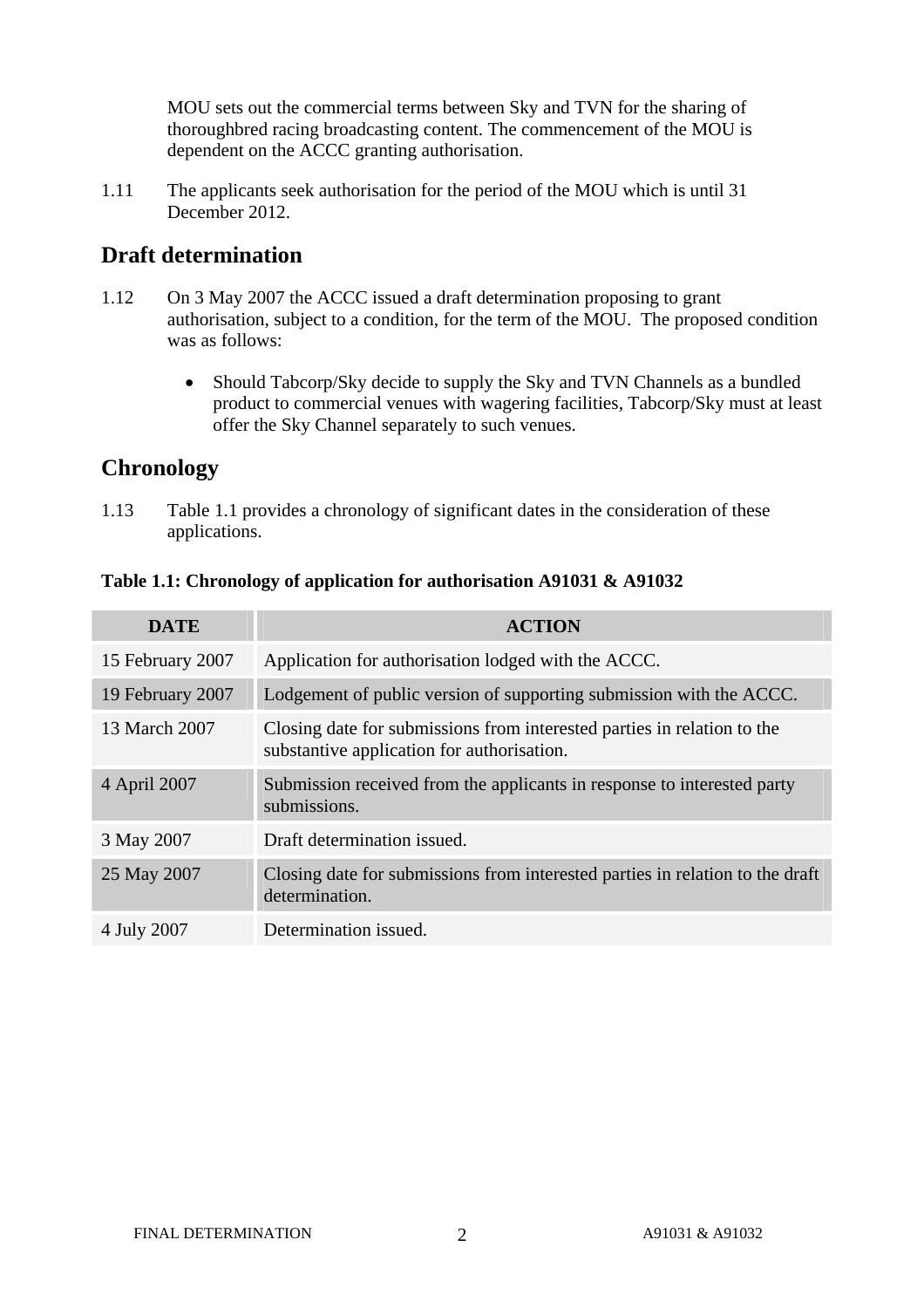# **2. Background to the application**

### The applicants<sup>1</sup>

### **Tabcorp**

- 2.1 Tabcorp is a gaming and wagering company.
- 2.2 Tabcorp holds the exclusive licence under the *Gambling Regulation Act 2003 (Vic)* to conduct off-course parimutuel<sup>2</sup> wagering in Victoria for thoroughbred, harness and greyhound racing until August 2012.
- 2.3 Tabcorp also has a licence to conduct on-course parimutuel wagering in Victoria and also offers parimutuel and fixed odds betting on sporting and other events.
- 2.4 In 2004, Tabcorp acquired the NSW-based company Tab Ltd. Tab Ltd holds the exclusive licence under the *Totalizator Act 1997 (NSW)* to conduct off-course parimutuel wagering in NSW and is also licensed to conduct on-course parimutuel wagering. Tab Ltd also provides on-course parimutuel wagering to a limited number of Queensland races.
- 2.5 The Tabcorp Group owns Star City Casino in Sydney and three casinos in Queensland (following a merger with Jupiters Limited). Tabcorp also has gaming operations in Victoria under the Tabaret brand and Keno operations in New South Wales, Queensland and Victoria.

#### **Sky**

- 2.6 Sky is a wholly owned subsidiary of Tab Ltd. It is a television broadcaster that telecasts thoroughbred, harness and greyhound racing seven days a week to approximately 4500 commercial outlets such as hotels, clubs and TAB outlets throughout Australia.
- 2.7 Sky commenced broadcasting to commercial premises in 1986. Since its commencement, Sky has moved from broadcasting a variety of sporting and entertainment programs which included both racing and non-racing content, to primarily broadcasting racing content.
- 2.8 Sky broadcasts its racing content with 'wall-to-wall' coverage. Sky works with the industry and TABs so that race meetings are scheduled so when a particular race ends Sky Channel can cut to another race which is about to begin at another venue and so on. Sky Channel presents its content in this format to optimise wagering turnover.
- 2.9 Sky currently holds the exclusive broadcasting rights for the majority of thoroughbred, greyhound and harness race meetings held in Australia. In particular, Sky acquires the right to use video picture of racing and other sports content from clubs or other entities,

<sup>&</sup>lt;sup>1</sup> Information outlined in this chapter was largely obtained from the applicants' supporting submission dated 15 February 2007.

 $2$  Parimutuel wagering is a system of betting, as on horseraces, in which those who bet on the winners divide the bets or stakes, less a percentage for the management, taxes, etc. (Macquarie Dictionary website: www.macquariedictionary.com.au)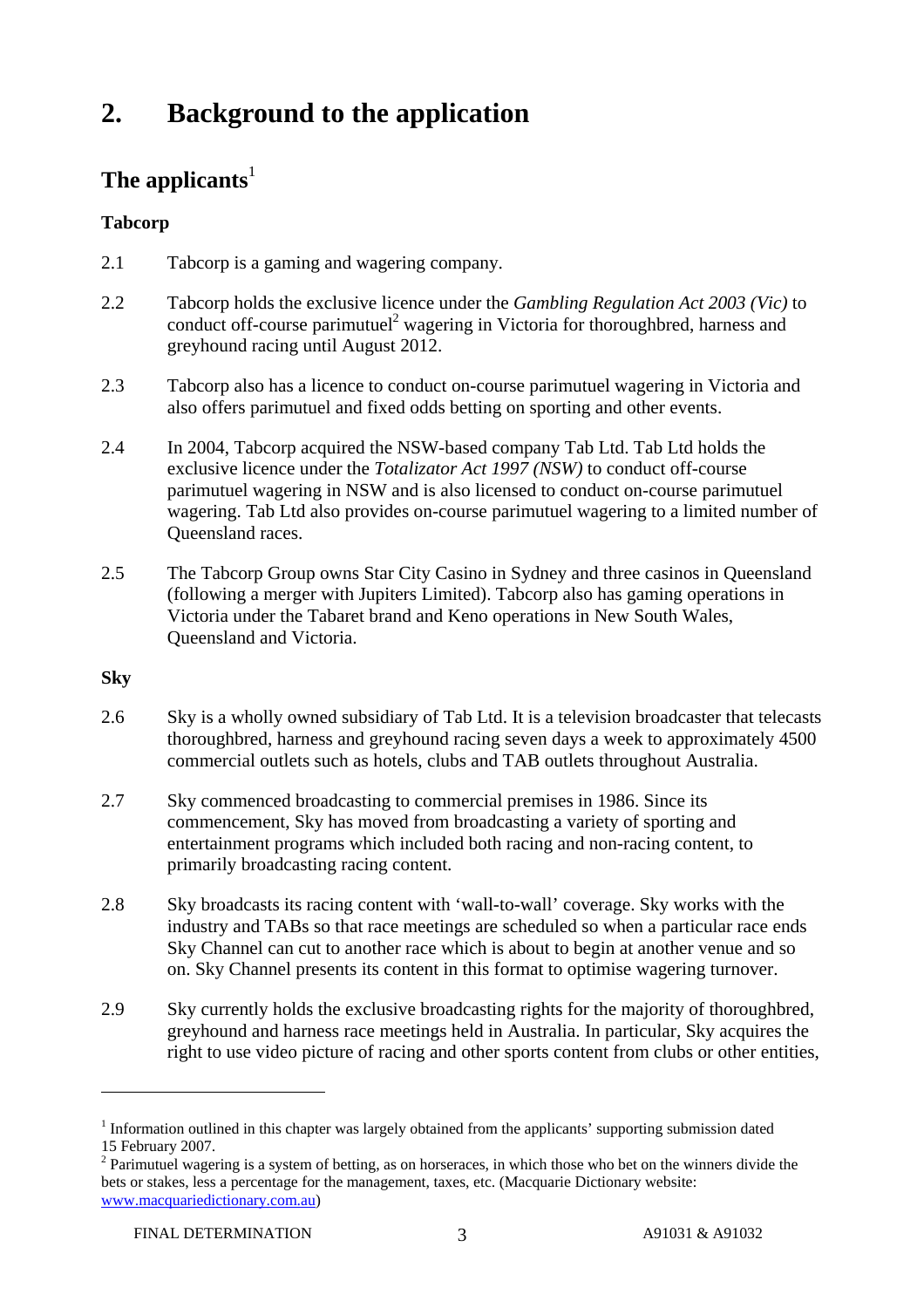and packages such content to produce television channels and data feeds for transmission via a number of means. Sky primarily broadcasts domestic races, however, it also imports international races which are generally scheduled for broadcasting during off-peak times. Sky also provides vision from Australian racing to customers in the United Kingdom, the USA, Canada, New Zealand, Sri Lanka, Asia and the Middle East.

- 2.10 Since 1998, Sky Channel has been broadcast via the Foxtel, Optus and Austar pay television platforms, reaching 1.6 million viewers. Sky Channel is supplied to Foxtel, Optus and Austar by means of separate commercial arrangements between each of the pay television operators and Sky Channel. Sky Channel is available to subscribers through the basic tier of Austar, Foxtel and Optus services.<sup>3</sup> No additional fee is charged to subscribers to access Sky Channel.
- 2.11 In 2001, Sky acquired radio station 2KY, which provides radio broadcasts of race meetings in NSW.
- 2.12 In addition to the broadcast of races, Sky produces a number of magazine and other information-type programs, which have a racing focus. Sky also broadcasts other sporting events from time to time, primarily pay per view boxing matches.

#### **TVN**

- 2.13 TVN is a sports rights management company specialising in broadcasting thoroughbred racing. TVN's stated objective is to enhance the presentation of thoroughbred racing vision for the enjoyment of race fans and viewers.
- 2.14 TVN is designed to be a channel for the thoroughbred racing industry as a whole. In addition to race footage, TVN showcases additional footage relating to breeders, owners, jockeys and trainers, racing fashion and information on racing clubs. It provides this footage through extended live coverage and review programs.
- 2.15 In 2002, the Victorian thoroughbred racing clubs<sup>4</sup> formed TVN to collectively negotiate with Sky the terms and conditions on which Sky would broadcast TVN races. The race clubs formed TVN to provide premium race footage which Sky could not broadcast due to its wall-to-wall format.
- 2.16 TVN is owned by the following thoroughbred racing clubs:
	- Australian Jockey Club 25%
	- Sydney Turf Club 25%
	- Victorian Racing Club 12.5%
	- Melbourne Racing Club 12.5%
	- Moonee Valley Racing Club 12.5%

<sup>&</sup>lt;sup>3</sup> Sky Channel website: www.skychannel.com.au/company/skyracing.php  $\frac{4 \text{ V} \cdot \text{V}}{4 \text{ V} \cdot \text{V}}$ 

<sup>&</sup>lt;sup>4</sup> Victorian Racing Club (VRC), Melbourne Racing Club (MRC), Moonee Valley Racing Club (MVRC) and Country Racing Victoria (CRV).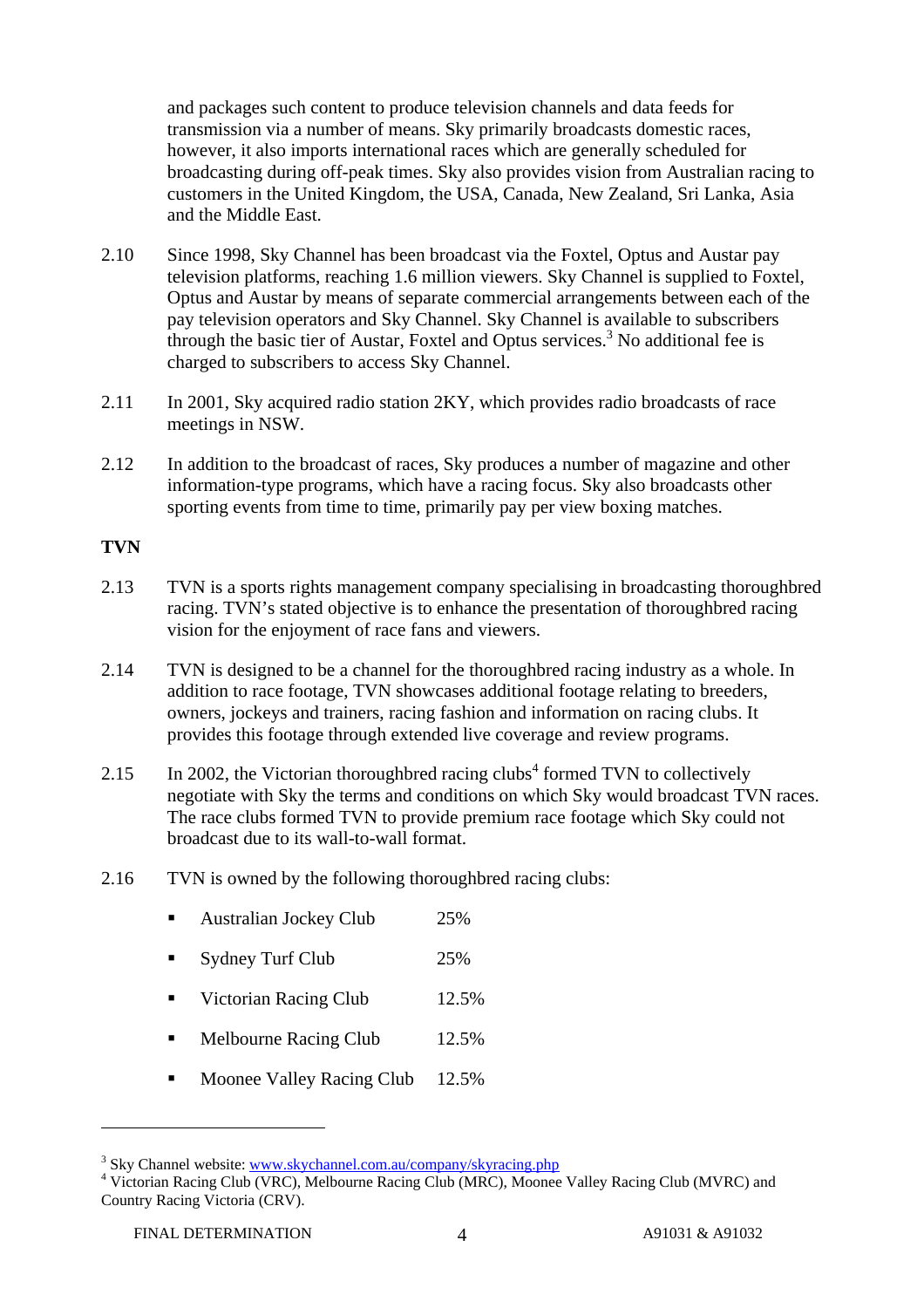- Country Racing Victoria 12.5%
- 2.17 TVN holds the exclusive broadcasting rights for all thoroughbred race meetings held in Victoria and the Northern Territory, and has entered into agreements to act as an agent for the Australian Jockey Club (AJC) and the Sydney Turf Club (STC).
- 2.18 The TVN Channel is available to more than 3200 pubs/clubs and TAB agencies in NSW, Victoria, ACT, Tasmania and some agencies in Queensland, South Australia and Northern Territory.
- 2.19 In February 2007, TVN entered into an agreement with Channel Nine to have 13 race meetings and more than 70 premier races broadcast free-to-air in conjunction with TVN. Channel Nine's racing coverage began on 24 February 2007.<sup>5</sup>
- 2.20 TVN is also available to consumers through Foxtel digital and Austar Digital pay television services.<sup>6</sup> TVN also provides on-demand broadcast of moving and still racing footage to mobile phones and to the internet, broadcasts live and archival racing footage to BigPond broadband subscribers, and sells archival racing footage.

### **Racing, wagering and media**

- 2.21 The racing industry is comprised of three codes thoroughbred, greyhound and harness. The structures of the three codes of racing are broadly similar:
	- **i** in each code, activities in each state and territory are governed by statutory bodies, known as Principal Racing Authorities, which control the regulation, functions and commercial activities of the codes
	- in turn, a national administrative body exercises oversight responsibilities in relation to these statutory bodies. The national bodies are the Australian Racing Board Limited (thoroughbred), Greyhounds Australasia (greyhound) and the Australian Harness Racing Council (harness) and
	- together, these organisations assist in the governance of racing clubs which conduct racing in the respective code, for the benefit of participants and stakeholders in the industry.
- 2.22 There are approximately 379 thoroughbred racing clubs, 126 harness racing clubs and 93 greyhound racing clubs in Australia.
- 2.23 The racing organisations are non-profit. All their income is used to provide racing product, through the provision of race facilities, infrastructure and services, and the payment of prize money, which in turn is used to pay owners, jockeys, trainers, drivers, farriers, and stable hands as well as for investments in training and veterinary services.
- 2.24 The vast majority of funding for the racing industry is provided as a result of wagering on the races staged by the race clubs.

 $^5$  B Cormick, 'Carnival just starting as Nine makes return', *The Australian*, 16 February 2007.

<sup>&</sup>lt;sup>6</sup> TVN website: www.tvn.com.au.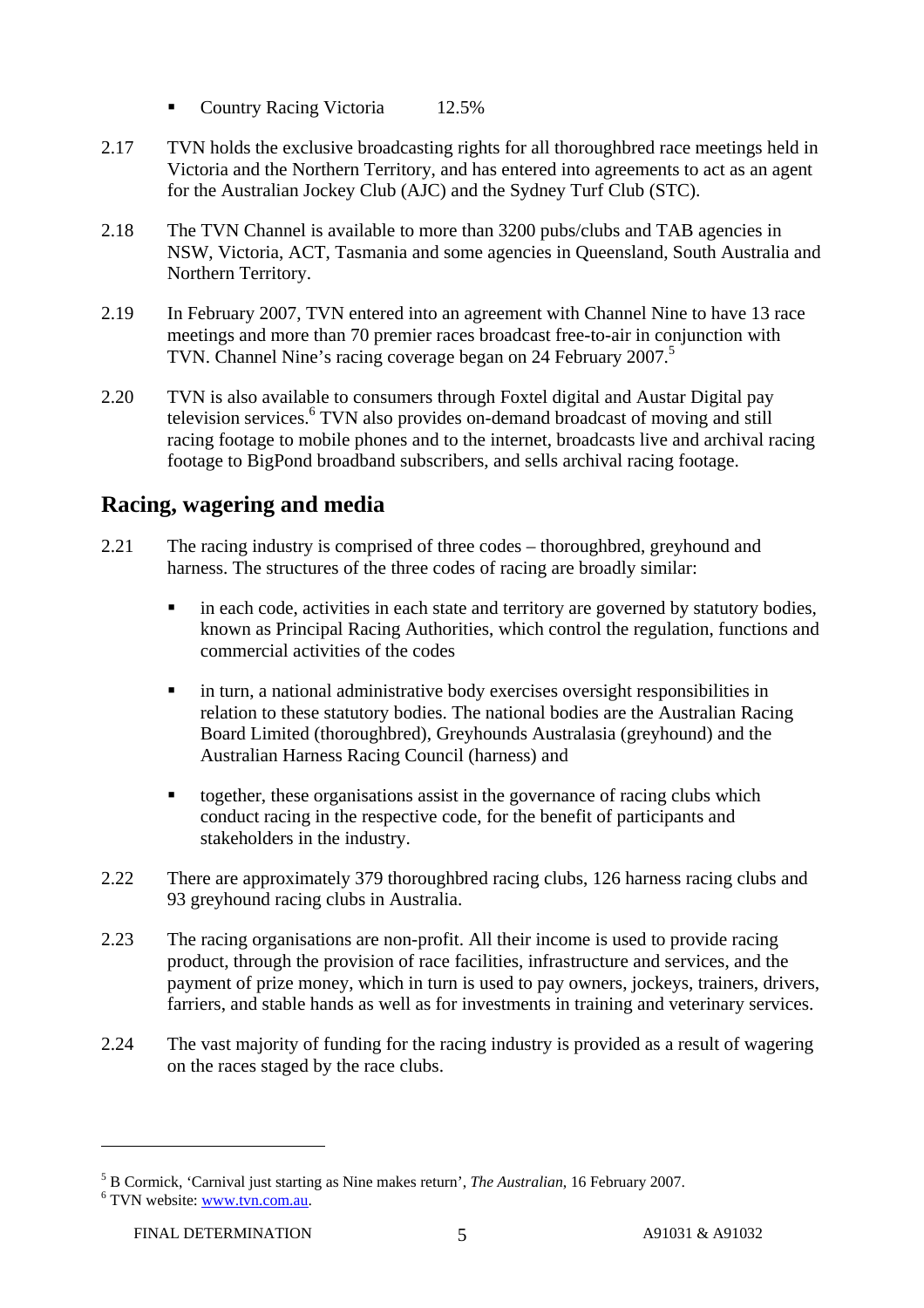- 2.25 Wagering is a form of gambling. It involves betting on the outcome of live events. Wagering in Australia has been traditionally divided into parimutuel and fixed odds wagering.
- 2.26 Totalisators are the main form of wagering in Australia, comprising approximately 78% of wagering turnover in the year ended 30 June 2006. Approximately 94% of totalisator wagering turnover is 'off-course' betting.
- 2.27 In each state or territory there is one operator licensed to conduct off-course parimutuel wagering. These operators are licensed to conduct parimutuel wagering and, subject to certain restrictions, to conduct fixed-odds wagering on racing. A condition of these exclusive licences is that a proportion of wagering turnover is returned to the local racing industry. The first licence to expire is Tabcorp's Victorian licence in 2012. Wagering licences in other states become non-exclusive between 2013 and 2016.
- 2.28 In addition to totalisators who offer parimutuel wagering services, on-course bookmakers and betting exchanges are licensed to take wagers on sporting events, including racing.
- 2.29 The relationship between the racing industry and the totalisators is inter-dependant. The racing industry supplies the product on which totalisators conduct betting, and the totalisators provide the vast majority of funding for the racing industry. Generally, totalisators pay a percentage of their wagering revenue to racing bodies in each state/territory which then distributes the revenue amongst the three racing codes.<sup>7</sup>
- 2.30 The applicants submit that the relationship between racing and wagering differs from the relationship between wagering operators and other sporting events. This is largely because other sporting events receive funding through ticket sales, sponsorship, media rights and do not receive funding or product fees from wagering operators who conduct betting on the event.
- 2.31 However, following the draft determination, Betfair Pty Limited (Betfair) noted that other sporting events also receive funding from product fees. For example, Betfair stated that it has entered into product fee arrangements with other Australian sporting bodies including the Australian Football League, Cricket Australia, the PGA Australasian Tour and the National Rugby League.
- 2.32 In respect of the year ended 30 June 2006, Tabcorp paid over \$503.4 million by way of fees to the NSW and Victorian racing industries.<sup>8</sup> Product and program fees paid to Queensland Racing by UNiTAB Limited (UNiTAB) were approximately \$119.4 million for the same year.<sup>9</sup>
- 2.33 Media coverage of racing events information is essential for the operation of a wagering service as it provides customers with access to accurate and timely racing information, and to live audio and visual coverage of races. Media coverage may take several forms including television, radio, newspaper and internet.

<sup>&</sup>lt;sup>7</sup> For example Tabcorp pays a percentage of its wagering profits and products fees to VicRacing Pty Ltd in Victoria and RacingCorp Pty Ltd in NSW.

<sup>8</sup> Tabcorp Concise Annual Report 2006, pp 7, 9, 12.

<sup>&</sup>lt;sup>9</sup> Queensland Racing Annual report 06, p 34.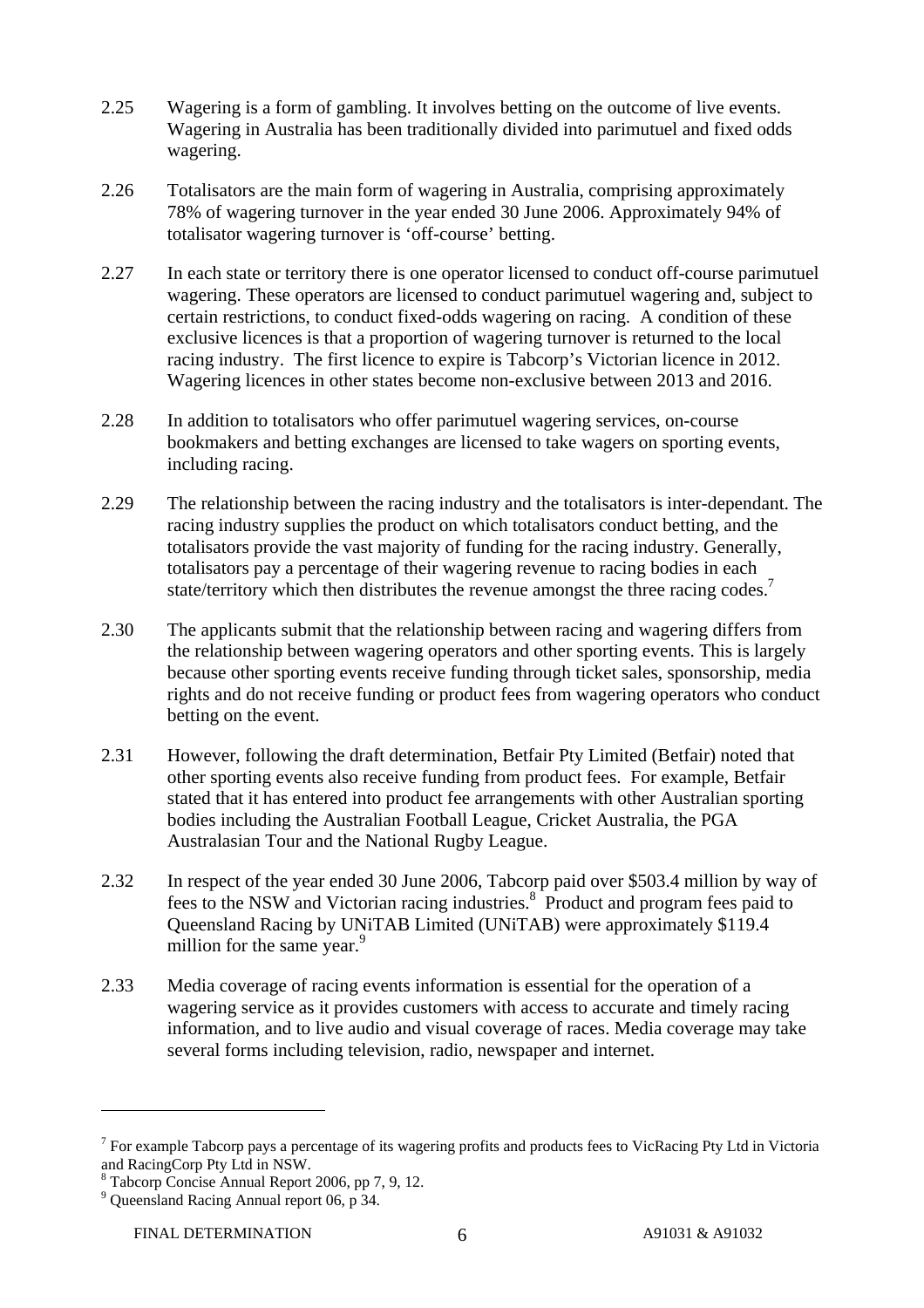- 2.34 Wagering operators rely on customers having access to live coverage of races as customers are more likely to wager on a race that they can watch. Tabcorp estimates that turnover on racing events can be increased by approximately 40-60% if races are televised and are broadcast live in clubs, pubs, TAB agencies and into the home via pay television.
- 2.35 Similarly, the Queensland Harness Racing and Albion Park Harness Racing Club (APHRC) noted that each code of racing relies upon having broadcasting coverage of its races to ensure that its product is the subject of wagering. The level of wagering on each code may then be reflected in the payments received through the state racing body.
- 2.36 In order to facilitate race coverage through the media, the racing and wagering industries have invested to increase the availability of racing events on which their customers can bet.
- 2.37 The inter-dependence of racing, media and wagering operators is illustrated in Figure 2.1 in respect of Sky Channel:



**Figure 2.1: Inter-dependence of racing, media and wagering operators** 

Source: Tabcorp, Sky and TVN submission dated 15 February 2007, p 23.

### **The 'split vision' dispute**

- 2.38 Prior to the existence of the TVN Channel, Sky was the principal broadcaster of Australian racing. Sky held rights to practically all thoroughbred racing in Australia (as well as harness and greyhound racing), having negotiated for such rights with the individual race clubs, directly or indirectly.
- 2.39 After the formation of TVN in 2002, TVN acquired the broadcasting rights of the Victorian thoroughbred racing clubs (see paragraph 2.15). From May 2002 until May 2005, Sky broadcast these Victorian races pursuant to an agreement with TVN.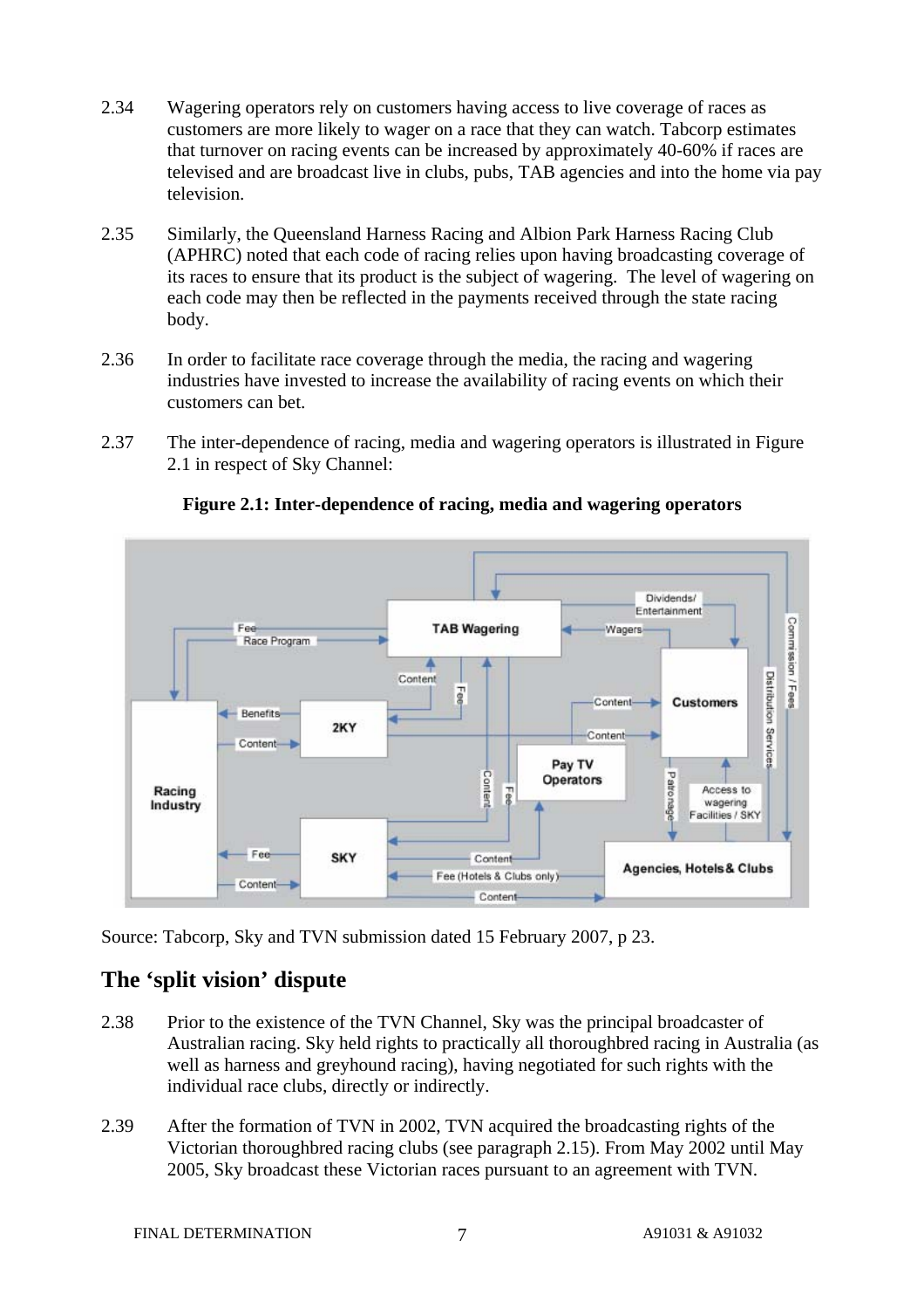- 2.40 In March 2004, the AJC and the STC each made offers to Sky for the acquisition of their rights. Sky did not accept the offers made by the AJC and STC. Subsequently, TVN entered into an agreement with the AJC and STC to manage the rights of their races.
- 2.41 In 2004 and 2005, Sky and TVN held discussions to jointly develop a thoroughbred only channel to operate in addition to the Sky Channel. However, Sky and TVN could not settle the commercial terms of the arrangements. Following a failure to reach agreement, the TVN clubs created their own thoroughbred channel, which began broadcasting in May 2005. Shortly after, TVN was successful in acquiring the broadcasting rights to Darwin races.
- 2.42 As a result, broadcasting of thoroughbred racing was split between the two channels. TVN began broadcasting AJC, STC, Darwin and Victorian races on the TVN Channel to commercial subscribers, and on Foxtel's digital service to residential subscribers. Sky Channel broadcast all other Australian thoroughbred racing and all non-thoroughbred racing to its commercial subscribers and via the Foxtel, Optus and Austar pay television services to its residential subscribers. This meant that pubs and clubs, and residential subscribers, wanting complete coverage of thoroughbred racing, were required to acquire both the TVN and Sky Channels. This has become known as 'split vision' of thoroughbred racing content.
- 2.43 Against this background, various disputes became the subject of litigation between TVN and Sky. The litigation has been stayed pending the implementation of the MOU.
- 2.44 The applicants submit that the split vision dispute affected wagering revenue, pubs and clubs and the racing industry as a whole. The consequences of the split vision dispute are outlined below.

#### **Wagering Revenue**

- 2.45 The applicants submit that the effect of split vision was severe on wagering turnover, with turnover in NSW declining by approximately \$177 million in the 12 months prior to April 2006.
- 2.46 The applicants submit that wagering revenue dropped as a result of punters becoming frustrated with the arrangements for viewing thoroughbred races and consequently led to them betting less. Punters were required to switch between the two channels for different races. The applicants state that this was inconvenient and confusing and it was difficult for punters to monitor when to change channels. It also meant that punters had to rely on their betting venue subscribing to both channels for them to view all thoroughbred races.
- 2.47 The applicants submit that whilst Sky retained over 90% of racing vision content, TVN was the only source of vision for a significant proportion of premium thoroughbred racing vision. Approximately 35% of Tabcorp's wagering turnover comes from TVN races. Sky was also restricted by not being able to broadcast 'at the barrier' shots for races shown on TVN. This more than any other factor prompts last minute bets.

#### **Pubs and Clubs**

2.48 The applicants submit that patronage to pubs and clubs was threatened by split vision. Regular punters were confused by split vision and began to spend less time at the pubs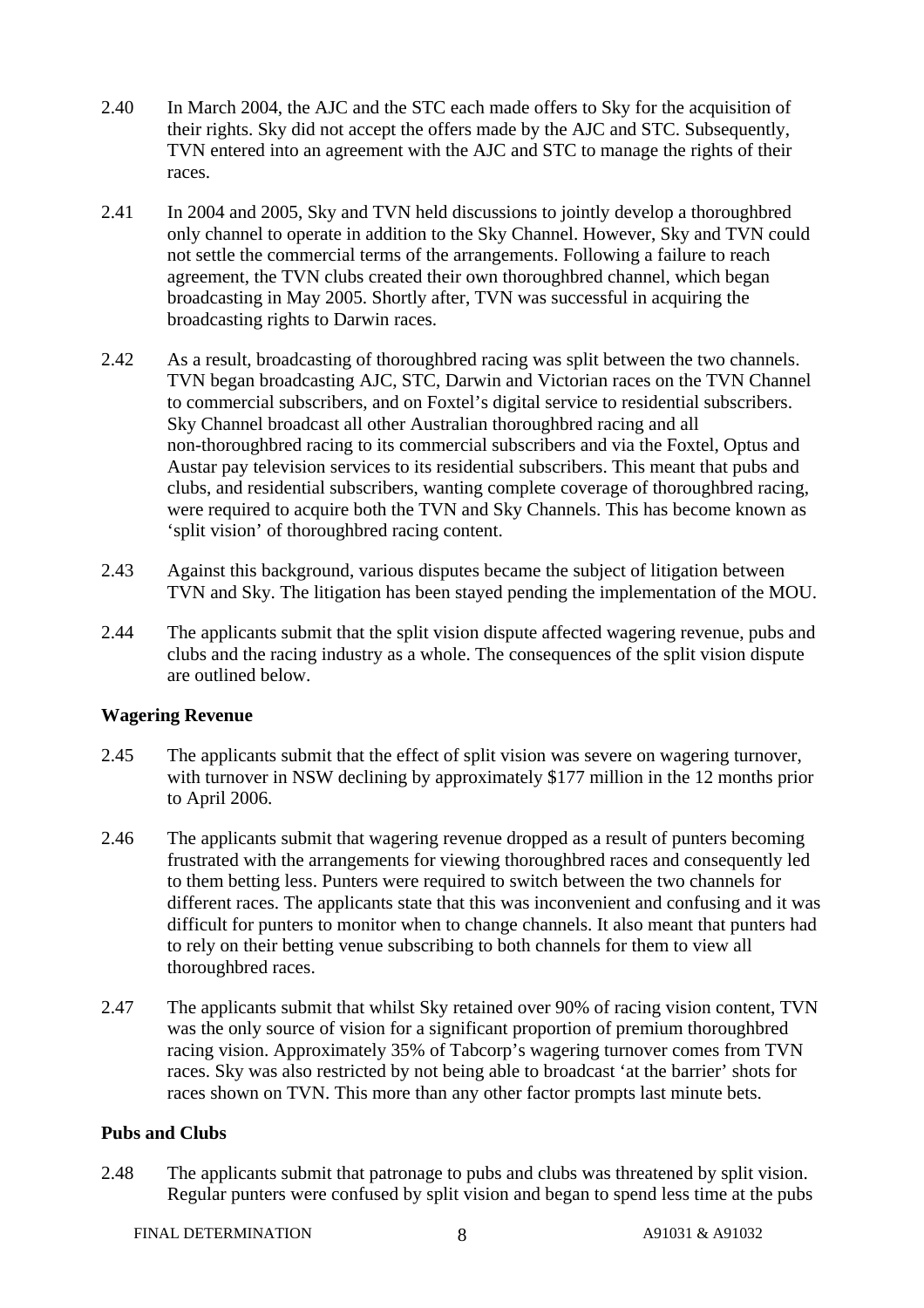and clubs. The applicants state that for those pubs and clubs which were also TAB agencies, split vision threatened commissions.

2.49 The applicants also note that costs increased for pubs and clubs. Pubs and clubs were required to enter into contracts with both Sky and TVN if they wished to have coverage of the full range of races for their patrons. Many venues were required to install additional television screens to accommodate for the screening of the second channel.

#### **Racing Industry**

- 2.50 The applicants submit that as a result of the reduction in wagering turnover, funding to the racing industry decreased. All codes of racing were impacted which affected the ability of the racing bodies to meet their funding requirements. For example, the NSW thoroughbred racing industry lost over \$6.2 million in product fees.<sup>10</sup> In South Australia, thoroughbred racing lost in excess of \$1.5 million in revenue for the period of the dispute.<sup>11</sup> The applicants submit that total payments by Tabcorp to the racing industry for the financial year ending June 2006 were more than \$30 million less than budgeted.
- 2.51 The applicants submit that country racing was also significantly affected by the split vision dispute. During the dispute, TVN races were not shown on the Austar network and as a result, interest in country racing dropped along with a decrease in wagering turnover and therefore funding for country racing.
- 2.52 The applicants note that harness and greyhound racing also experienced a loss in funding because of the impact the split vision dispute had on wagering revenue. The loss to Harness Racing Victoria (HRV) was estimated as being in excess of \$2 million.<sup>12</sup> Greyhound Racing SA estimated that the decline in turnover as a result of split vision resulted in a loss of approximately  $$324,000$ <sup>13</sup>

### **Interim arrangements ending the split vision**

- 2.53 On 15 May 2006, Tabcorp, Sky and TVN entered into interim arrangements which resolved the immediate split vision dispute. Under the interim arrangements:
	- TVN, AJC and STC agreed to make coverage of Sydney and Victorian thoroughbred races available to Sky for the broadcast on its existing services to pubs, clubs, TAB outlets, on-course and pay television to residential premises
	- Sky agreed to make coverage of premium non-TVN thoroughbred races available to TVN for broadcast on its existing TVN Channel service (subject to consultation with, and where necessary consent from, the race clubs that have licensed Sky the right to broadcast coverage of their races)
	- Sky agreed to waive its rights to require exclusivity from relevant pay television providers and

<sup>&</sup>lt;sup>10</sup> RacingNSW Annual report 2006, p 2.

<sup>&</sup>lt;sup>11</sup> Thoroughbred Racing SA Annual Report, pp 1, 4.

<sup>&</sup>lt;sup>12</sup> Harness Racing Victoria Annual Report 2006, pp 3, 12.

<sup>&</sup>lt;sup>13</sup> Greyhound Racing SA Annual Report 2006, pp 9, 16.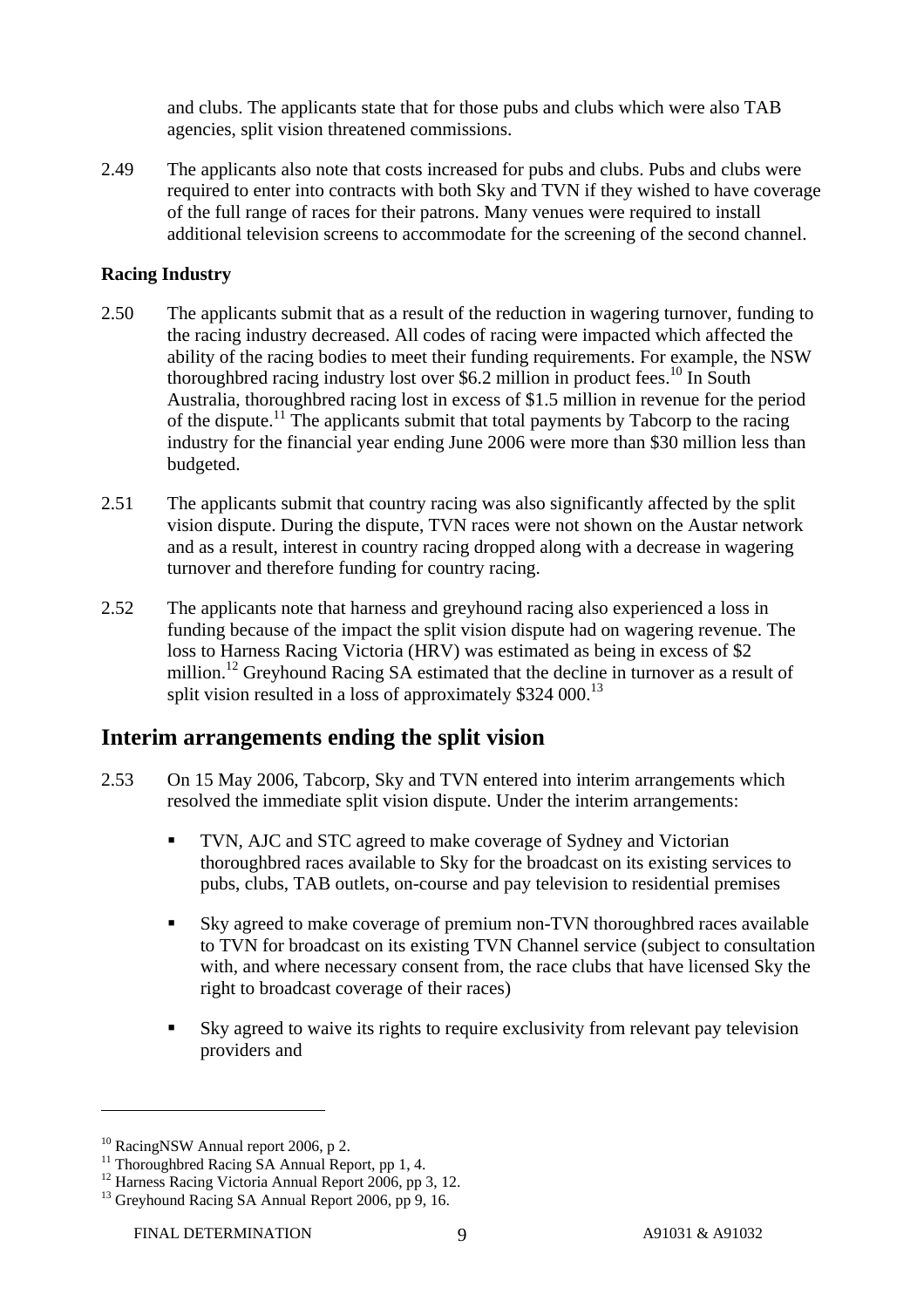the applicants agreed to a stay of all litigation between them (and the discontinuance and full release of litigation upon the MOU coming into effect).

### **Request for informal clearance from ACCC**

- 2.54 On 19 June 2006, TVN and Sky lodged a proposed joint venture arrangement with the ACCC seeking informal clearance of the arrangements. The proposed joint venture provided for the sharing of thoroughbred broadcasting rights between Tabcorp, Sky and TVN.
- 2.55 While the proposed joint venture arrangement was similar to the MOU the subject of these applications for authorisation, there are differences. These differences are further discussed under the following sections in the determination:
	- competition between TVN and Sky for the acquisition of broadcasting rights from thoroughbred racing clubs (see paragraphs 6.46-6.61)
	- effect on future wagering licensees in Victoria (see paragraphs 6.98-6.113) and
	- wagering information and content shown on TVN and Sky Channels (see paragraphs 6.121-6.135).
- 2.56 On 15 August 2006, the ACCC announced that it would not provide informal clearance of the joint venture arrangements. The ACCC concluded that the proposed joint venture arrangements would have lessened Sky and TVN's incentives to bid against each other for thoroughbred racing broadcast rights. Given that Sky and TVN were the only two acquirers of such rights in Australia, this was likely to result in a lessening of competition in the relevant market.
- 2.57 The ACCC also noted other competition issues relating to some specific clauses of the arrangements.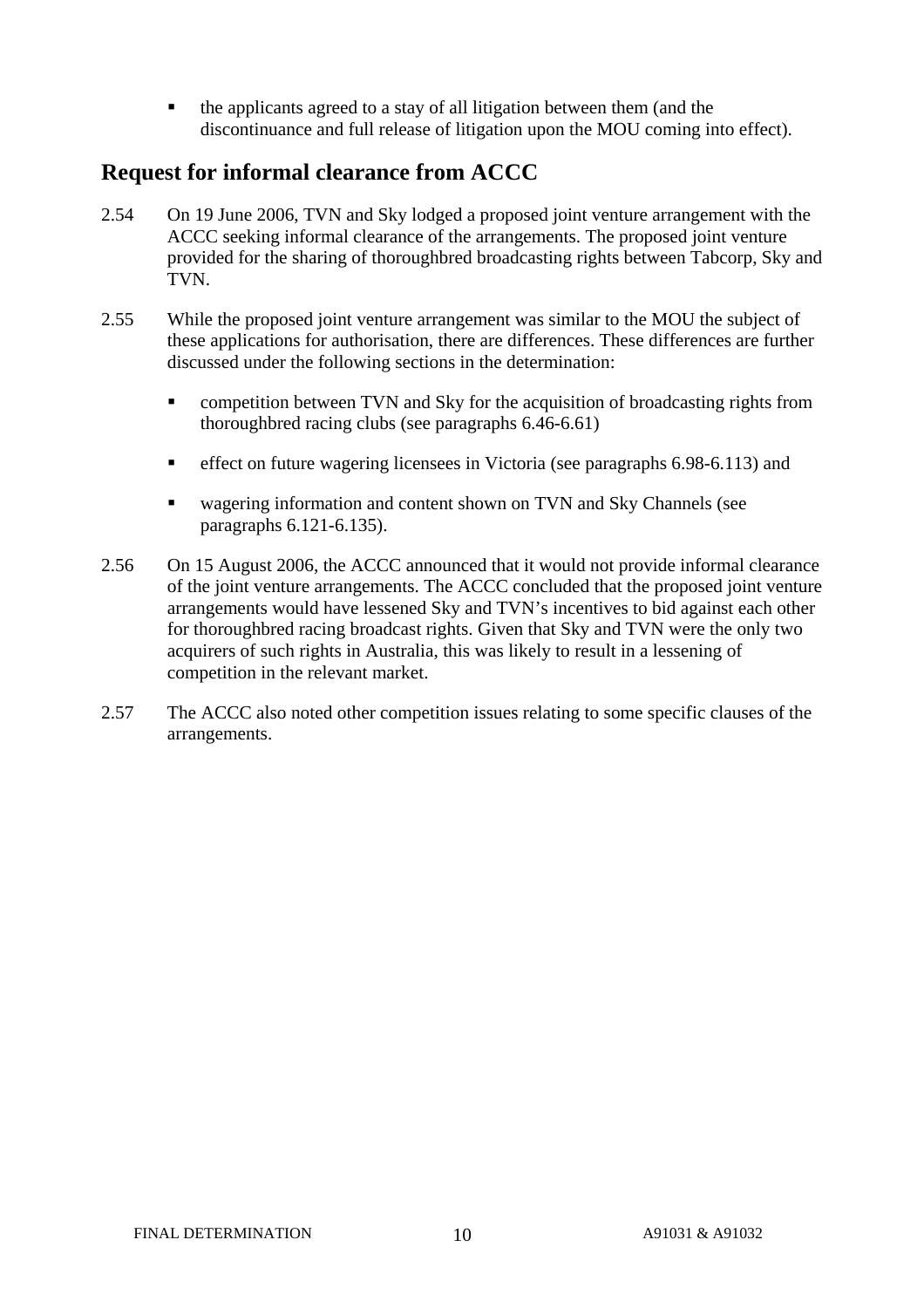# **3. The application for authorisation**

- 3.1 Tabcorp, Sky and TVN seek authorisation for the MOU which broadly sets out the commercial terms between the parties, for sharing thoroughbred racing content. Specifically, authorisation is sought for Schedules 1 to 7 of the MOU and any arrangements made under clause 2.3 of the MOU.
- 3.2 The provisions under the MOU potentially raise concerns under the competition provisions of the Act. Consequently, the applicants have lodged the application for authorisation with the ACCC.
- 3.3 The applicants submit that the rational for entering into the MOU is primarily for the need to have complete racing vision available on each channel. Specifically:
	- from a Tabcorp perspective, the arrangements will restore to Sky the ability to provide 'wall-to-wall' racing from a single source that Tabcorp and the other TABs demand in order to complement wagering
	- for TVN, the arrangements will allow the further development of a premium thoroughbred racing channel designed to promote thoroughbred horse racing and the thoroughbred racing industry as a whole and
	- for both parties, the arrangements will bring an end to expensive and uncertain litigation and ensure that Sky and TVN customers and stakeholders will enjoy the benefits which the applicants submit will arise from the agreement.
- 3.4 The key provisions of the MOU for which authorisation is sought are summarised below.

### **Schedule 1 – Sky Channel to grant a sub-licence to TVN**

- 3.5 Under the MOU Sky will grant TVN a non-exclusive licence to broadcast on the TVN Channel certain non-TVN shareholder premium thoroughbred race meetings from the rights which Sky holds, subject to Sky's consultation and with, where necessary, the approval of the relevant race clubs.
- 3.6 Sky must use its reasonable endeavours to secure the right to sub-license the audiovisual coverage to TVN.
- 3.7 The licence does not permit TVN to broadcast any visual coverage of Sky provided races in conjunction with either TVN or third party generated audio, so long as the audio provided by Sky is of an appropriate quality.
- 3.8 Tabcorp must provide to TVN any wagering information required by TVN for broadcast on the TVN Channel, including wagering information on international races.
- 3.9 Sky acquires the option to place up to two hours of approved content on the TVN Channel per day at certain times of the day. Approved content is:
	- not coverage of harness racing or greyhound racing
	- not content which might offend the sensibilities of viewers and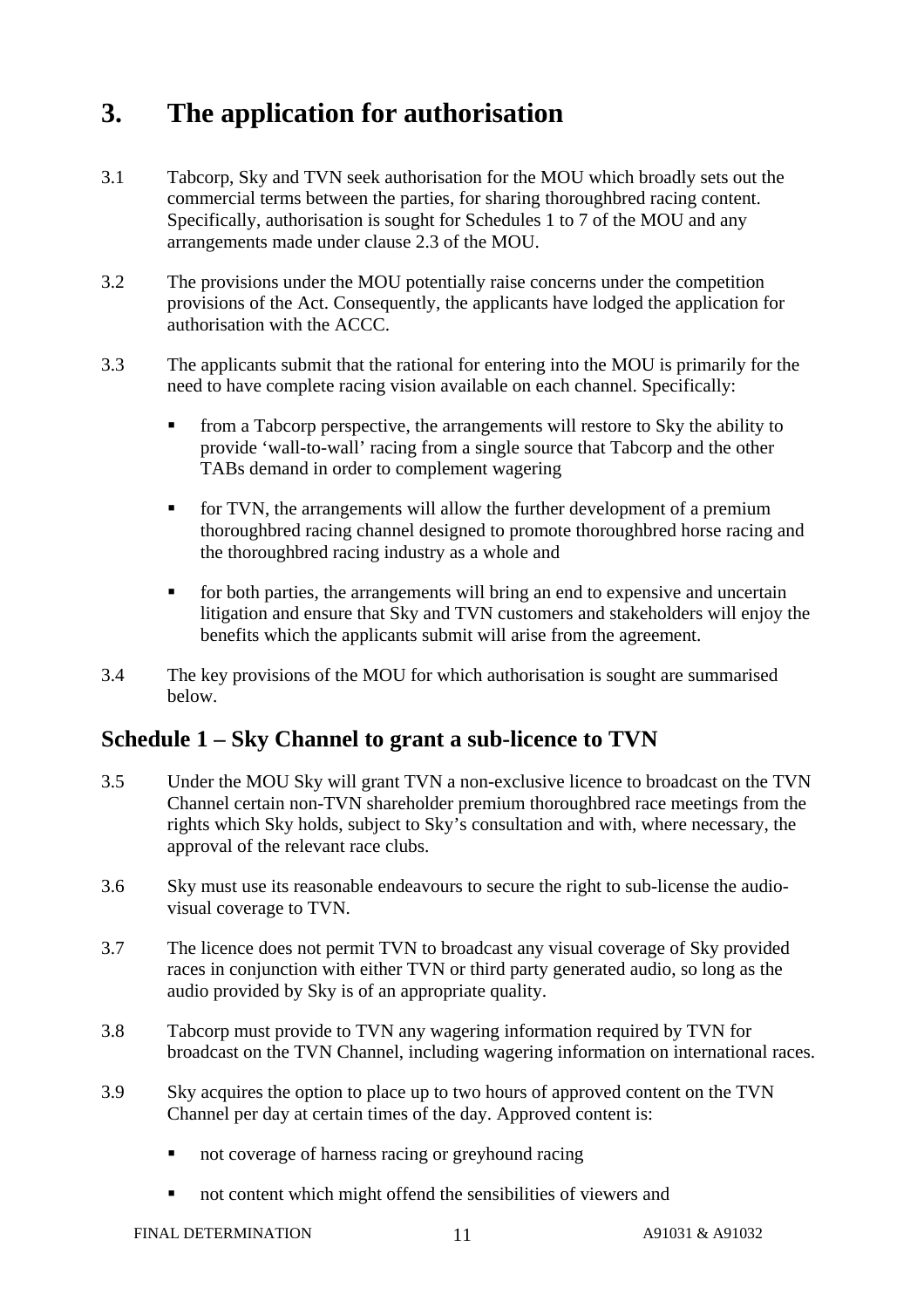- not content which TVN, acting reasonably, considers might adversely impact on a material basis the branding of TVN or thoroughbred racing.
- 3.10 TVN owns the TVN Channel, the TVN brand and TVN shareholder race and non-race footage, and TVN shareholder archival material. Sky owns the intellectual property rights in the Sky magazine shows. TVN does not own non-TVN shareholder archival material.

### **Schedule 2 – TVN to grant a pay television licence to Sky**

- 3.11 Without limiting TVN's rights to broadcast the coverage on the TVN Channel, TVN will grant Sky an exclusive licence to broadcast and sub-license to pay television operators the audio-visual coverage of TVN shareholder races, Darwin Turf Club and Alice Springs Turf Club races, and any other thoroughbred races to which TVN held rights as at 15 May 2006. Sky will pay rights fees to TVN for the grant of the licence.
- 3.12 In order to allow TVN full access to the Foxtel, Optus and Austar pay television platforms, Sky waives its exclusivity in relation to access to those platforms.
- 3.13 TVN and individual race clubs are not restricted from negotiating exclusive deals with free-to-air commercial television stations to broadcast live certain excluded events, and non-exclusive deals for certain other excluded events deals.
- 3.14 The licence does not permit Sky to broadcast any visual coverage of TVN races in conjunction with either Sky or third party generated audio, so long as the audio provided by TVN is of a reasonable quality.
- 3.15 TVN may license to Sky on a non-exclusive basis rights acquired by TVN after 16 May 2006 (New Rights). The parties will negotiate a price for the licence and upon failure to reach agreement within 21 days, Sky can request the price to be determined by a valuer (Expert) in accordance with the following process:
	- (a) The Expert is to be appointed by agreement between Sky and TVN, or in default of agreement within 15 business days of a request by Sky to have an Expert appointed, Sky may request the President of the Institute of Chartered Accountants in Australia to appoint the Expert
	- (b) Sky and TVN may both make submissions and provide relevant information and material to the Expert
	- (c) In relation to domestic premium thoroughbred racing, the determination of the Expert must be in writing and provided to the parties within 30 business days of the appointment of the Expert, and will be final and binding
	- (d) In relation to international premium thoroughbred racing, the determination of the Expert must be in writing and provided to the parties within 30 business days of the appointment of the Expert. The determination will be final and binding on the parties if Sky confirms it wishes to acquire the New Rights at the fee determined by the Expert
	- (e) TVN must use reasonable efforts to secure the right to sub-license any New Rights to Sky. TVN has no obligation to pay additional licence fees or costs unless reimbursed by Sky.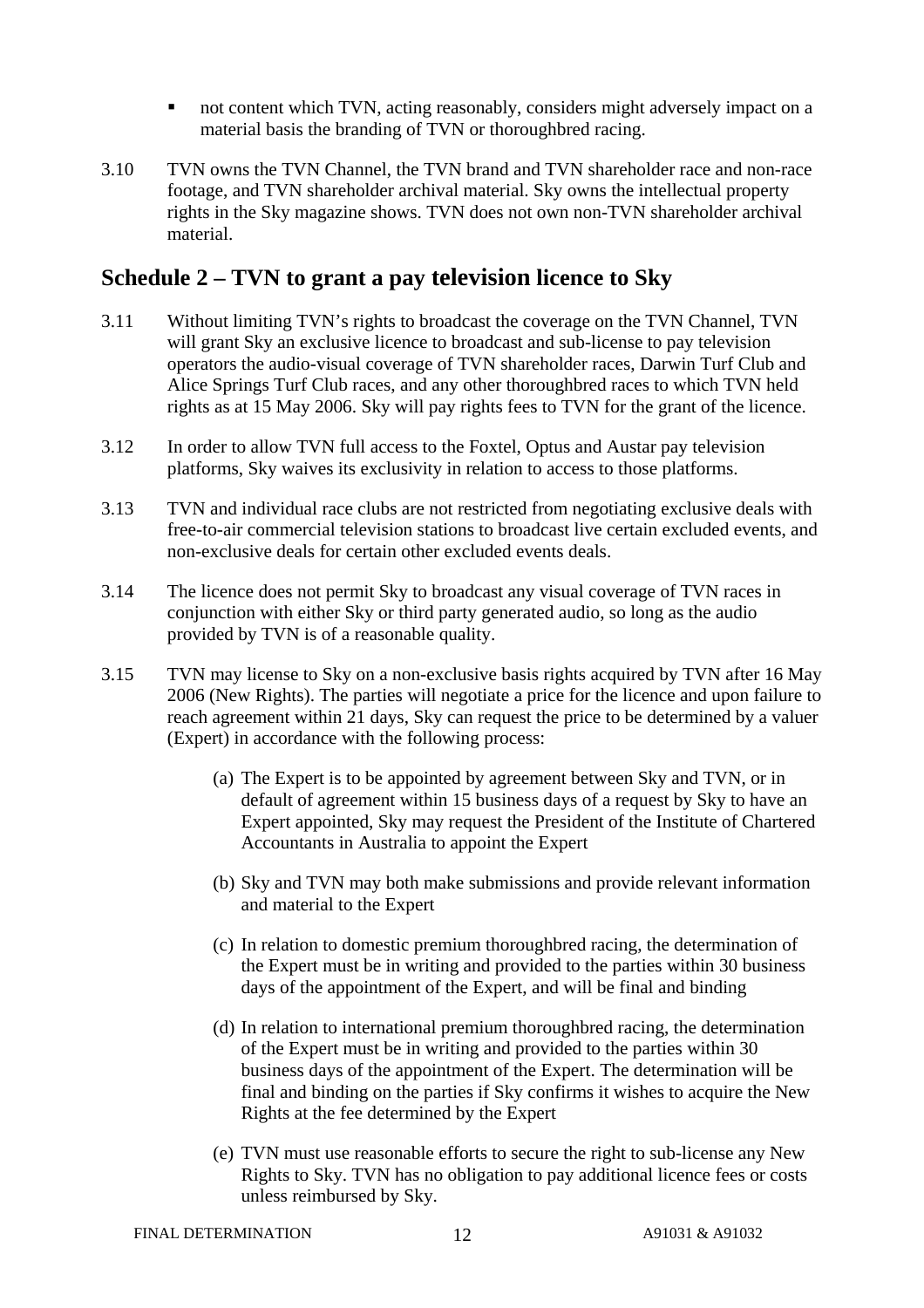3.16 TVN must use its best endeavours to ensure that Sky has the right to broadcast racing information concerning TVN shareholder races and other races included in the coverage licensed to Sky at no cost. TVN must also ensure that each TVN shareholder will provide that Sky is granted non-exclusive race track access rights to its race tracks for quality control purposes.

### **Schedule 3 – TVN to grant a commercial licence to Sky**

- 3.17 Without limiting TVN's rights to broadcast on the TVN Channel, TVN will grant Sky an exclusive licence to broadcast live on subscription television services into commercial outlets the audio-visual coverage of TVN shareholder races, Darwin Turf Club and Alice Springs Turf Club races and any other thoroughbred races held by TVN as at 15 May 2006.
- 3.18 The terms upon which this exclusive licence is granted to Sky are the same as the provisions outlined in Schedule 2 (see paragraphs 3.11-3.16)

### **Schedule 4 – Distribution of the TVN Channel**

- 3.19 Tabcorp will be granted a non-exclusive right to distribute (and to sub-license any other Tabcorp company to distribute) the TVN Channel to certain hotels, clubs, other commercial outlets with a liquor licence, other commercial outlets with a wagering facility and racecourses. Tabcorp may retain all associated revenues from distributing the TVN Channel other than advertising revenues. Tabcorp is required to pay distribution rights fees to TVN.
- 3.20 Sky agrees to provide Sky Channel and TVN Channel to the physical betting rings at which totalisators can be accessed and administration offices on TVN shareholder racecourses, other public areas of TVN shareholder racecourses and on-course clubs owned by TVN shareholders.
- 3.21 An fee is payable in relation to the provision of Sky Channel on TVN shareholder racecourses to corporate bookmaker headquarters or betting auditoriums used primarily by wagering operators other than licensed totalisator operators.

### **Schedule 5**

3.22 Schedule 5 of the MOU will not be used by the applicants.

### **Schedule 6 – Production of the TVN Channel**

- 3.23 Sky agrees to produce the TVN Channel for TVN in accordance with agreed production requirements. Sky will provide the facilities, infrastructure and staff for the production of the TVN Channel. Sky will cover the cost of production for the TVN Channel up to a specified amount. TVN is required to cover any additional costs incurred.
- 3.24 TVN is responsible for paying third party service providers and suppliers used to produce and broadcast the TVN Channel for raw race feed coverage. TVN is also responsible for employing and paying for the cost of its talent for the production of the TVN Channel.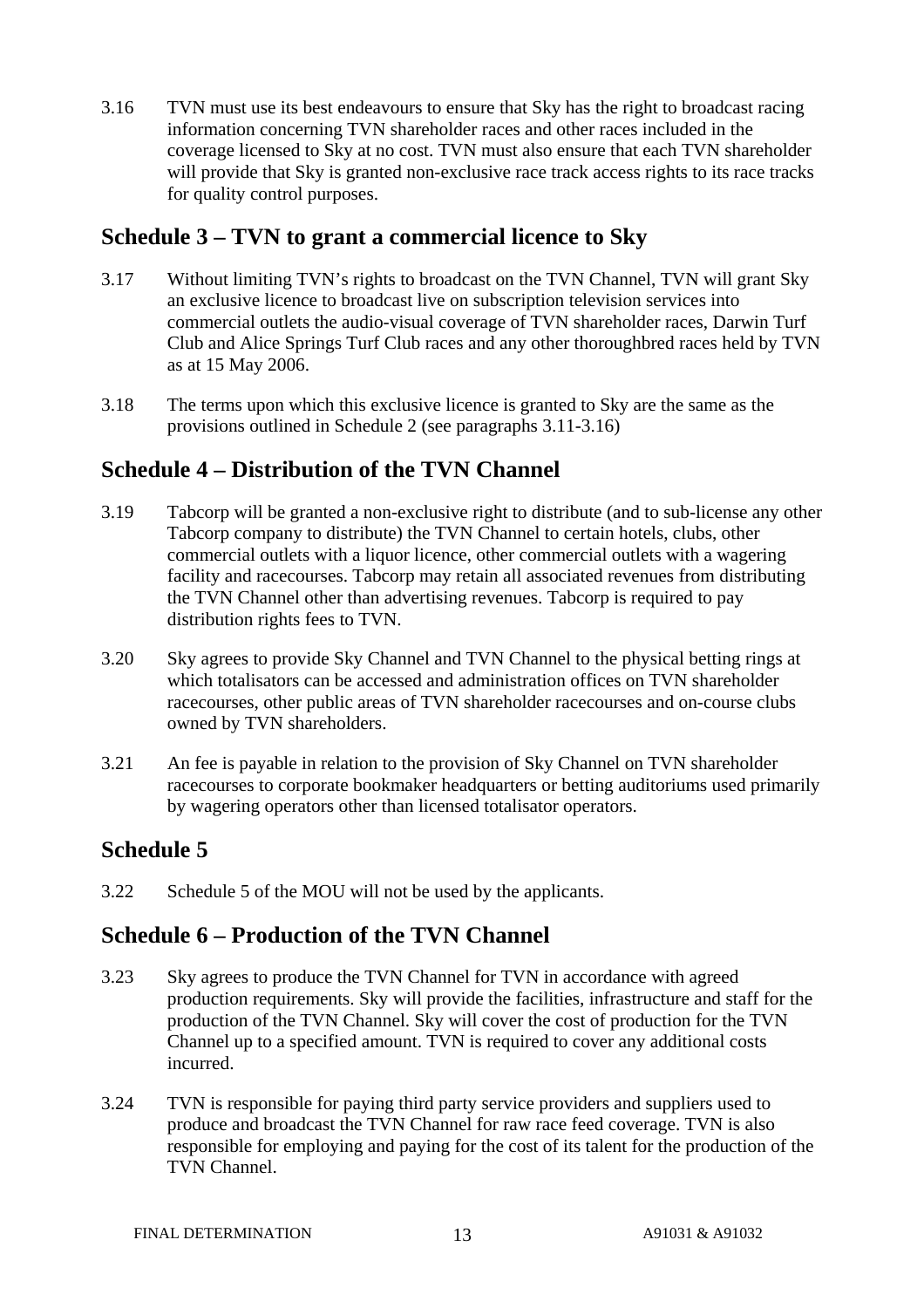- 3.25 TVN's executive producer will determine the content or 'look' of the TVN Channel. TVN is responsible for sourcing all advertising for the TVN Channel and retains associated gross advertising revenues.
- 3.26 Sky will provide facilities for the preparation and production of TVN's existing magazine programs. Production of these programs will be paid for by TVN.

### **Schedule 7 - Free-to-air promotion**

- 3.27 Tabcorp will pay TVN a commission fee for certain additional 'Category 2' races sold to, and screened live by, a main free-to-air television station where those races were not shown on free-to-air television in the 12 months prior to the MOU.
- 3.28 Category 2 races include Australia Cup Day, Ascot Vale Stakes Day, Turnbull Stakes Day, Caulfield Cup Day, Caulfied Guineas Day, Thousand Guineas Day, Blue Diamond Stakes Day, Sandown Classic Day, Cox Plate Date, Golden Slipper Day, AJC Derby Day, AJC Metropolitan Day, AJC Sydney Cup Day, AJC Oaks Day, AJC Doncaster Day, AJC Epsom Day, Manikato Stakes Day, Australia Stakes Day, Rosehill Guineas Day, Coolmore Classic Day and Golden Rose Day.

### **Other relevant provisions of the MOU**

### **Archival Material**

- 3.29 Where Sky has the rights to do so and subject to consultation with the relevant clubs, Sky will grant TVN a licence to broadcast non-TVN premium Australian thoroughbred race archival material on the TVN Channel.
- 3.30 In consideration of a once-off licence fee paid by Sky to TVN, Sky is granted the right to use TVN shareholder racecourse feed archival material:
	- on pay television, and in connection with any magazine show or advertisement broadcast on pay television and
	- on subscription television services into commercial outlets, and in connection with any magazine show or advertisement broadcast on Sky Channel.

#### **Obligation of Sky to third party Victorian wagering licensee**<sup>14</sup>

3.31 Within 30 days of the date on which the Government of Victoria announces the identity of a third party Victorian licensee (that is a licensee who is not Tabcorp or a related entity), Sky must offer to supply the Commercial Channel to the third party Victorian licensee for the period between 16 August 2012 and 31 December 2012 on reasonable commercial terms. The Commercial Channel is the racing and wagering channel distributed by Sky to commercial venues which includes coverage of Victorian and Sydney metropolitan thoroughbred racing.

<sup>&</sup>lt;sup>14</sup> The Victorian Government is currently reviewing Victoria's wagering licence structure. Tabcorp's exclusive wagering licence expires on 15 August 2012. The term of the MOU extends beyond the date of Tabcorp's exclusive license. The MOU expires on 31 December 2012.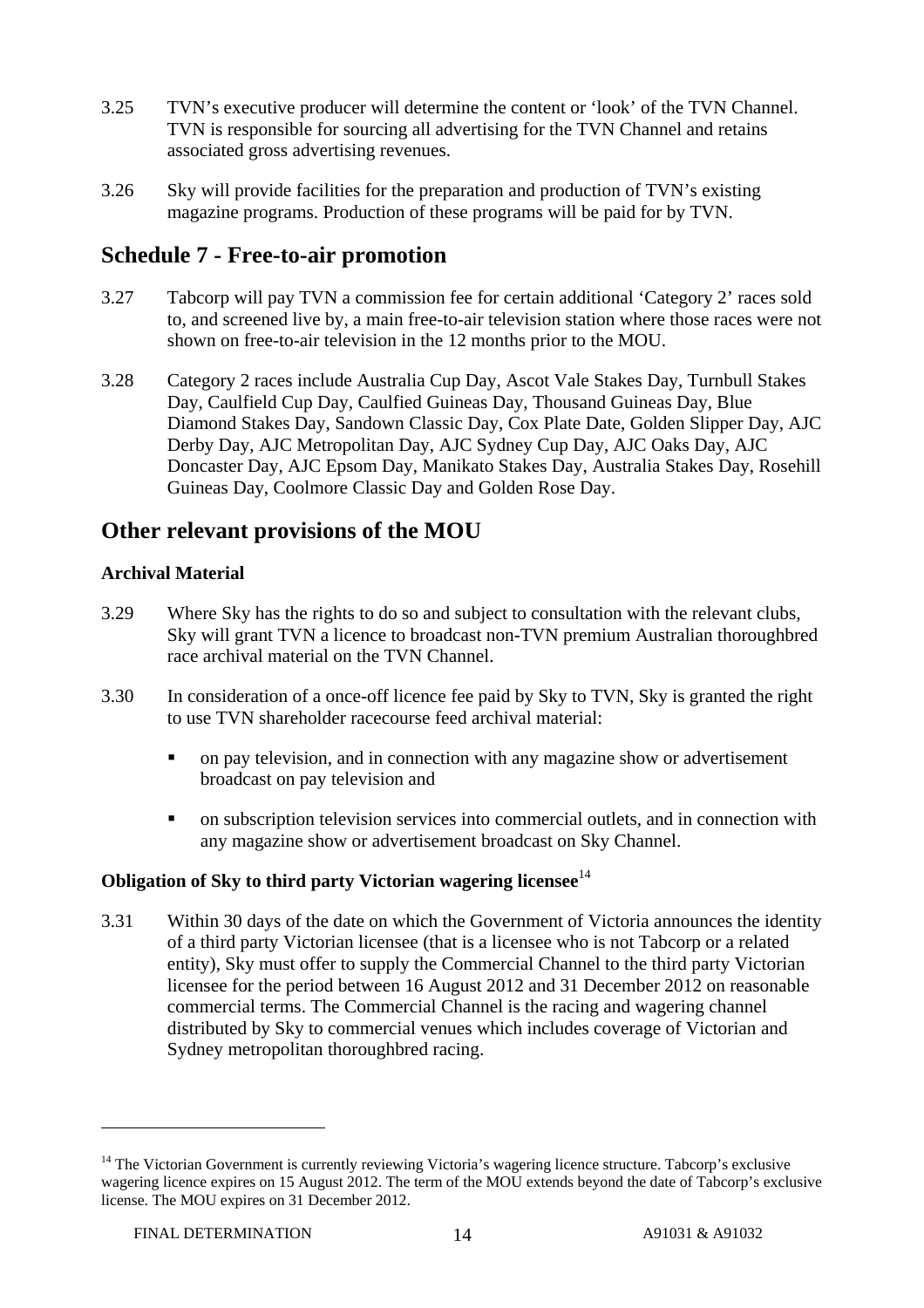- 3.32 If the third party Victorian licensee wishes to enter into an agreement with Sky for the distribution of the Commercial Channel, Sky must negotiate in good faith with the third party to reach agreement on the licence fee.
- 3.33 If agreement on the licence fee cannot be reached by 1 January 2012, the decision is referred to an independent expert. All costs incurred by an independent expert will be shared equally between Sky and the third party Victorian licensee.
- 3.34 For the period of 16 August 2012 to 31 December 2012, Sky must not refuse to supply the Commercial Channel to any hotels, clubs, other commercial outlets with a liquor licence, other commercial outlets with wagering facilities and racecourses within Victoria, for the reason that the operator has entered into an agreement with the third party Victorian licensee.

#### **Settlement of proceedings**

3.35 Upon the execution of the MOU, the applicants agreed to a continued stay of all outstanding claims in the proceedings until 31 January 2008 should the ACCC not grant authorisation.<sup>15</sup>

#### **Commencement of the MOU**

3.36 The provisions of the MOU are dependent upon the ACCC granting authorisation. Certain aspects of the MOU are effective immediately ('Interim Arrangements') with the remainder of the arrangements becoming binding 30 days after the grant of authorisation by the ACCC, if granted.

<sup>&</sup>lt;sup>15</sup> The applicants are currently parties to Federal Court Proceedings No 1235 of 2005, 545 of 2005 and Victorian Supreme Court Proceedings No 2133 of 2005.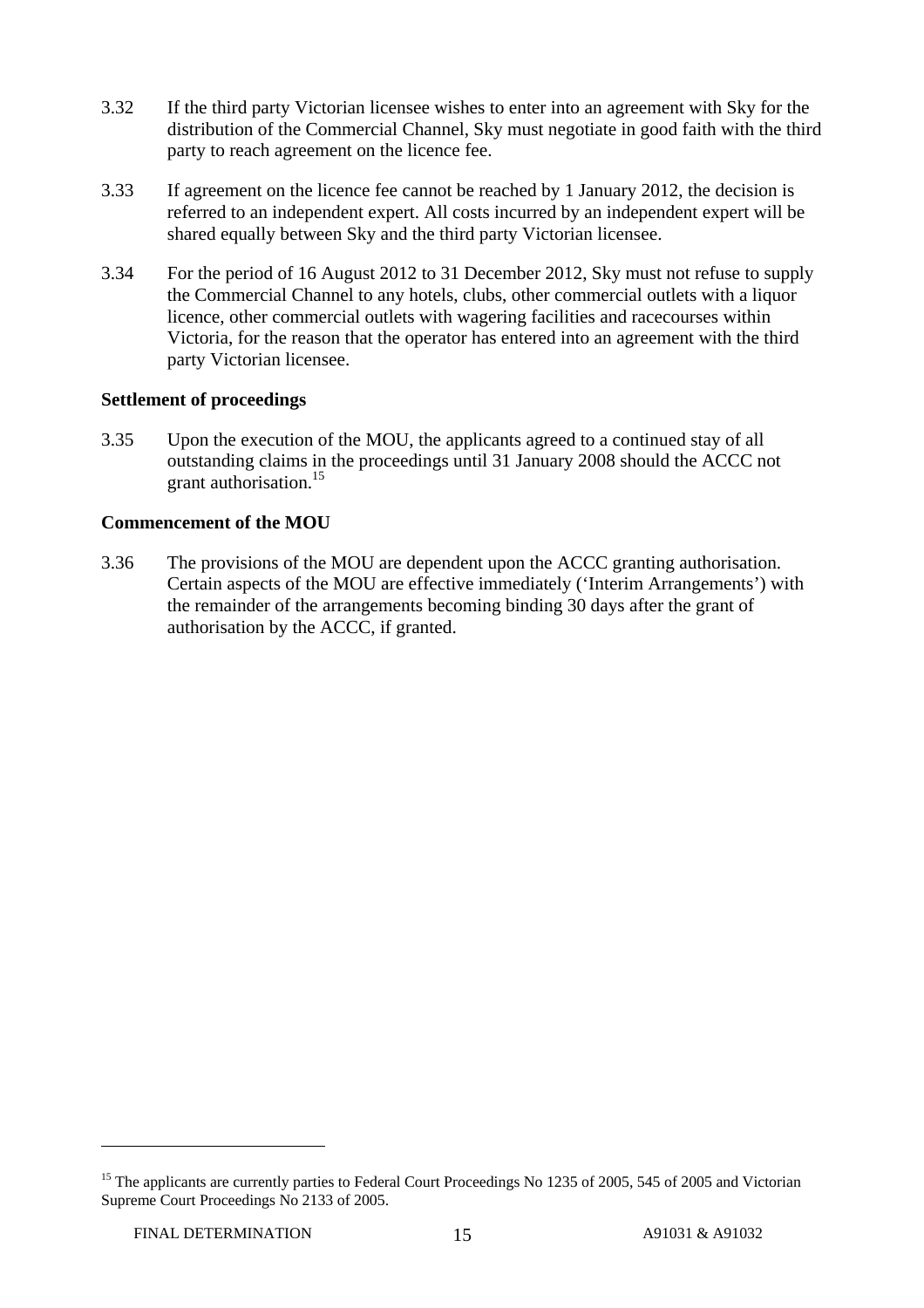# **4. Submissions received by the ACCC**

### **Prior to the draft determination**

- 4.1 The applicants provided an initial supporting submission with its application for authorisation and have since provided a number of separate confidential submissions.
- 4.2 The ACCC sought submissions from around 80 interested parties, including various turf clubs and racing clubs, hotels and clubs, wagering associations, betting agencies and government agencies. The ACCC received public submissions from:
	- SingTel Optus Pty Limited
	- ACTTAB Limited
	- Queensland Racing Limited
	- Racing and Wagering Western Australia
	- UNiTAB Limited
	- Greyhound Racing Victoria
	- **Sportscolour Pty Ltd**
	- Association of Australian Bookmaking Companies Inc
	- Australian Hotels Association
	- Foxtel
	- Australian Harness Racing Council Inc
	- **NSW** Office of Liquor, Gaming and Racing
	- Australian Punters' Association
	- **Racing Victoria Limited**
	- Albion Park Harness Racing Club
	- Queensland Harness Racing
	- Harness Racing Victoria
	- **Betfair Pty Limited**
	- Racing NSW

### **Following the draft determination**

- 4.3 On 3 May 2007 the ACCC issued a draft determination proposing to grant authorisation, to the MOU, subject to a condition.
- 4.4 A pre-decision conference was not requested in relation to the draft determination.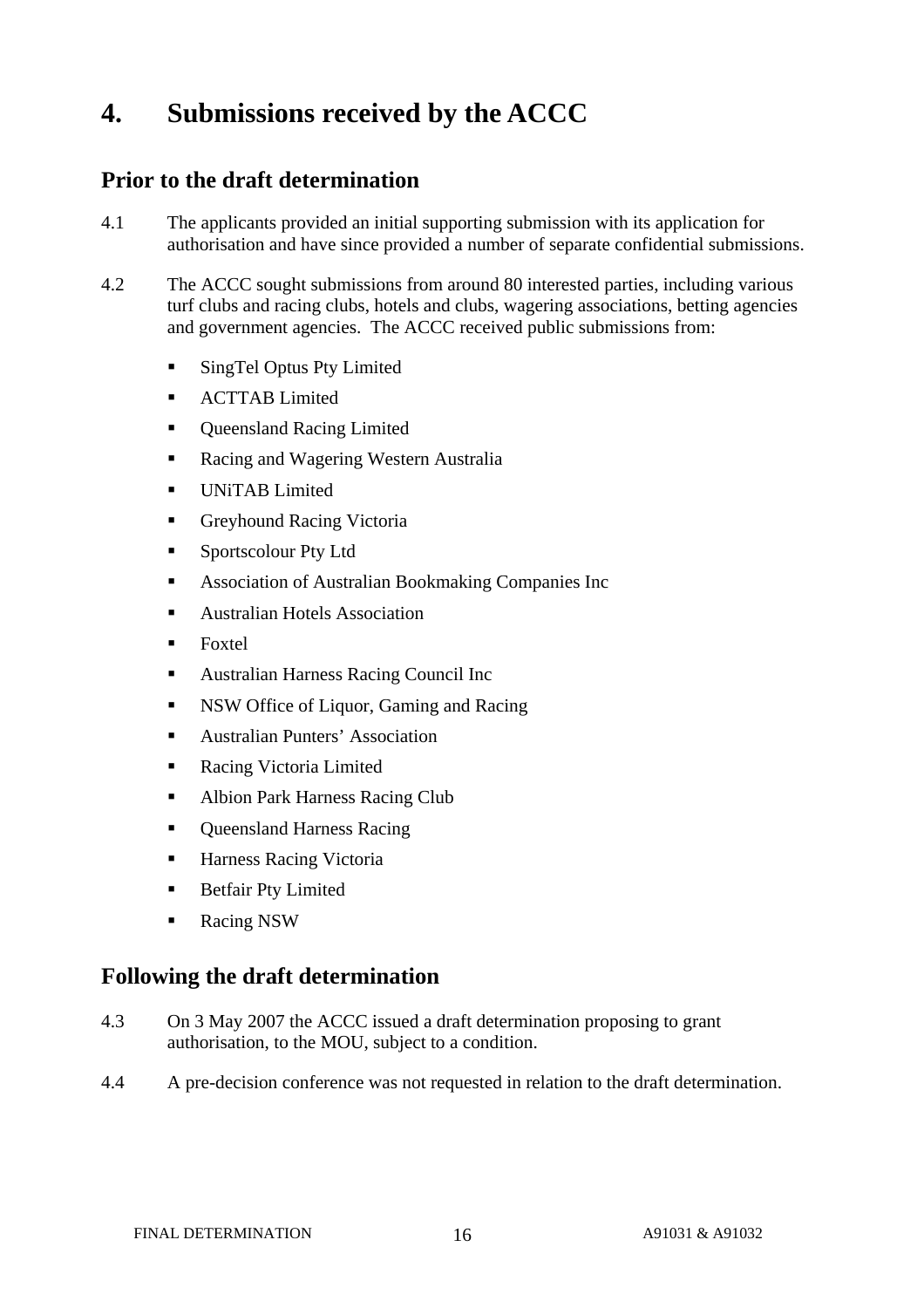- 4.5 In addition to submissions provided by the applicants (including a number of separate confidential submissions) the ACCC received public submissions in response to the draft determination from the following parties:
	- **Betfair**
	- Albion Park Harness Racing Club
	- Queensland Harness Racing
	- **Clubs NSW**
	- **Australian Hotels Association**
- 4.6 The views of the applicants and interested parties are outlined in the ACCC's consideration of the MOU in Chapter 6 of this determination. Copies of public submissions are available from the ACCC website (www.accc.gov.au) by following the 'Public Registers' and 'Authorisations Public Registers' links.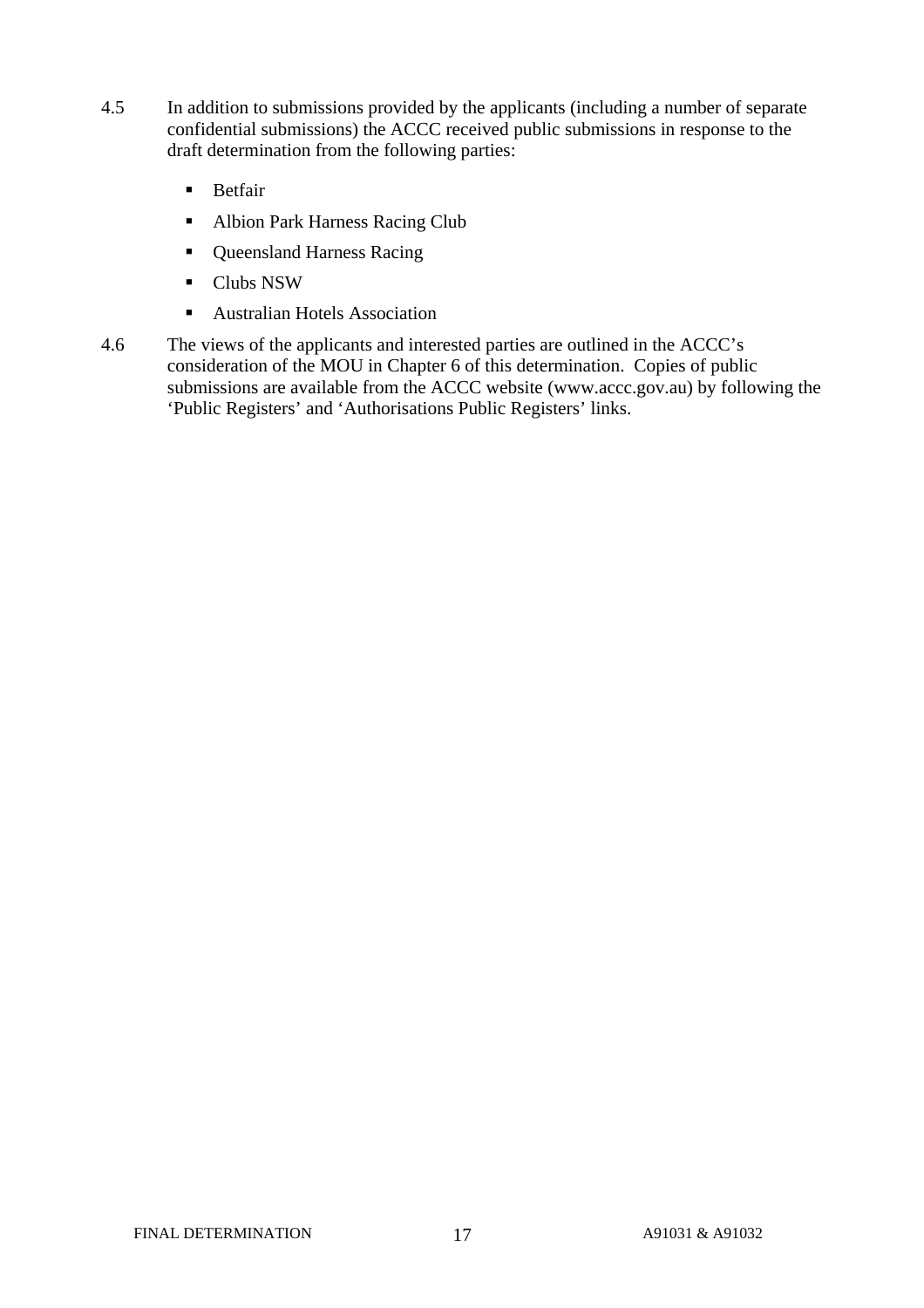# **5. The net public benefit test**

5.1 The ACCC may only grant authorisation where the relevant test in section 90 of the Act is satisfied.

### **Application A91031**

- 5.2 The applicants lodged application for authorisation A91031 under section 88(1) of the Act to make and give effect to a contract or arrangement, or arrive at an understanding, a provision of which would have the purpose, or would have or might have the effect, of substantially lessening competition within the meaning of section 45 of the Act. The relevant tests for this application are found in sections 90(6) and 90(7) of the Act.
- 5.3 In respect of the making of and giving effect to the arrangements, sections 90(6) and 90(7) of the Act state that the ACCC shall not authorise a provision of a proposed contract, arrangement or understanding, other than an exclusionary provision, unless it is satisfied in all the circumstances that:
	- the provision of the proposed contract, arrangement or understanding would result, or be likely to result, in a benefit to the public and
	- this benefit would outweigh the detriment to the public constituted by any lessening of competition that would result, or be likely to result, if the proposed contract or arrangement was made and the provision concerned was given effect to.

### **Application A91032**

- 5.4 The applicants lodged application A91032 under section 88(8) of the Act to engage in conduct that constitutes or may constitute, exclusive dealing. The relevant test for this application is found in section 90(8) of the Act.
- 5.5 Section 90(8) states that the ACCC shall not authorise the proposed exclusive dealing conduct unless it is satisfied in all the circumstances that such conduct would result or be likely to result in such a benefit to the public that the proposed conduct should be authorised.

### **Application of the tests**

- 5.6 There is some variation in the language in the Act, particularly between the tests in sections 90(6) and 90(8).
- 5.7 The Australian Competition Tribunal (the Tribunal) has found that the tests are not precisely the same. The Tribunal has stated that the test under section 90(6) is limited to a consideration of those detriments arising from a lessening of competition but the test under section  $90(8)$  is not so limited.<sup>16</sup>
- 5.8 However, the Tribunal has previously stated that regarding the test under section 90(6):

<sup>&</sup>lt;sup>16</sup> Australian Association of Pathology Practices Incorporated [2004] ACompT 4; 7 April 2004. This view was supported in *VFF Chicken Meat Growers' Boycott Authorisation* [2006] AcompT9 at paragraph 67.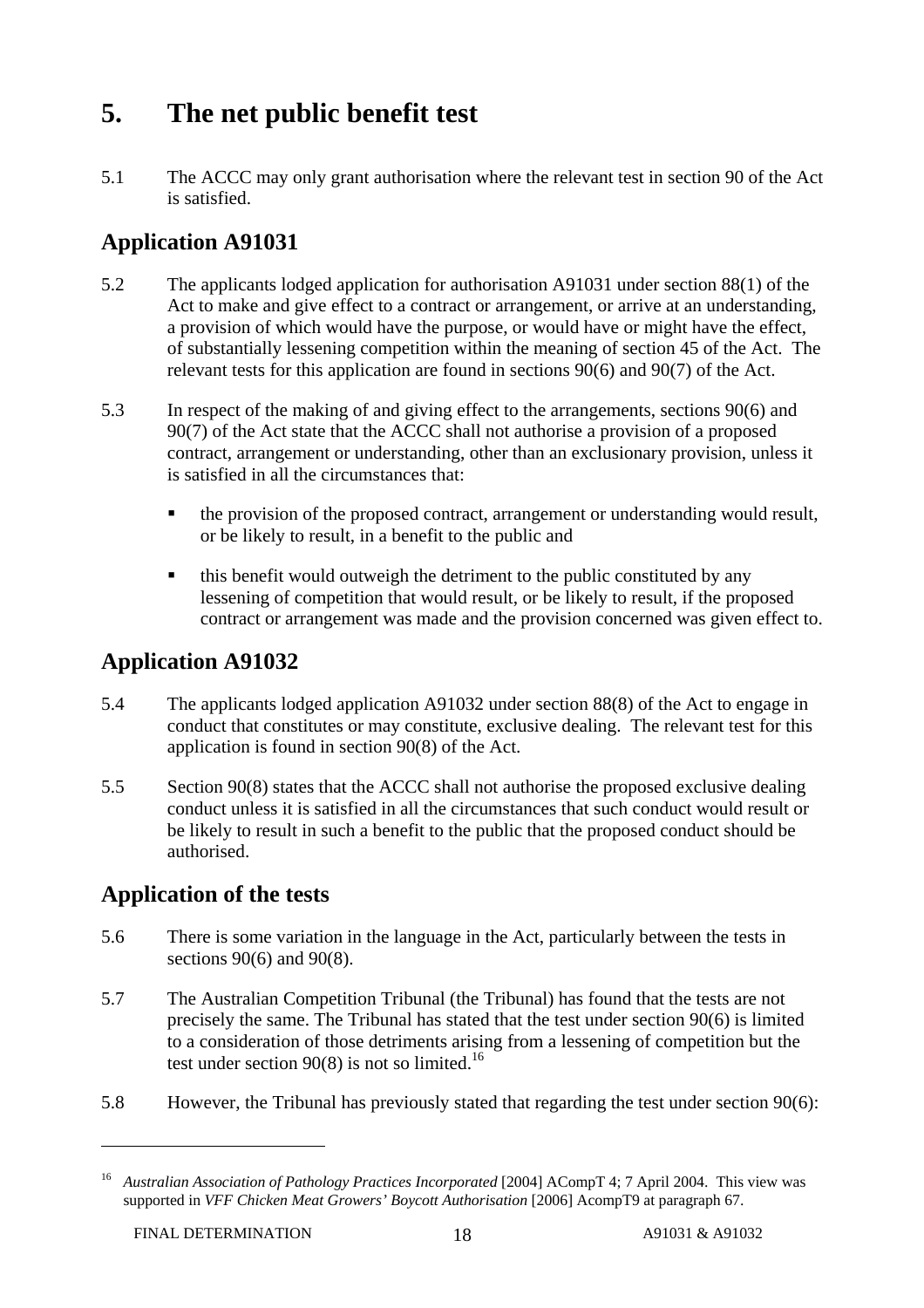[the] fact that the only public detriment to be taken into account is lessening of competition does not mean that other detriments are not to be weighed in the balance when a judgment is being made. Something relied upon as a benefit may have a beneficial, and also a detrimental, effect on society. Such detrimental effect as it has must be considered in order to determine the extent of its beneficial effect<sup>17</sup>

- 5.9 Consequently, when applying either test, the ACCC can take most, if not all, public detriments likely to result from the relevant conduct into account either by looking at the detriment side of the equation or when assessing the extent of the benefits.
- 5.10 Given the similarity in wording between sections 90(6) and 90(7), the ACCC considers the approach described above in relation to section 90(6) is also applicable to section 90(7).

### **Definition of public benefit and public detriment**

5.11 Public benefit is not defined in the Act. However, the Tribunal has stated that the term should be given its widest possible meaning. In particular, it includes:

> …anything of value to the community generally, any contribution to the aims pursued by society including as one of its principle elements … the achievement of the economic goals of efficiency and progress.<sup>18</sup>

5.12 Public detriment is also not defined in the Act but the Tribunal has given the concept a wide ambit, including:

> …any impairment to the community generally, any harm or damage to the aims pursued by the society including as one of its principal elements the achievement of the goal of economic efficiency.<sup>19</sup>

### **Future with-and-without test**

- 5.13 The ACCC applies the 'future with-and-without test' established by the Tribunal to identify and weigh the public benefit and public detriment generated by arrangements for which authorisation has been sought. $^{20}$
- 5.14 Under this test, the ACCC compares the public benefit and anti-competitive detriment generated by arrangements in the future if the authorisation is granted with those generated if the authorisation is not granted. This requires the ACCC to predict how the relevant markets will react if authorisation is not granted. This prediction is referred to as the 'counterfactual'.

<sup>17</sup> Re Association of Consulting Engineers, Australia (1981) ATPR 40-2-2 at 42788. See also: *Media Council case* (1978) ATPR 40-058 at 17606; and *Application of Southern Cross Beverages Pty. Ltd., Cadbury* 

*Schweppes Pty Ltd and Amatil Ltd for review* (1981) ATPR 40-200 at 42,763, 42766. 18 Re 7-Eleven Stores (1994) ATPR 41-357 at 42,677. See also Queensland Co-operative Milling Association Ltd (1976) ATPR 40-012 at 17,242.

<sup>&</sup>lt;sup>19</sup> Re 7-Eleven Stores (1994) ATPR 41-357 at 42,683.

<sup>20</sup> Australian Performing Rights Association (1999) ATPR 41-701 at 42,936. See also for example: Australian Association of Pathology Practices Incorporated (2004) ATPR 41-985 at 48,556; Re Media Council of Australia (No.2) (1987) ATPR 40-774 at 48,419.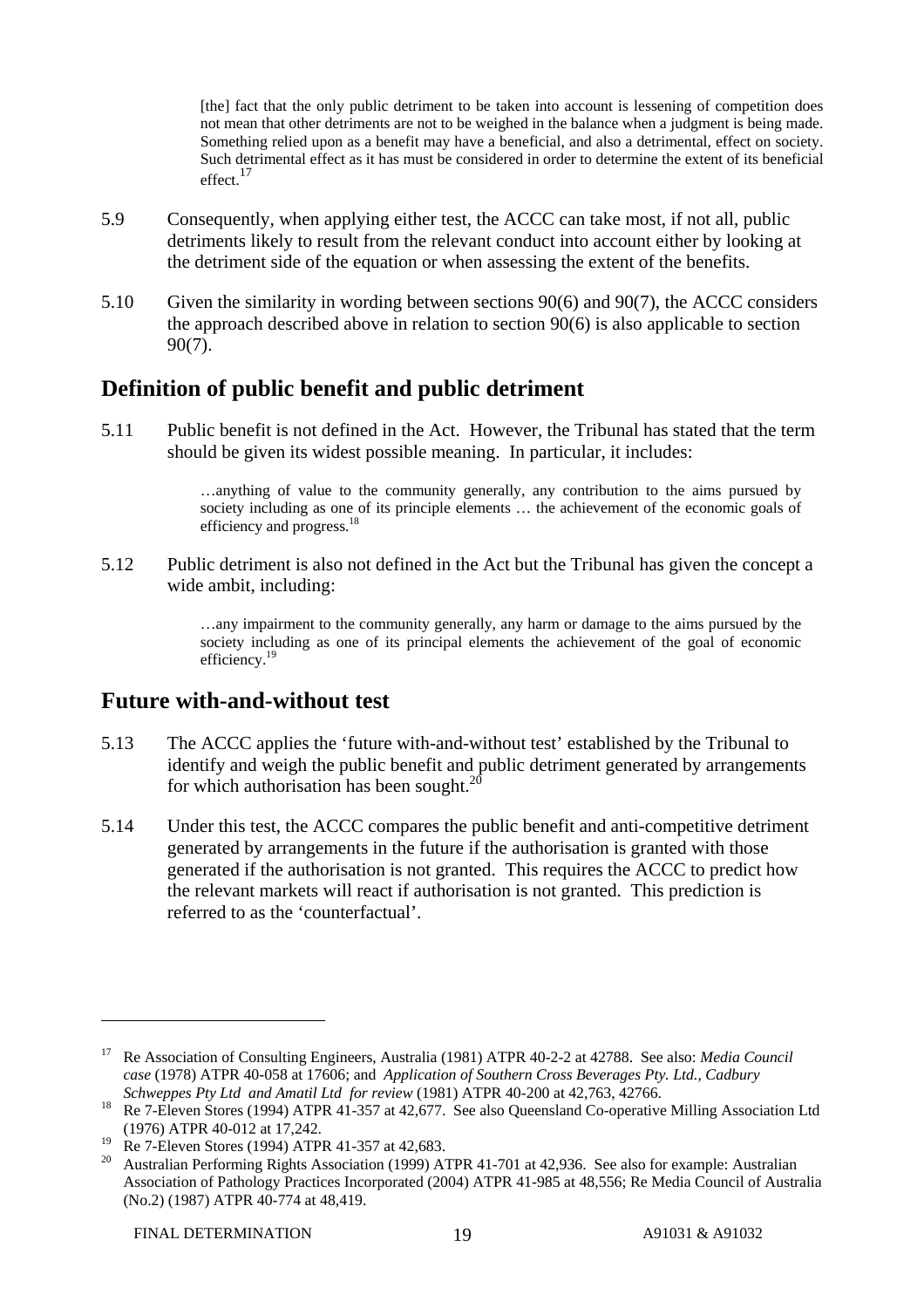### **Length of authorisation**

5.15 The ACCC can grant authorisation for a limited period of time.<sup>21</sup>

### **Conditions**

5.16 The Act also allows the ACCC to grant authorisation subject to conditions which the ACCC considers necessary in order to satisfy the net public benefit test. $^{22}$ 

### **Future and other parties**

- 5.17 Applications to make or give effect to contracts, arrangements or understandings that might substantially lessen competition or constitute exclusionary provisions may be expressed to extend to:
	- **Persons who become party to the contract, arrangement or understanding at some** time in the future<sup>23</sup> and
	- **Persons named in the authorisation as being a party or a proposed party to the** contract, arrangement or understanding.<sup>24</sup>

<sup>&</sup>lt;sup>21</sup> Section 91(1).

<sup>&</sup>lt;sup>22</sup> Section 91(3).

<sup>&</sup>lt;sup>23</sup> Section 88(10).

<sup>&</sup>lt;sup>24</sup> Section 88(6).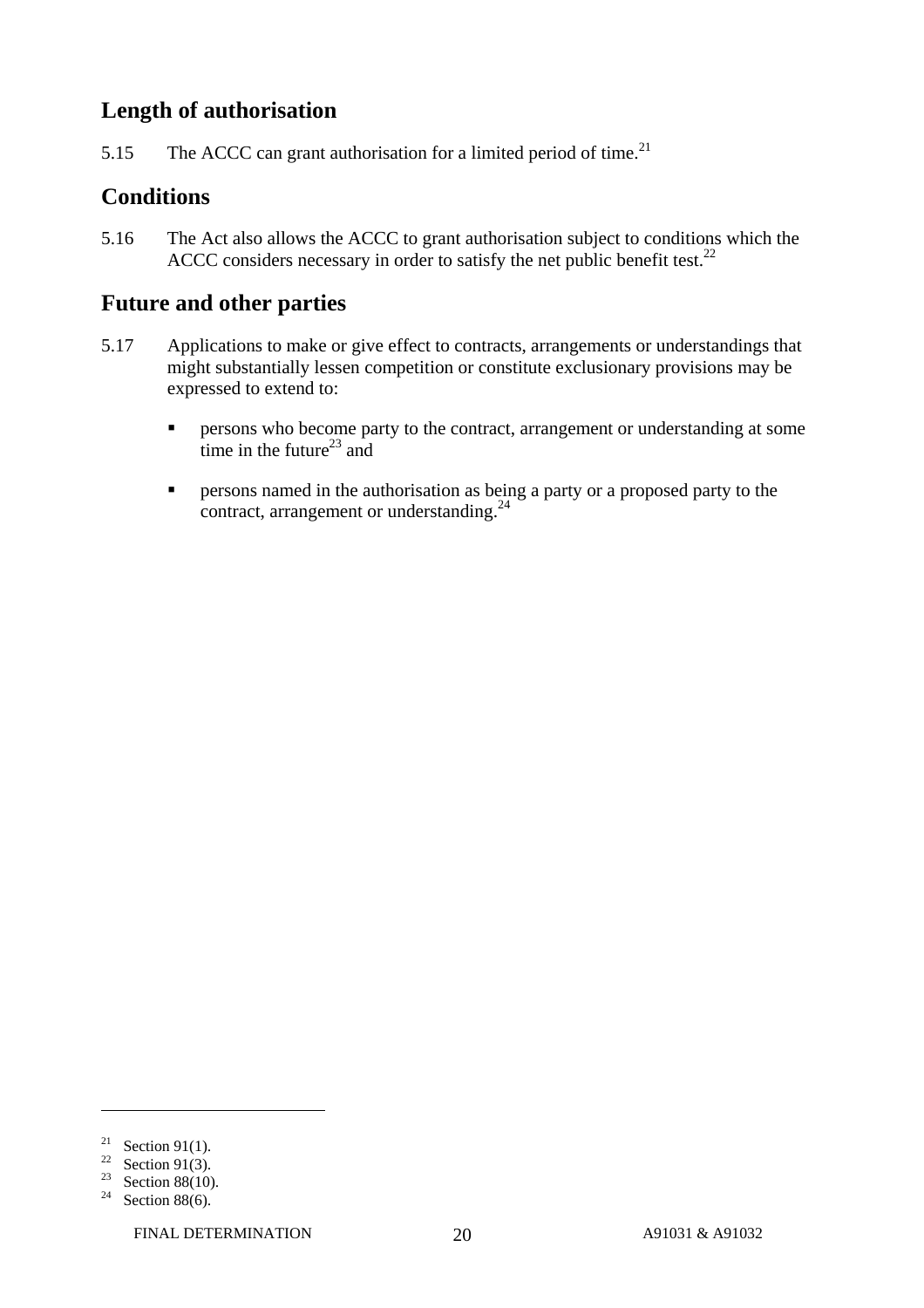# **6. ACCC evaluation**

6.1 The ACCC's evaluation of the MOU is in accordance with the net public benefit test outlined in Chapter 5 of this determination. As required by the test, it is necessary for the ACCC to assess the likely public benefits and detriments flowing from the MOU.

### **The market**

- 6.2 The first step in assessing the effect of the conduct for which authorisation is sought is to consider the relevant market(s) affected by that conduct.
- 6.3 The applicants submit that it is not necessary for the assessment of the MOU that the ACCC comprehensively defines the relevant markets. Further, the applicants submit that market definition is relevant to litigation which is currently stayed pending the ACCC's decision on the authorisation applications. Therefore the applicants advise that they do not propose to advance specific definitions of the market as to do so might prejudice their respective positions in the litigation proceedings should they resume. The parties, however, identified a number of possible upstream and downstream markets which might be considered, namely:
	- sports rights
	- racing rights
	- thoroughbred racing rights
	- sports channels
	- racing channels
	- residential pay television
	- wagering and
	- pubs/clubs services.
- 6.4 The applicants consider that within any range of arguable product markets, the assessment of benefits and detriments arising from the MOU will not be affected.
- 6.5 In assessing the specific provisions of the MOU for which authorisation is sought, the ACCC agrees with the applicants that it is not necessary in this matter to fully define the market, save for identifying the features that are likely to be relevant to its assessment. In assessing the MOU the ACCC has identified the following areas of competition as being relevant to its assessment:
	- the acquisition of broadcasting rights from thoroughbred racing clubs
	- the supply of race broadcasting services and
	- the provision of wagering services.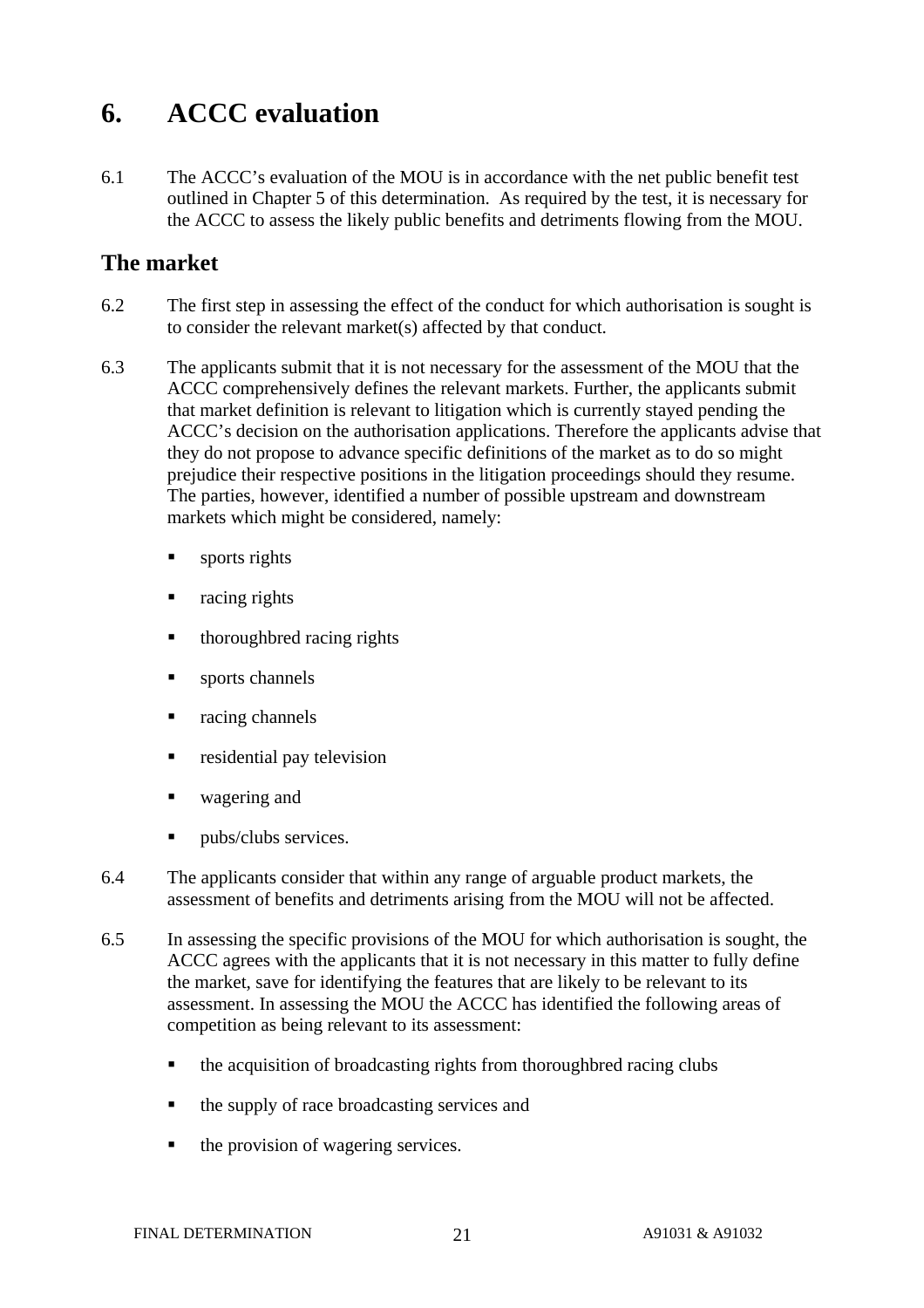#### *The acquisition of broadcasting rights from thoroughbred racing clubs*

- 6.6 Sky and TVN are acquirers or potential acquirers of broadcasting rights from racing clubs in Australia. While Sky acquires content from harness and greyhound racing clubs in addition to thoroughbred racing clubs, TVN is owned by thoroughbred racing clubs, and was created specifically to screen and promote thoroughbred racing only. The ACCC considers that TVN is therefore unlikely to seek to acquire broadcasting rights from non-thoroughbred racing clubs.
- 6.7 In the draft determination, the ACCC considered that the relevant area of competition likely to be affected by the MOU was the acquisition of broadcasting rights from thoroughbred racing clubs.
- 6.8 In response to the draft determination, interested parties stated that the MOU had the ability to affect competition for the acquisition of broadcasting rights from all three racing codes – that is, the acquisition of rights from thoroughbred, harness and greyhound racing clubs.<sup>25</sup>
- 6.9 The ACCC acknowledges that the MOU has the potential to also impact the acquisition of broadcast rights from harness and greyhound racing clubs. This is because the MOU will provide Sky with access to more thoroughbred racing content on Sky Channel, which may impact the level of harness and greyhound racing content that can be shown on Sky Channel.
- 6.10 However, the ACCC remains of the view that while some substitutability may exist between demand for broadcast rights of thoroughbred racing and other racing codes, they are not perfect substitutes. Indeed, the fall in total wagering turnover during the split vision dispute suggests that punters did not switch to wagering on greyhound or harness racing because they could not see all thoroughbred races.
- 6.11 Further, and more importantly for the purpose of this assessment, the ACCC notes that the MOU only relates to the sharing of thoroughbred broadcasting rights between TVN and Sky.
- 6.12 Therefore, for the purposes of assessing the MOU, the ACCC remains of the view that the relevant area of competition affected by the MOU is the acquisition of thoroughbred broadcasting rights from thoroughbred racing clubs.
- 6.13 Sky and TVN pay licence fees to thoroughbred racing clubs in exchange for the exclusive licence to broadcast a club's races over a specified number of years.
- 6.14 TVN, through its shareholder racing clubs, has the broadcasting rights to the Victorian and Sydney metropolitan races. TVN also has the broadcasting rights to all Northern Territory race meetings.
- 6.15 Sky currently has broadcasting rights to all Australian thoroughbred racing except for those rights owned by TVN. Sky also has broadcasting rights for some international racing shown in the United Kingdom, Hong Kong, South Africa, Japan and New Zealand.

<sup>&</sup>lt;sup>25</sup> Submission provided by Queensland Harness Racing dated 25 May 2007 and submission provided by the Albion Park Harness Racing Club dated 25 May 2007.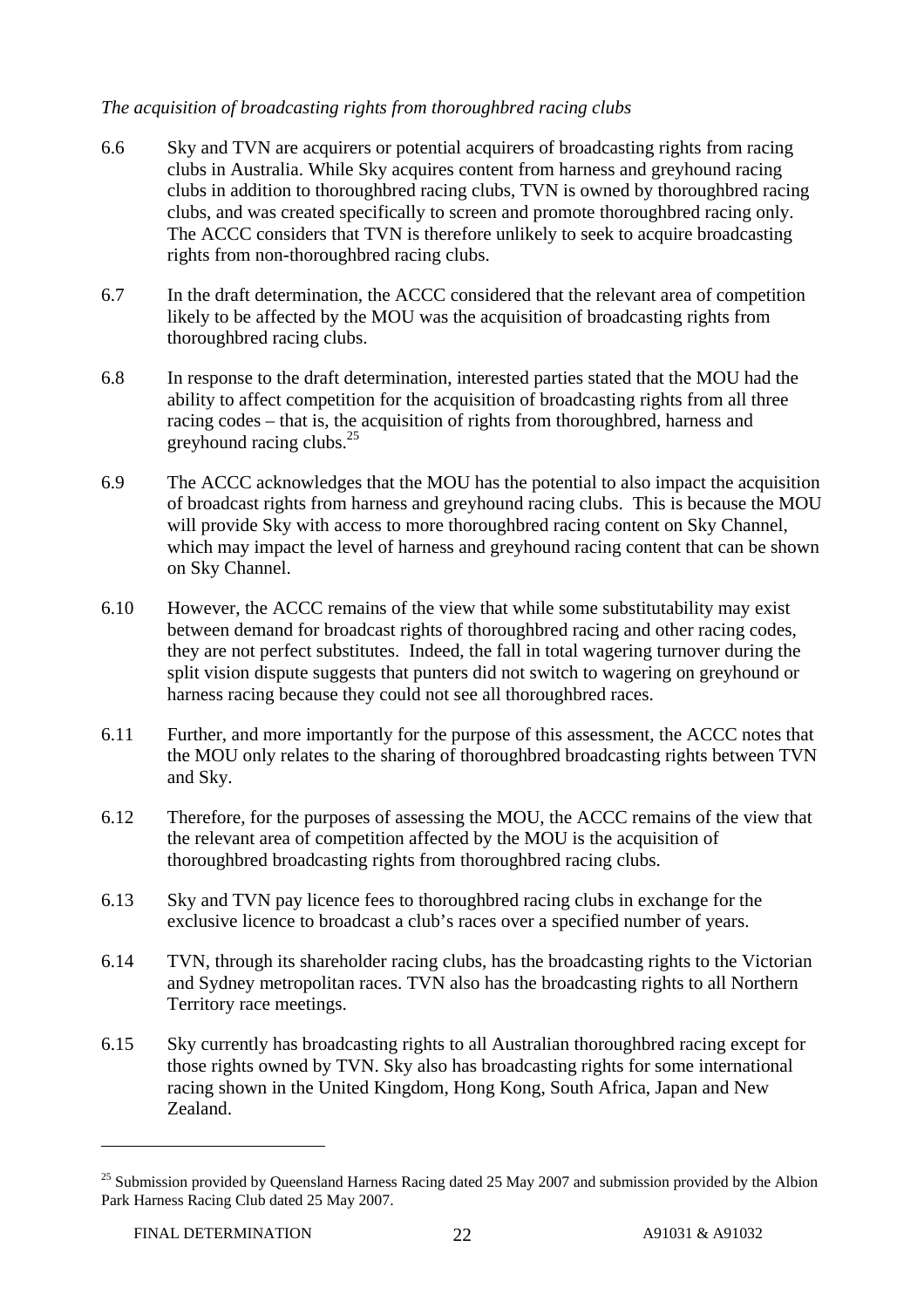- 6.16 There are a number of different broadcasting rights which thoroughbred racing clubs can license. These include:
	- Traditional rights this includes the right to exploit thoroughbred vision on television services. Television services include subscription television services provided to commercial outlets such as pubs and clubs and television services provided by pay television operators.
	- New media rights this is the right to exploit thoroughbred racing vision on new media such as third generation  $(3G)$  mobile networks and the internet.<sup>26</sup>
	- International rights this is the right to exploit vision of domestic races by selling it to international customers. 27
- 6.17 The ACCC understands that thoroughbred racing clubs have tended to sell broadcasting rights for their racing content in a single integrated bundle.<sup>28</sup>
- 6.18 The ACCC notes that the MOU only relates to traditional rights acquired by TVN and Sky. That is, new media rights and international rights are specifically excluded.<sup>29</sup>
- 6.19 The ACCC notes that there is also limited coverage of thoroughbred racing on free-toair television. For example, Channel 7 and Channel 9 currently have rights to show a small number of major race meetings, in conjunction with TVN and Sky. However, the extent to which free-to-air broadcasters compete with TVN and Sky for the acquisition of rights from thoroughbred racing clubs is questionable. Except for a limited period, thoroughbred racing is not a regular or significant part of general sporting entertainment covered by free-to-air networks.

#### *The supply of race broadcasting services*

- 6.20 Sky and TVN both provide race broadcasting services to hotels, clubs, TABs and pay television providers. The ability to supply race broadcasting services results from the licence agreements Sky and TVN have entered into with the individual racing clubs. As noted above, while free-to-air television providers obtain non-exclusive rights to a limited number of major race meetings per year they are not regular providers of race broadcasting services.
- 6.21 Both the TVN and Sky Channels show race meetings and thoroughbred magazine shows designed to provide information to punters and racing enthusiasts on a daily basis. As noted, the TVN Channel only depicts thoroughbred racing while Sky Channel provides content covering the three codes – thoroughbred racing, harness racing and greyhound racing.
- 6.22 Pubs, clubs and TABs make up a substantial segment of consumers of race broadcasting services. Such venues traditionally offer wagering facilities, and it is

<sup>&</sup>lt;sup>26</sup> Submission provided by Thoroughvision Pty Ltd, Tabcorp Holdings Limited and Sky Channel Pty Ltd dated 15 February 2007, p 33.

 $27$  Ibid at p 34.

<sup>&</sup>lt;sup>28</sup> Submission provided by Thoroughvision Pty Ltd, Tabcorp Holdings Limited and Sky Channel Pty Ltd dated 15 February 2007, p 34.

 $^{29}$  However, the MOU does relate to the import of international thoroughbred races.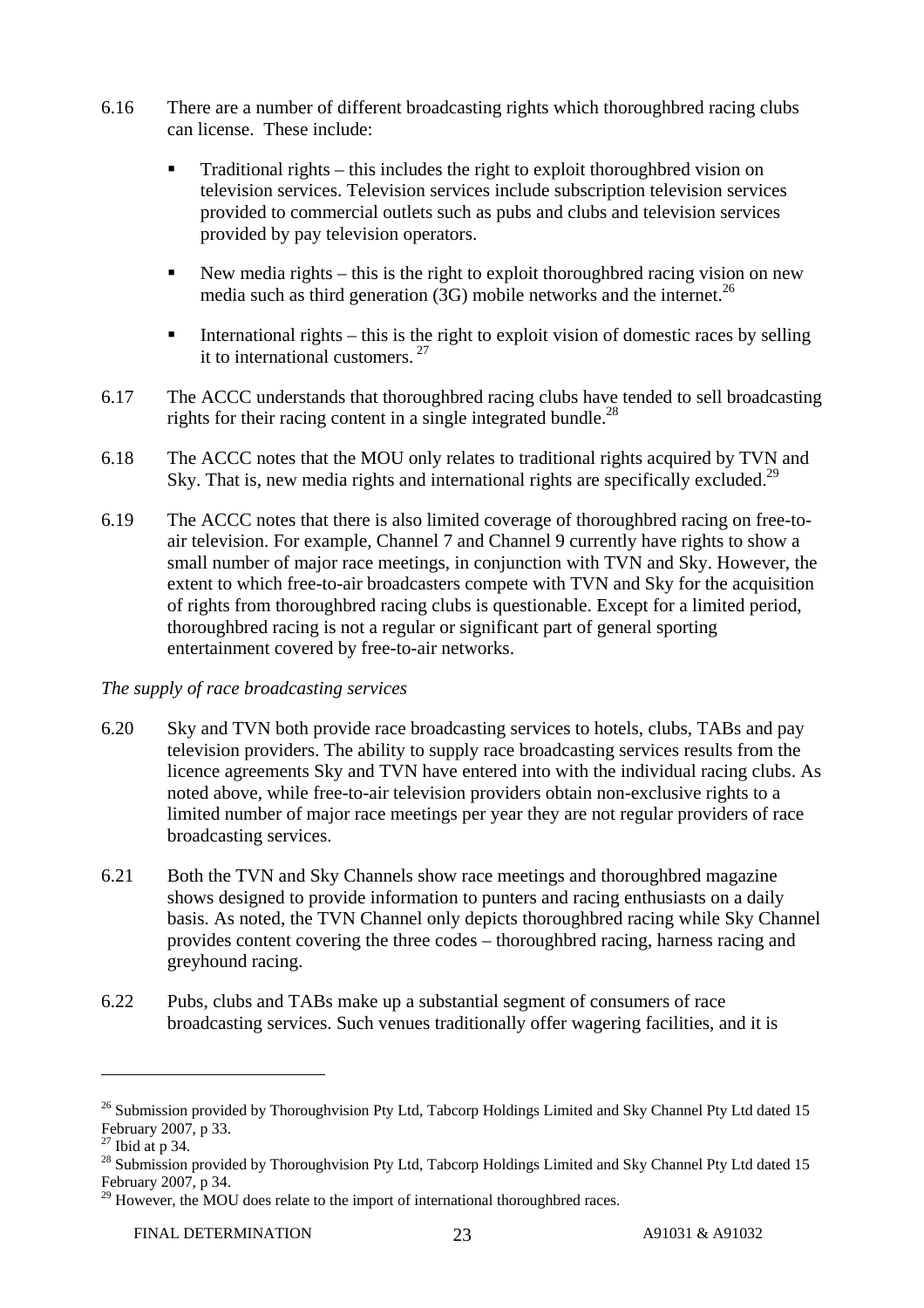generally accepted that access to live racing vision together with wagering opportunities stimulates the demand for wagering services (see paragraphs 2.34-2.37).

- 6.23 Tabcorp supplies TAB kiosks or Easy Bet Terminals on condition that the agent venue will acquire broadcasting services from Sky.<sup>30</sup> Therefore, pubs/clubs or other commercial venues which acquire wagering facilities from Tabcorp are also required to obtain Sky Channel.
- 6.24 Prior to the Interim Arrangements implemented by the applicants in May 2006 (ie during the split vision dispute), pubs and clubs entered into agreements with both Sky and TVN if they wanted access to an Australian-wide suite of thoroughbred races.
- 6.25 The other significant group of customers who acquire broadcasting services from Sky and TVN are pay television providers and, in turn, pay television subscribers.
- 6.26 In regards to pay television, Foxtel submit that the relevant market to assess the MOU in is the television entertainment market. Foxtel states that this market includes a range of competitors who acquire and supply content including other subscription television operators, commercial and national television broadcasters and providers of video and DVD retail sales and rentals. For the purposes of this application, the ACCC has focused its assessment on the provision of thoroughbred racing broadcast services. Given the inter-relationship with wagering and the MOU's focus on thoroughbred racing, the extent to which other racing content, let alone other types of broadcasting content, will constrain the impact of the MOU is highly questionable.
- 6.27 Sky Channel is available on the basic package provided by Foxtel, Optus and Austar at no additional cost.
- 6.28 Prior to the applicants entering into the MOU, TVN was only available on the Foxtel digital pay television network. Subscribers to Foxtel digital wanting to access the TVN Channel were required to contact TVN directly and were charged an additional fee of \$12 per year.
- 6.29 Under the MOU, Sky will release Foxtel and Optus from its exclusivity obligations. As a result the TVN Channel has recently become available to all Foxtel subscribers who subscribe to the My Sports tier channel at no additional charge.<sup>31</sup> The \$12 annual subscription fee no longer applies. Foxtel advised that the TVN Channel will also be incorporated into the Optus package, as Foxtel will supply Optus with the channel under the terms of the Foxtel Optus Content Supply Agreement.<sup>32</sup> The arrangements that TVN has entered into with Foxtel are subject to the ACCC granting authorisation to the MOU.
- 6.30 TVN is available on the Austar digital network. Subscribers to Austar wanting to access the TVN Channel contact Austar directly. The TVN Channel is available for an additional fee of \$1 per month.<sup>33</sup>

<sup>&</sup>lt;sup>30</sup> Tabcorp Manager Pty Ltd lodged the exclusive dealing notification N90786 on 2 May 2000.

<sup>&</sup>lt;sup>31</sup> TVN/Foxtel Media Release dated 13 March 2007. TVN became available at no additional charge from 15 March 2007 to subscribers of the My Sports Tier, and to subscribers who received the pre-May 2006 basic package. 32 Foxtel submission dated 14 March 2007.

<sup>&</sup>lt;sup>33</sup> Austar website, http://www.austar.com.au/experience/options.asp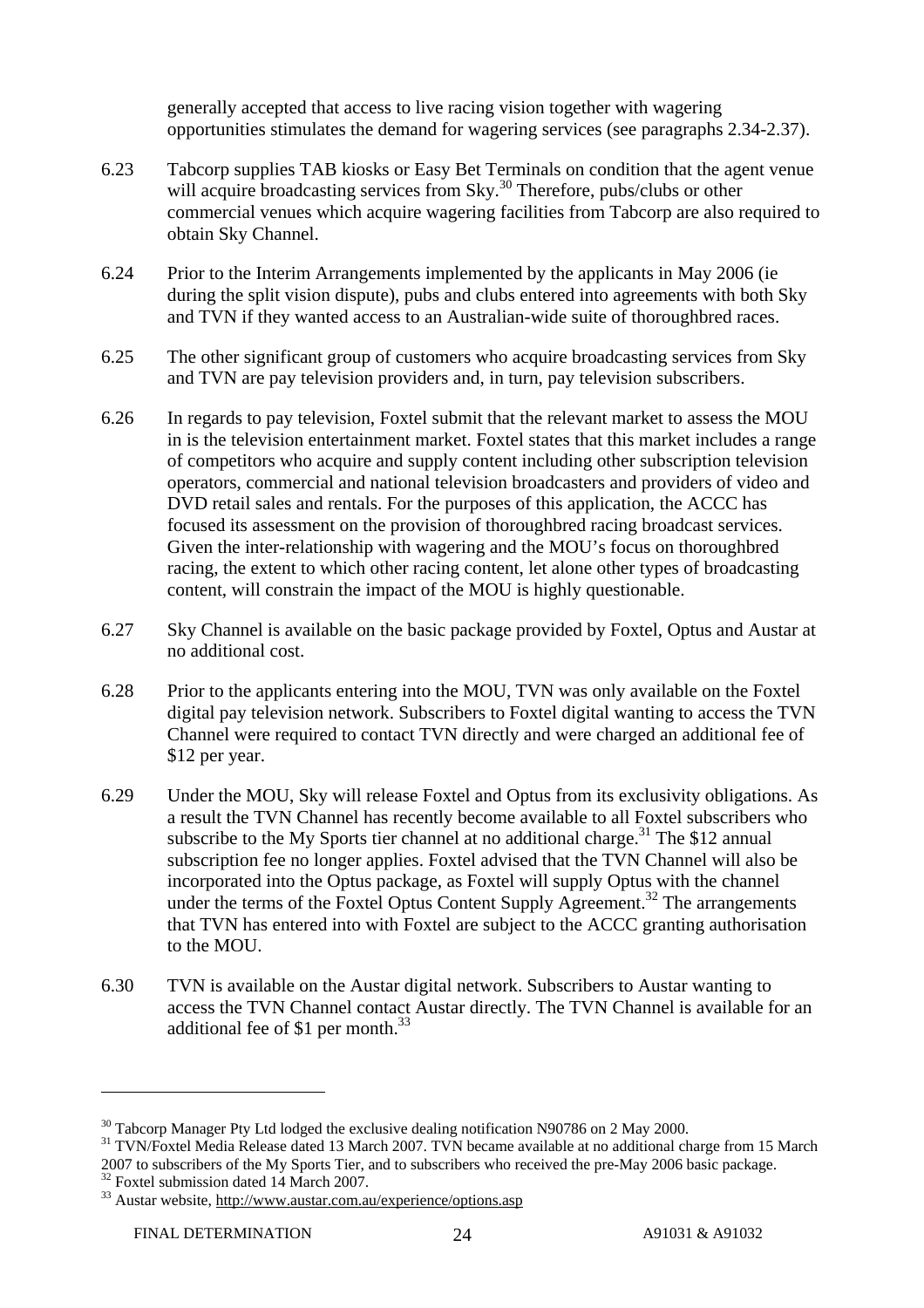*The provision of wagering services* 

- 6.31 TVN and Sky do not provide wagering services. However, the ACCC notes that given the vertical integration of Tabcorp and Sky, there is potential for Tabcorp to use its ownership of the Sky Channel to affect the ability of wagering service providers that compete with Tabcorp.
- 6.32 Betfair considers that the MOU should be assessed in the national wagering market in which totalisators, bookmakers and betting exchanges compete to supply wagering services.
- 6.33 The ACCC has previously considered the issue of market definition in respect of wagering services in its assessment of the proposed acquisition of UNiTAB by Tabcorp in 2006. As part of that assessment the ACCC recognised that bookmakers, particularly corporate bookmakers offering online wagering services, are likely to compete with totalisators for punters.<sup>34</sup> The ACCC also noted that betting exchanges potentially may become more significant players in wagering.

### **The counterfactual**

- 6.34 As noted in Chapter 5, in order to identify and measure the public benefit and public detriment generated by the conduct, the ACCC applies the 'future with-and-without test'.
- 6.35 The applicants submit that the counterfactual involves a return to litigation and, necessarily, split vision which will have direct consequences for wagering and funding to the racing industry. The consequences of split vision are outlined in paragraphs 2.45- 2.52. The applicants state that the ongoing litigation would be costly and take considerable time to complete. The applicants also note that the outcome of the litigation is uncertain.
- 6.36 TVN and Tabcorp/Sky also provided separate confidential submissions regarding the counterfactual that provides further information to support these claims.
- 6.37 Given that the applicants have sought authorisation in respect of the MOU to cover conduct that would otherwise breach the Act – exclusive dealing and arrangements that substantially lessen competition – the ACCC considers the applicants would be unlikely to give effect to the MOU in the absence of authorisation. In this regard, the ACCC notes the long term arrangements under the MOU are subject to a condition precedent that the ACCC grants authorisation.
- 6.38 Submissions received from interested parties generally agree that the future without authorisation of the MOU is likely to see a return to split vision with the negative consequences on turnover and revenue streams for all racing codes. See for example submissions by Racing and Wagering Western Australia (RWWA), Sportscolour Pty Ltd (Sportscolour), Australian Harness Racing Council Inc (AHRC), Harness Racing Victoria (HRV), Queensland Harness Racing and APHRC.

<sup>&</sup>lt;sup>34</sup> Proposed acquisition of UNiTAB Limited by Tabcorp Holdings Limited, Public Competition Assessment, 16 November 2006.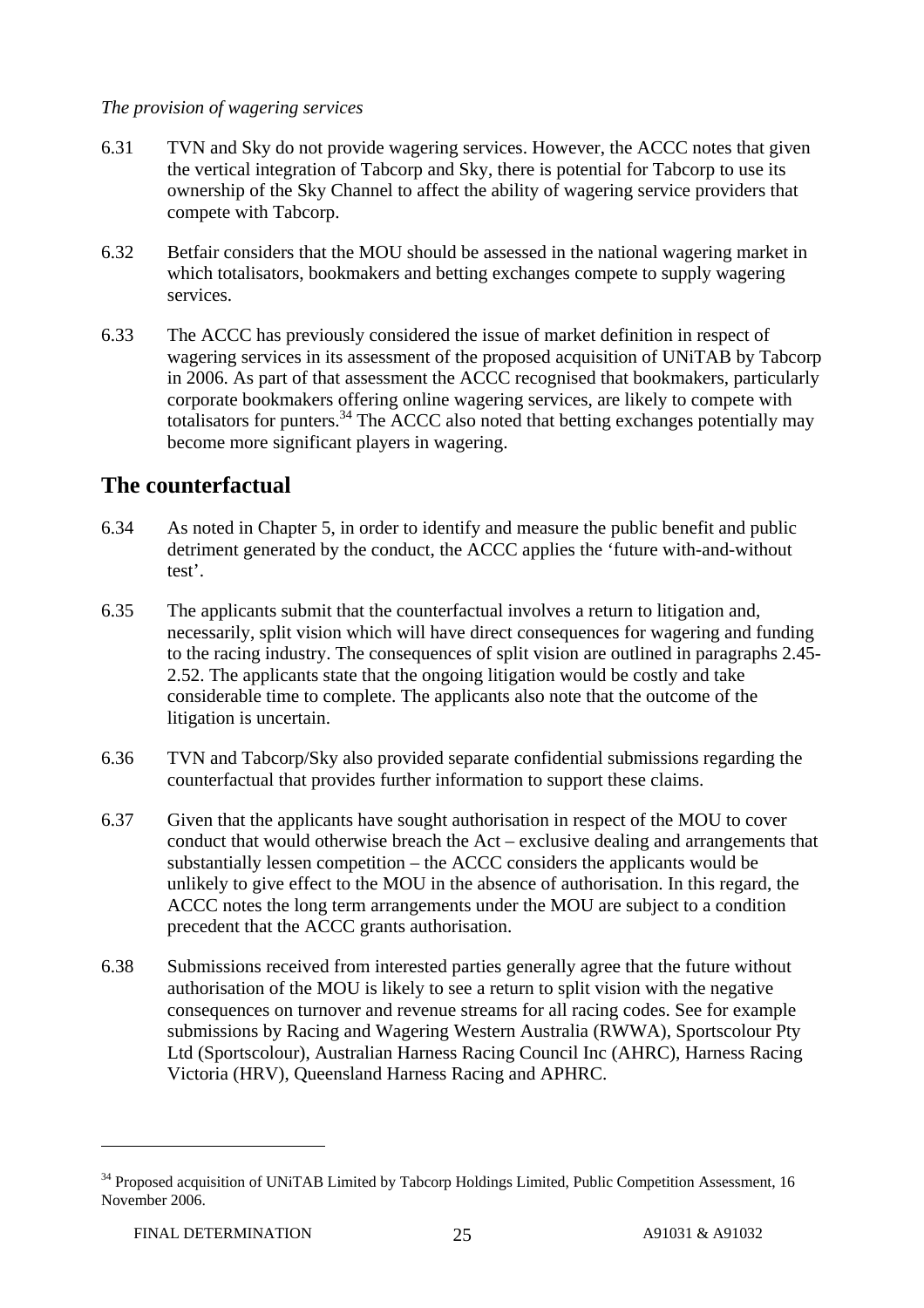- 6.39 AHRC further submit a repeat of split vision could lead to greater punter and commercial venue disillusionment.
- 6.40 The ACCC accepts the views of the applicants and interested parties that without authorisation it is likely that there would be a return to split vision and the litigation between Tabcorp/Sky and TVN would continue.
- 6.41 The ACCC notes the submission by Betfair that a future without authorisation will still see the Sky and TVN Channels offering live racing broadcasts which appeal to punters. Betfair submit that a key difference in the future without authorisation is that it would be more likely that competitive wagering service providers would be able to negotiate access to thoroughbred broadcasting with TVN, for example to include content about their services, than if they were forced to seek access from Tabcorp/Sky.
- 6.42 The ACCC considers that one possibility if authorisation is not granted, is that TVN may find it difficult to continue to operate, particularly in the face of the significant costs and uncertainty of litigation. No interested party made submissions questioning this possibility.
- 6.43 Accordingly, the ACCC considers the situation without authorisation is:
	- at best, the return to split vision or
	- at worst, the possibility that TVN may find it difficult to continue to operate.

### **Public detriment**

- 6.44 The applicants submit that the MOU will generate minimal or no anti-competitive detriment as:
	- **TVN** and Sky will compete for the acquisition of future thoroughbred rights
	- while TVN is providing an exclusive licence to Sky to broadcast live on pay television and subscription services, TVN vision will continue to be available through the TVN Channel
	- the distribution arrangements under the MOU are non-exclusive and no conditions are imposed on Tabcorp in respect of the distribution of the TVN Channel
	- the term of the MOU ensures that content is shared through the Melbourne Spring Racing Carnival in 2012 and should a second Victorian licensee be announced, Sky will offer to supply a racing and wagering channel (not being the TVN Channel) to that licensee.
- 6.45 An assessment of the public detriment generated by the MOU follows.

#### **Competition between TVN and Sky for the acquisition of broadcasting rights from thoroughbred racing clubs**

6.46 The MOU provides that Sky will grant TVN a non-exclusive licence to broadcast on the TVN Channel certain non-TVN shareholder thoroughbred race meetings from the rights which Sky holds (including rights Sky acquires during the term of the MOU). TVN will pay rights fees to Sky for the grant of this licence.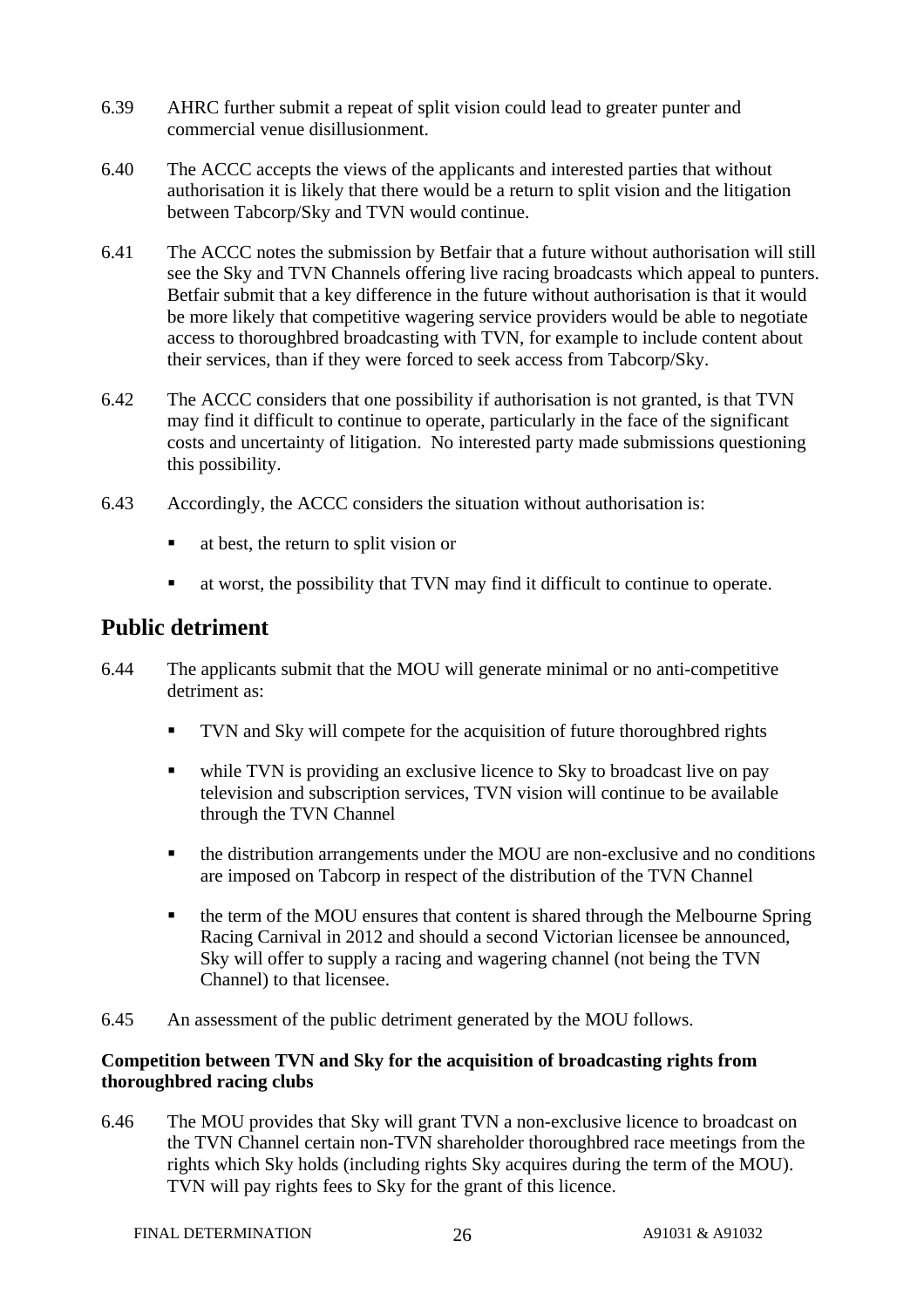- 6.47 TVN will grant Sky an exclusive licence to broadcast on pay television and subscription television services into commercial outlets the audio-visual coverage of TVN shareholder races, Darwin Turf Club races, Alice Springs Turf Club races and any other thoroughbred races to which TVN held the rights as at 15 May 2006. Sky also pays rights fees to TVN for the grant of these licences.
- 6.48 The MOU also provides for TVN to license to Sky, on a non-exclusive basis, rights acquired by TVN after 15 May 2006. If Sky and TVN fail to reach agreement on the licence fee, a valuer will be appointed to determine the value of the licence (see paragraph 3.15).
- 6.49 The ACCC has considered whether the agreements to license rights to each other under the MOU would lessen the incentives for TVN or Sky to compete for future broadcasting rights. That is, would TVN or Sky have incentives to bid for future thoroughbred broadcasting rights when they can obtain such rights through the sublicence agreements under the MOU.
- 6.50 The applicants submit that the MOU will not decrease the incentives for TVN or Sky to compete for the acquisition of future broadcasting rights which come up for renewal during the term of the MOU. The applicants submit that TVN and Sky have significant incentives to acquire these rights directly as head licensee, rather than relying on sublicensing rights under the MOU. Submissions by the applicants indicate that the incentives to bid for future rights arise from:
	- Commercial benefits from being the head licensee During the term of the MOU there are a range of commercial benefits which accrue to the head licensee which are not available to the sub-licensee. In particular, the rights by way of a sublicence are limited for use on the TVN Channel and Sky Channel and cannot be used more broadly. For example sub-licences do not include new media rights and international rights.

 The applicants submit that holding the rights to exploit thoroughbred racing vision on new media and international platforms will be important in the future.

 The applicants noted that there is a concerted attempt in the Australian wagering industry to export wagering on Australian thoroughbred racing to overseas jurisdictions. The vision of these races is a necessary component of this export. Australian wagering operators also seek to import coverage of foreign races for wagering by Australian customers. The applicants note that it is a feature of licence arrangements with overseas jurisdictions that there be a reciprocal licence of Australian vision.

 The applicants also note that there are economies of scope in holding traditional, new media and international rights as a result of being able to utilise a single production process for the delivery of vision over all platforms. If these rights were held separately, each owner would need to incur costs of producing the vision.

 Further, Sky advises that the retention and acquisition of racing rights is an important ongoing component of its business. Sky states that this not only includes the acquisition of media rights, but a broader relationship with the race clubs which maximises the exposure of racing vision. Sky states that its rights retention strategy is a key business objective for 2007 and beyond.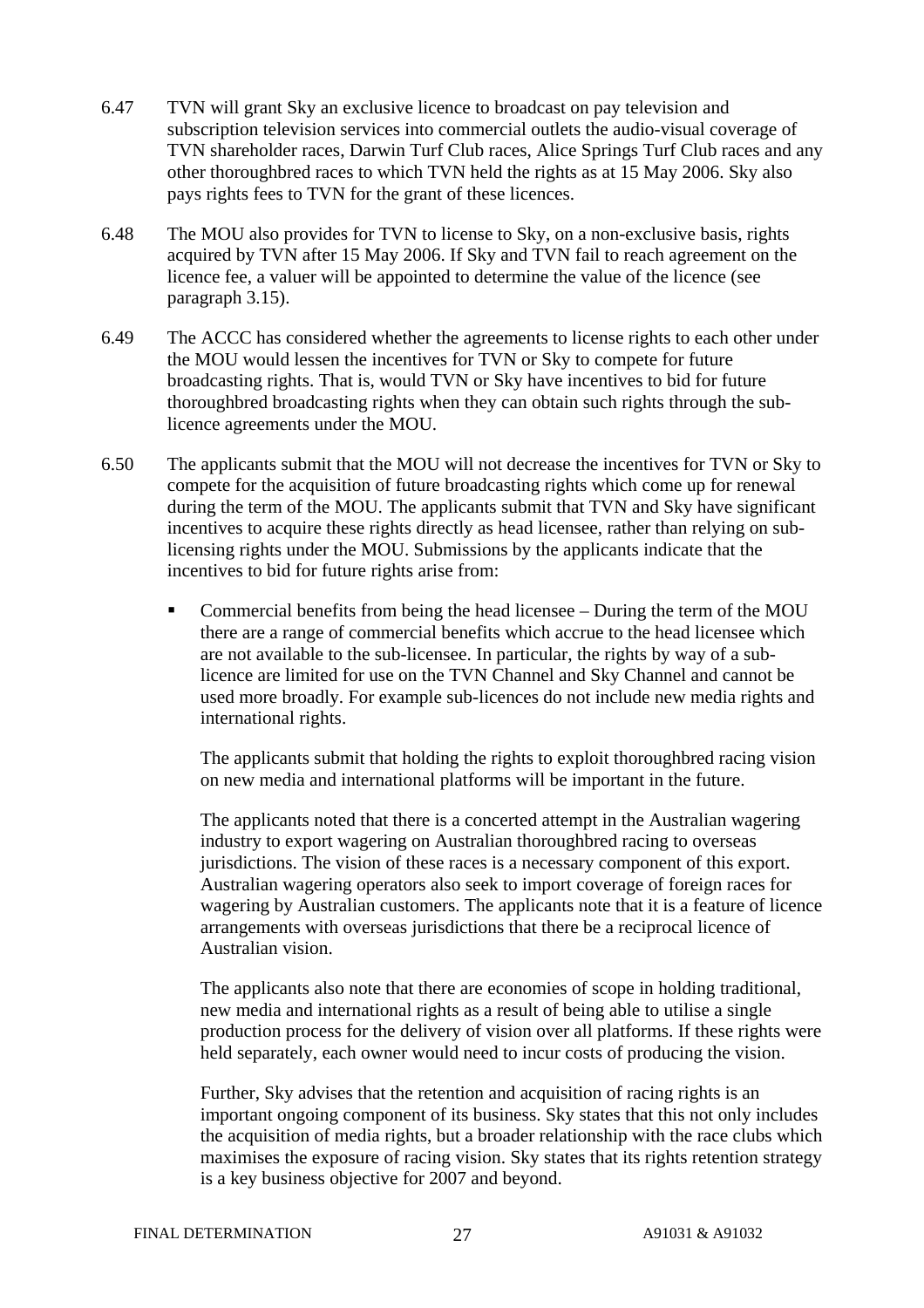Need to secure rights post 2012 – The applicants submit that all of the broadcasting rights for thoroughbred racing which become available during the term of the MOU will be subject to contracts which expire after the termination of the MOU in December 2012. Therefore only the head licensee will be able to broadcast the relevant races after that date.

TVN advised that its objective is to acquire thoroughbred racing rights as they come up for renewal. TVN submits that being the owner of thoroughbred racing rights after December 2012 would allow TVN to move towards being a stand alone thoroughbred racing channel with an attractive range of races to offer customers.

Tabcorp/Sky submit that post 2012, being the owner of thoroughbred racing rights will minimise the extent of the split vision re-occurring. This incentive is significant given the negative impact experienced by Tabcorp on wagering turnover during the split vision dispute.

- 6.51 The ACCC understands that not all thoroughbred broadcasting rights come up for renewal during the term of the MOU. The applicants submit that the thoroughbred broadcasting rights which come up for renewal during the term of the MOU include South Australia and Queensland.
- 6.52 The ACCC has previously considered whether the proposed joint venture arrangement between Sky and TVN would lessen competition for the acquisition of broadcasting rights from thoroughbred racing clubs (see paragraphs 2.54-2.57). The ACCC concluded that the proposed joint venture arrangement would have lessened Sky's and TVN's incentives to bid against each other for the thoroughbred racing broadcast rights and did not give an informal clearance for the arrangement through the ACCC's informal clearance process.
- 6.53 It is relevant to note that under the proposed joint venture arrangement previously considered by the ACCC, if TVN acquired any rights previously held by Sky, then TVN had to make those rights available to Sky on a non-exclusive basis. TVN was required to charge Sky a licence fee for these rights which did not exceed the fee currently paid by Sky for those rights. This clause significantly reduced any incentive Sky and TVN had to acquire new thoroughbred racing rights.
- 6.54 The MOU for which authorisation is now sought does not include this clause and accordingly reduces the ACCC's concerns.
- 6.55 The ACCC considers that there will still be a competitive impact on the incentives to bid for future broadcasting rights from thoroughbred racing clubs. This is because the MOU provides that the unsuccessful bidder will still be able to access audio-visual content of those races under a sub-licence and therefore may not bid as aggressively.
- 6.56 That being said the ACCC notes that commercial incentives will remain to be the primary licence holder.
- 6.57 The ACCC notes that after 31 December 2012, only the primary licensee will be able to broadcast the relevant races. Once the MOU expires, there will be no obligation on Sky or TVN to share the thoroughbred racing rights they own (indeed such an agreement may raise issues under the Trade Practices Act which is why the applicants have sought authorisation). The ACCC notes that both TVN and Tabcorp/Sky have stated that their objective is to acquire future thoroughbred racing rights as they come up for renewal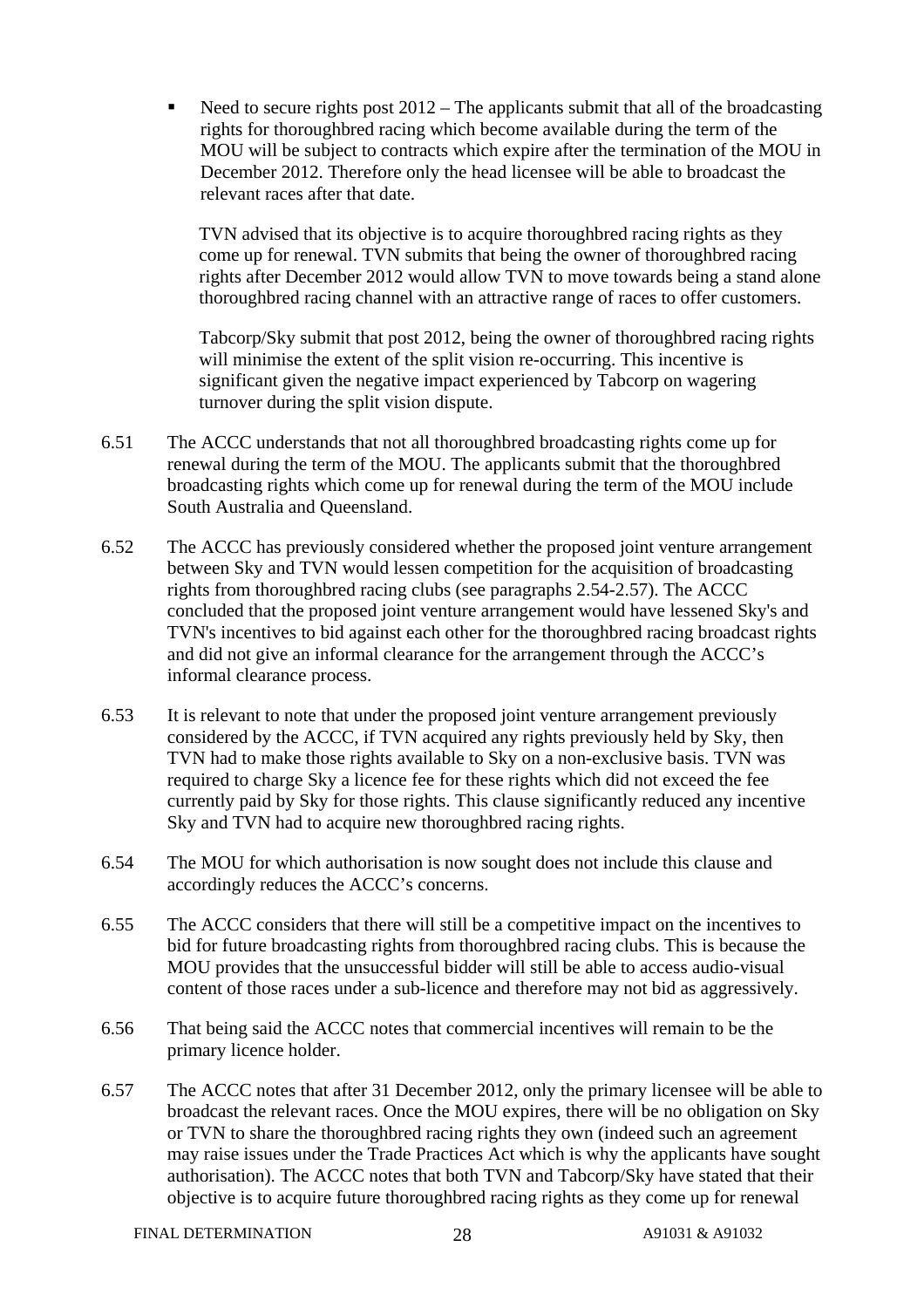and that acquiring these rights is important for their respective businesses. The parties have separately provided confidential information that demonstrates the commercial incentives.

- 6.58 The ACCC also accepts that holding the rights to exploit new media and/or international rights would allow Sky and TVN to expand their respective businesses. In particular, the ACCC notes that the applicants state that the acquisition of new media rights is important for expanding the uptake of the TVN and Sky Channels on new technology platforms such as mobile phones and the internet. TVN also noted that the use of new technology is important in attracting the interest of younger adults in horse racing. The exclusion of new media rights and international rights from the scope of the sub-licences under the MOU creates an incentive for Sky and TVN to bid as the primary licence holder of broadcasting rights from thoroughbred racing clubs.
- 6.59 While the ACCC considers that these commercial incentives remain for TVN and Sky to compete for future rights in respect of certain racing clubs, the ACCC notes that TVN's incentive may not be equal between all racing clubs. The ACCC notes that the format and structure of TVN is such that its focus is on promoting premium thoroughbred racing and as a consequence it may not wish to acquire rights from all thoroughbred racing clubs in Australia. However, TVN's incentives remain the same with or without the MOU.
- 6.60 For the reasons identified above, the ACCC considers that the provisions providing for the sharing of content between the two principal acquirers of thoroughbred racing rights will lessen incentives to compete for future rights. However, this lessening of competition will be mitigated by the ongoing incentives to acquire rights for new media and international broadcasting and for acquiring broadcasting rights beyond the term of the MOU.
- 6.61 Further, having regard to the alternate counterfactual of a market where TVN may find it difficult to operate, the ACCC considers that the retained competition with the MOU is greater than if TVN did not operate.

#### **Supply of race broadcasting services**

#### *Distribution of the TVN and Sky Channels*

- 6.62 Under the MOU, Tabcorp is granted a non-exclusive right to distribute the TVN Channel to certain hotels, clubs, other commercial outlets with a liquor licence or other commercial outlets with a wagering facility and racecourses. Tabcorp will retain all associated revenues from distributing the TVN Channel (other than advertising revenues). Tabcorp pays distribution rights fees to TVN.
- 6.63 The applicants submit that these distribution arrangements will not result in any anticompetitive detriment because the:
	- distribution rights are non-exclusive. TVN is able to distribute the TVN Channel and has the right to appoint another distributor of the TVN Channel and
	- MOU does not impose any conditions on Tabcorp in respect of the distribution of the TVN Channel.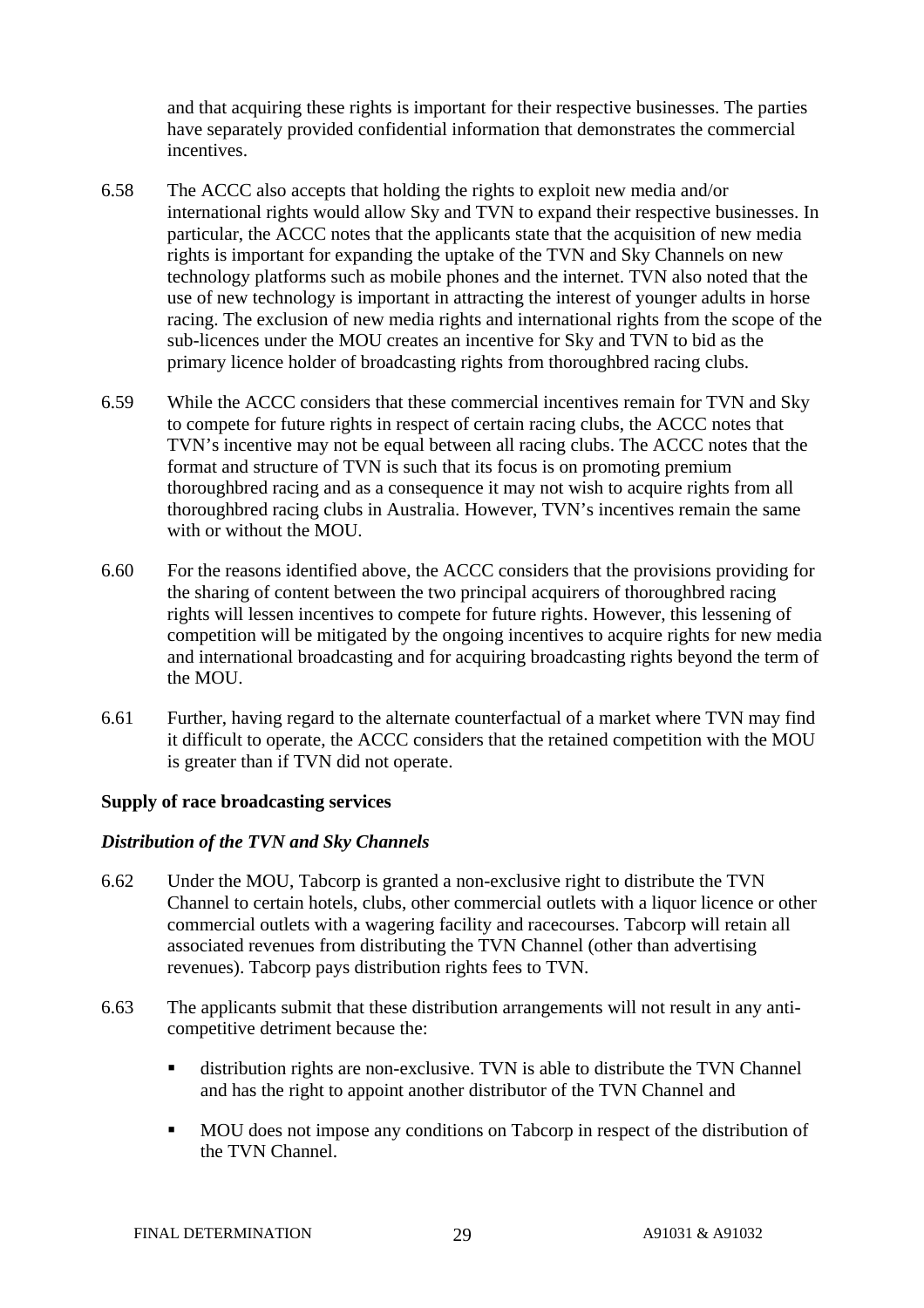#### *Distribution to commercial venues with a liquor licence (Pubs and Clubs)*

- 6.64 During the split vision dispute, pubs and clubs that wished to provide their patrons with access to audio-visual coverage of the complete range of thoroughbred racing acquired both the TVN and Sky Channels. Due to the sharing of content provided by the MOU pubs and clubs are able to acquire Sky Channel from Tabcorp to access the complete range of thoroughbred races in the wall-to-wall racing format. Alternatively or in addition, pubs and clubs may acquire the TVN Channel from TVN, Tabcorp, or another distributor appointed by TVN, to provide patrons with the extended thoroughbred race coverage format (albeit of more limited racing events than on Sky Channel).
- 6.65 Venues with wagering facilities receive commissions based on how much is wagered at their venue. Given the relationship between wagering turnover and live broadcasting of race events it could be expected that pubs and clubs will decide whether to acquire either one or both channels, and from whom, based on such factors as whether the venue provides wagering facilities, the nature of the patrons it attracts and price.
- 6.66 A number of harness racing clubs (APHRC, Queensland Harness Racing, HRV and AHRC) have raised concerns that the pricing of Sky Channel must remain reasonable. The harness clubs submit that if there is upward pressure on the pricing of Sky Channel to pubs and clubs, it could possibly lead to pubs and clubs limiting the opening hours of their TAB facility or even cancelling the service in their venue. Such a decision would have financial implications to the racing industry including harness racing.
- 6.67 In response to the draft determination, the AHA also expressed concerns regarding the price of Sky Channel which hotels may be required to pay following the implementation of the MOU. In particular, the AHA noted the potential for:
	- Tabcorp to increase the price paid by hotels for access to the Sky Channel and
	- Tabcorp to adopt different pricing for hotels in different states for access to the Sky Channel.
- 6.68 The MOU does not specify the price at which the Sky and TVN Channels are to be distributed to pubs and clubs, and it does not outline how the price of the channels should be determined by the applicants. In particular, the ACCC notes the price at which Tabcorp sets for its distribution of the Sky and TVN Channels will be determined independently of TVN.
- 6.69 The ACCC also notes that TVN has stated publicly that pubs and clubs with wagering facilities will pay no more than what they currently pay for Sky Channel, should pubs and clubs wish to show both Sky and TVN Channels.<sup>35</sup>
- 6.70 That being said, during split vision, Sky reduced the price of Sky Channel to pubs and clubs by 18% because it was unable to broadcast the AJC, STC and Victorian thoroughbred race meetings.36 The ACCC understands that as a result of the interim arrangements under the MOU, the 18% discount has been removed as Sky once again has access to the full suite of thoroughbred races and is paying rights fees for TVN content.

<sup>&</sup>lt;sup>35</sup> ACCC file note of meeting between ACCC and TVN representatives on 8 March 2007.<br><sup>36</sup> Tabcorp media release 10 May 2005 - http://www.tabcorp.com.au/news\_mediarel\_detail.aspx?view=159.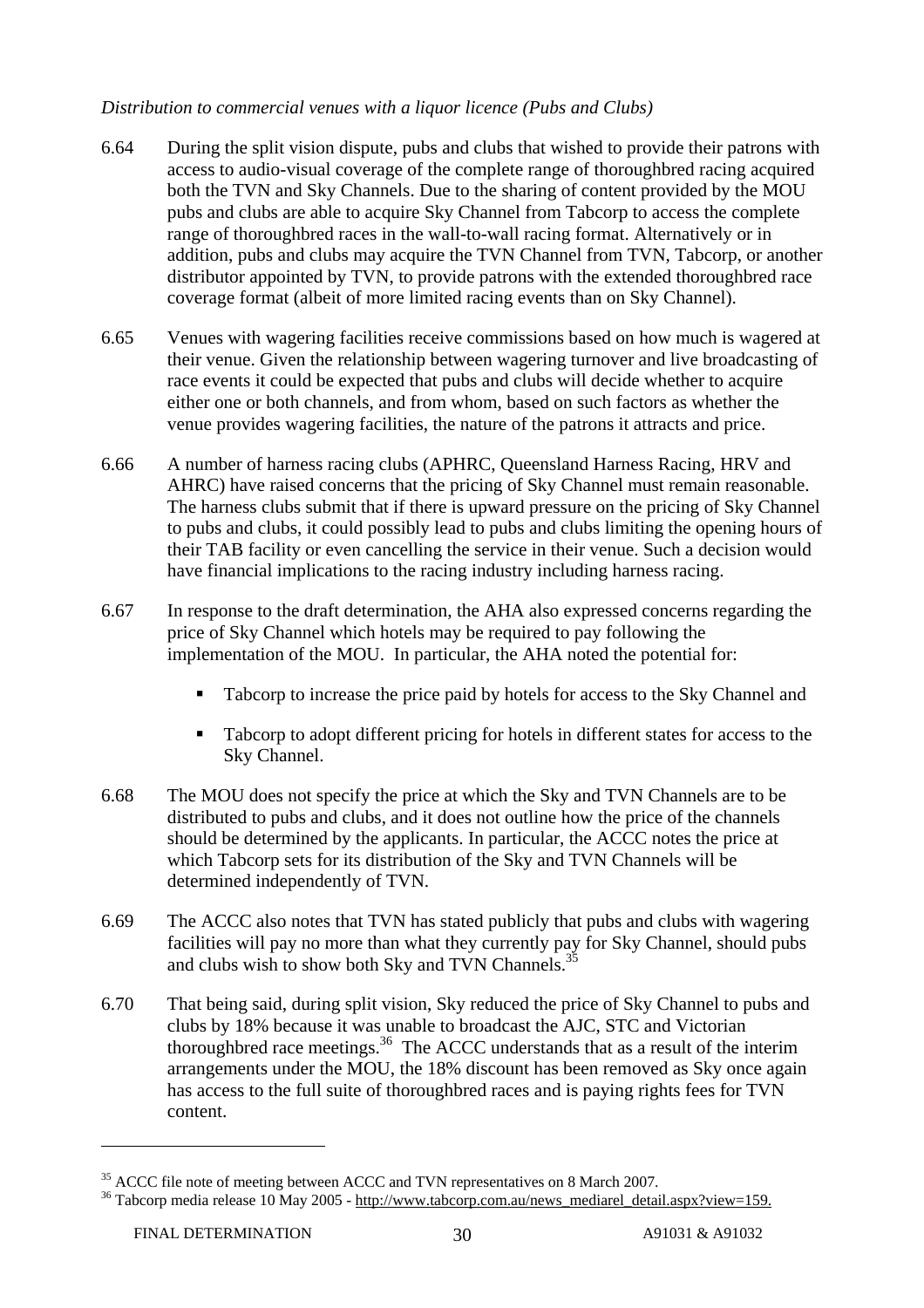- 6.71 The ACCC also notes that costs may well have increased since TVN's entry into the market, including increased costs of thoroughbred broadcasting rights. The extent to which Sky or TVN fees increase in the future, this is not necessarily attributable to the MOU or a result of reduced competition.
- 6.72 The ACCC notes that under split vision (or for that matter the first mentioned counterfactual), Sky appeared constrained in its pricing decisions, to some extent, by the alternative offered by TVN. This constraint should continue to exist under the MOU. In contrast, under the alternative counterfactual, to the extent that TVN provides a competitive constraint this would be removed should TVN find it difficult to continue to operate.
- 6.73 The exception to this assessment is the increased capacity for Sky to leverage off its channels together with the provision of wagering facilities to force the supply of the TVN Channel through Sky.
- 6.74 For example, should Sky supply the Sky Channel to commercial venues with wagering facilities, that is, pubs, clubs or their equivalent, on condition that the venue also acquire the TVN Channel from it, this may significantly increase costs to such venues. It also has the ability to lessen competition between Sky and TVN for the distribution of the TVN Channel.
- 6.75 This concern is heightened having regard to Tabcorp's current requirement that venues with Tab Kiosks and Easy Bet Terminals acquire Sky Channel. Any additional requirement that these wagering outlets also acquire TVN through Sky would be of great concern.
- 6.76 The ACCC notes that a decision by Tabcorp/Sky to bundle the TVN and Sky Channels, but to also offer at least the Sky Channel separately would allow pubs and clubs to choose, on the normal commercial basis of service, quality and price, which broadcasting services to acquire and from whom according to their needs and preferences of their patrons.
- 6.77 Consequently, the ACCC considers that significant public detriment could flow should Tabcorp only supply the Sky and TVN Channels as a bundled package to commercial venues with wagering facilities, that is, pubs, clubs or their equivalent, without also providing the option for the Sky Channel to be purchased separately.

#### *Removal of equipment from commercial venues*

- 6.78 Clubs NSW stated that during the split vision dispute many clubs acquired both the Sky and TVN Channels in order to gain complete coverage of all thoroughbred races.
- 6.79 Following the draft determination, Clubs NSW stated that as a result of the MOU some commercial venues may decide to subscribe to only one race broadcasting service. Consequently, such commercial venues would not require two sets of equipment to show both the Sky and TVN Channels. Clubs NSW stated that commercial venues should not be charged a fee for the removal of equipment should they only wish to subscribe to one race broadcasting channel.
- 6.80 In response to Clubs NSW's submission Tabcorp/Sky advised that if a pub or club choose to terminate its current Licence Agreement with Sky Channel, termination would be governed by the terms of this agreement. Tabcorp/Sky advised that on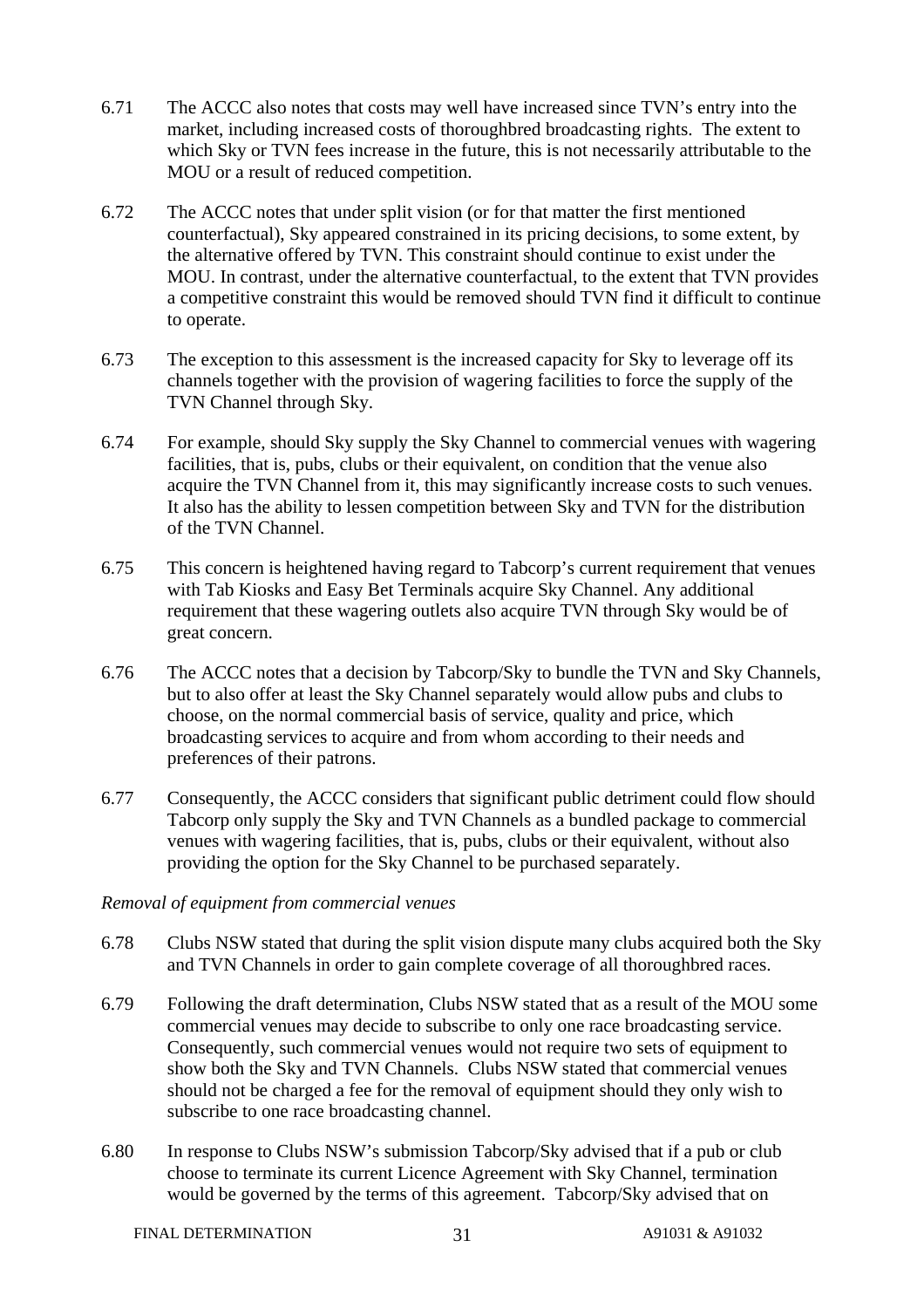termination the club or pub is responsible for costs associated with the removal of equipment and in some instances also a connection fee. $37$ 

- 6.81 The ACCC notes that the provision of a fee for the removal of equipment is provided for in agreements between Sky/TVN and commercial venues. Therefore, with or without the MOU, commercial venues would be required to pay a fee for removal of equipment should they terminate their agreements with either Sky or TVN.
- 6.82 The ACCC notes that TVN has advised that it will not charge commercial venues a fee for the removal and return of equipment, provided the venue is not in breach of its Service Agreement with TVN.
- 6.83 TVN advised that commercial venues may legally terminate the Service Agreement provided 3 months notice is given. TVN stated that provided the 3 months notice is given by a commercial venue they will not be in breach of the Service Agreement and therefore will not be liable for any fee associated with the removal of equipment.

#### *Distribution of race broadcasting channels to television providers*

#### *Pay television*

- 6.84 The MOU provides that Sky will release Foxtel and Optus from their exclusivity obligations to Sky so that TVN has access to these platforms. The MOU also enables the TVN Channel to be broadcast on the Austar network.
- 6.85 The MOU therefore provides TVN with access to the major pay television providers of Foxtel, Optus and Austar and their respective subscription audiences. Previously, TVN was only available on Foxtel digital for an additional \$1 per month purchased directly from TVN (see paragraph 6.28).
- 6.86 The applicants state that by allowing TVN to access the Foxtel, Optus and Austar pay television networks the TVN Channel, and therefore thoroughbred racing, is exposed to a wider audience. For example, Foxtel advise that it has access to over 1.29 million homes (more than 70% of Australian homes) either directly or by services provided on a wholesale basis by other providers such as Optus. A benefit to TVN of being able to access a wider audience is that it is better able to compete for advertising dollars. Under the MOU responsibility for advertising and the revenues it generates is not shared or agreed between the applicants.
- 6.87 The Australian Punters' Association notes that the MOU does not provide for exclusivity arrangements to be waived for future pay television providers which may enter the market.
- 6.88 The ACCC notes that in addition to the major pay television providers there are a number of niche pay television providers such as Selectv, Neighbourhood Cable and TransACT. The ACCC notes that of these, currently only Sky Channel is available on Neighbourhood Cable. The ACCC notes that the terms of the MOU do not prevent or limit TVN or Sky from reaching content supply agreements with future or current niche pay television providers.

 $37$  The connection fee is only payable if the commercial venue terminates the Licence Agreement within the first 12 months of being supply the Sky Channel.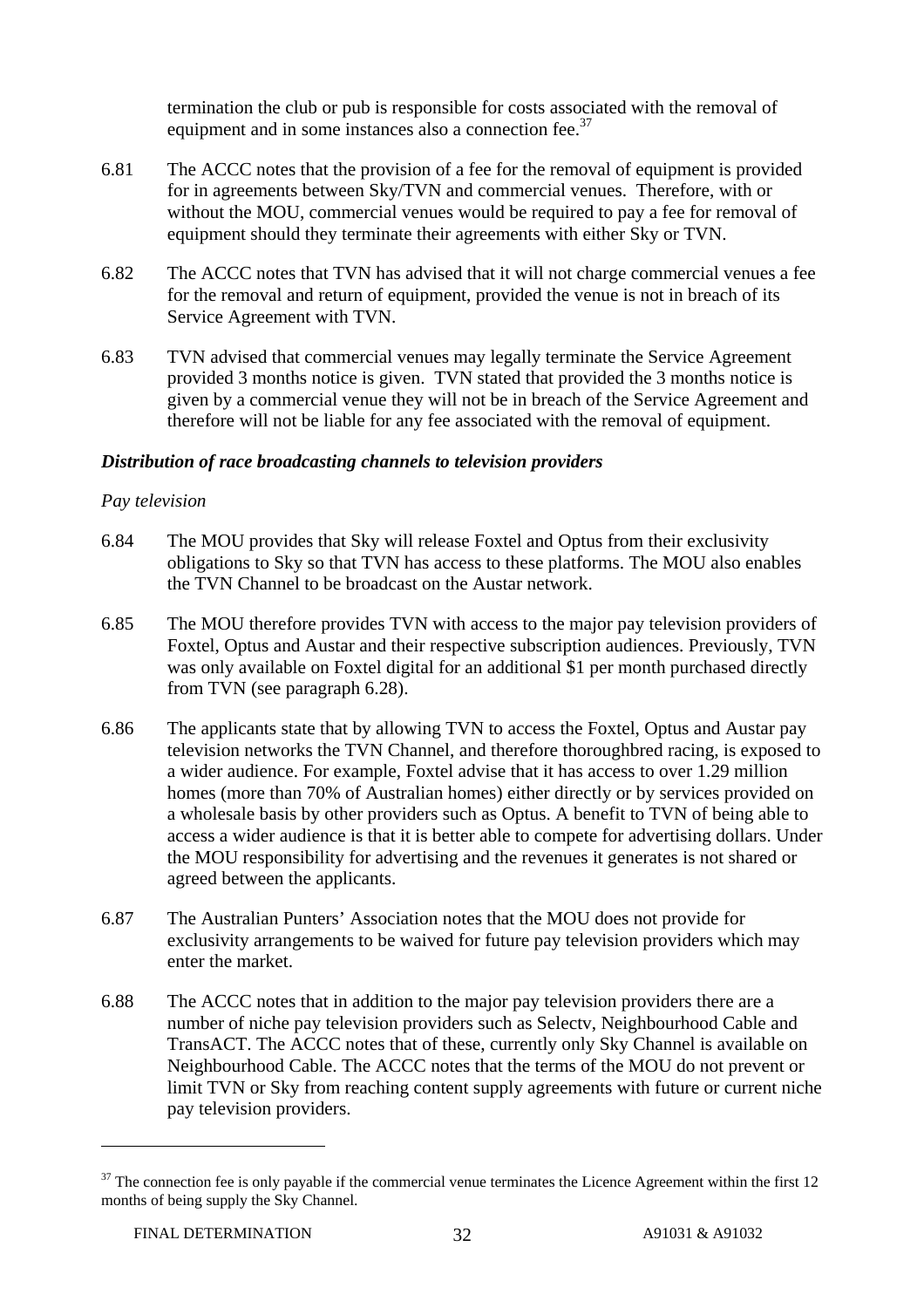- 6.89 The ACCC considers that any exclusive agreement which Sky has or decides to enter into in the future with a niche pay television provider is unlikely to:
	- preclude residential customers from gaining access to either the Sky or TVN Channels, given that the MOU will enable both channels to be available on the major pay television networks and
	- significantly impact TVN's ability to promote the TVN Channel to domestic pay television subscribers, given that the TVN Channel will be available on the major pay television networks.
- 6.90 As a result, the ACCC considers that the exclusion of niche or future pay television providers from the provisions of the MOU are unlikely to raise significant competition concerns in the distribution of race broadcasting services to pay television providers.

#### *Free-to-air*

- 6.91 Under the MOU, TVN and individual race clubs are able to negotiate exclusive deals with free-to-air commercial television stations to broadcast live certain excluded events and non-exclusive deals with free-to-air commercial television stations to broadcast live certain other excluded events.
- 6.92 RacingNSW is concerned that the exclusive deals negotiated by TVN with free-to-air providers would have the effect of precluding TVN and Sky from also broadcasting the event live. RacingNSW submit that restricting the event to a live free-to-air broadcast is likely to reduce the level of wagering investment in racing and for the industry.
- 6.93 In response to RacingNSW concerns, the applicants advised that there are only a small number of racing days for which TVN may seek to negotiate exclusive arrangements with free-to-air providers. The applicants note that Sky is able to broadcast live these events on the Sky Channel it provides to commercial venues – that is pubs and clubs. The applicants also note that the majority of TVN shareholder races will be available on Sky Channel to both domestic pay television and commercial subscribers.
- 6.94 The ACCC notes that without authorisation, Sky would not be able to broadcast TVN races on Sky Channel. The ACCC also notes that under the MOU there are only a small number of races which TVN may seek to negotiate exclusive arrangements with freeto-air providers and that all of TVN's races will be available on the Sky Channel provided to pubs and clubs and that the majority of races will be on the Sky Channel provided to pay television subscribers. As a result, the ACCC considers that the provisions of the MOU which allow TVN and individual race clubs to negotiate exclusive deals with free-to-air providers are unlikely to result in any public detriment.
- 6.95 Betfair submit that resolving the split vision dispute does not require that the licences TVN grant to Sky to be exclusive. Betfair submit that the applicants' claim that the exclusive nature of the licences will not result in any anti-competitive detriment ignores the fact that the proposed arrangements lock out free-to-air providers from broadcasting TVN races other than defined excluded racing events.
- 6.96 The ACCC notes that the aim of Tabcorp is to maximise wagering including on thoroughbred racing and TVN's aim is to promote interest in thoroughbred racing. Therefore, both parties have an incentive to ensure that thoroughbred racing is promoted to its maximum potential.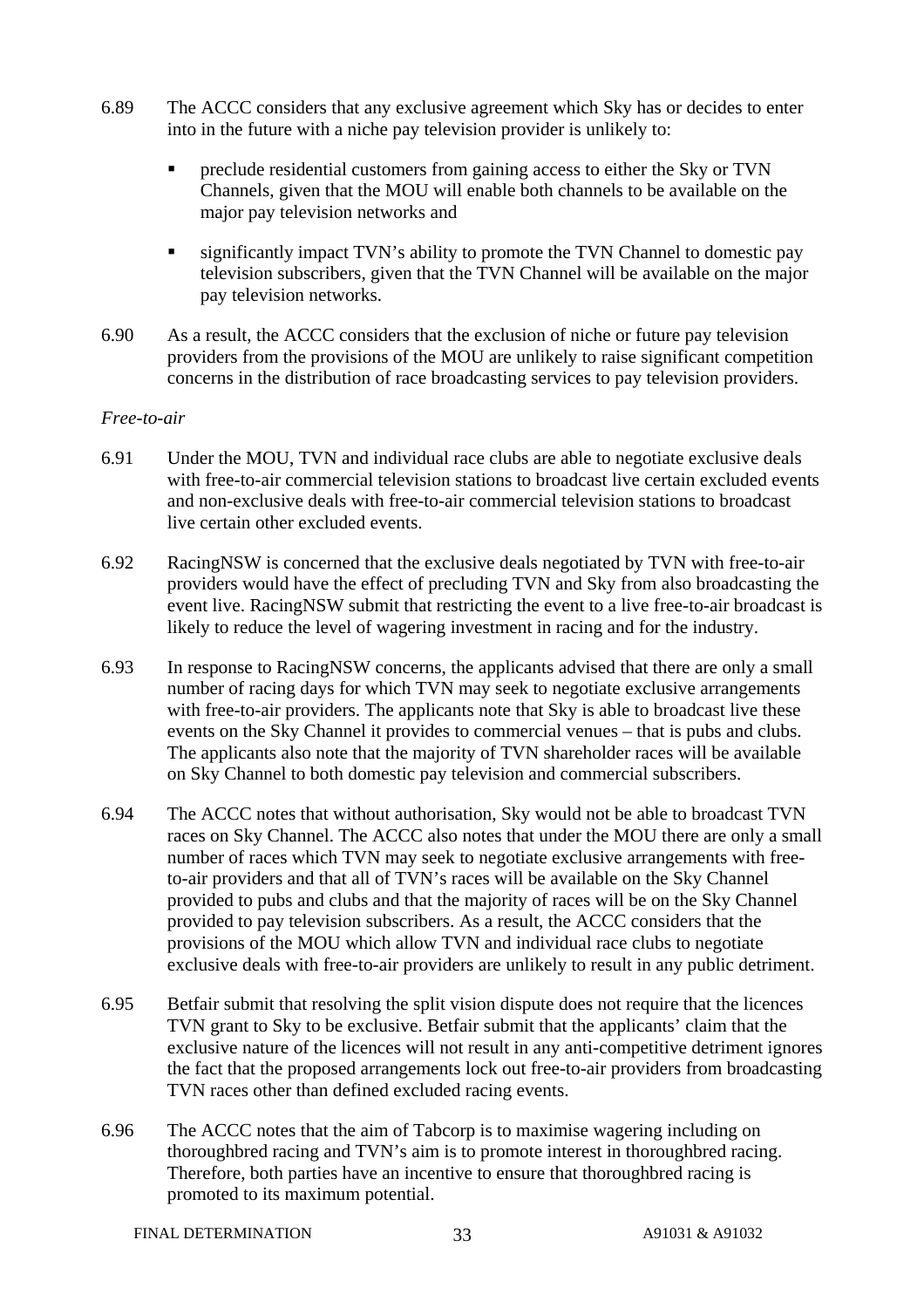6.97 The MOU provides that racing clubs and TVN are able to negotiate deals with free-toair providers to show certain thoroughbred racing events. The ACCC notes that free-toair providers are not major acquirers of broadcasting rights for thoroughbred racing events, because they generally only show the major thoroughbred racing events at limited times during the year, for example the Melbourne Cup. Consequently, the ACCC does not consider that the MOU will affect the ability of free-to-air providers to distribute thoroughbred racing content.

#### **The provision of wagering services**

#### *Effect on future wagering licensee(s) in Victoria*

- 6.98 The MOU imposes an obligation on Sky to provide a third party Victorian wagering licensee (if relevant) with access to racing vision (see paragraphs 3.31-3.34).
- 6.99 Tabcorp currently holds an exclusive licence to conduct wagering in Victoria. This licence expires in August 2012. The MOU expires on 31 December 2012.
- 6.100 The applicants state that the commercial reason for the MOU expiring in December is so that Tabcorp and Sky can ensure that they have access to the Melbourne Spring Racing Carnival in 2012. Tabcorp and Sky note that this assumes that Tabcorp's licence is renewed either on an exclusive or non-exclusive basis. The applicants submit that no anti-competitive detriment arises from the term of the MOU.
- 6.101 The ACCC notes that the Victorian Government is currently undertaking a review of Victorian wagering licence arrangements. It is expected that an announcement will be made in 2007 as to what the post-2012 wagering licence structure will be, including whether there will be a second wagering licensee in Victoria. Following this announcement it is expected that the Victorian Government will undertake a tender process to award the new licence(s). The ACCC expects that the process of awarding the wagering licence(s) and the announcement of who will hold the licence(s) will occur well before Tabcorp's licence expires in August 2012. In particular, the ACCC considers that an announcement is likely to be made well before August 2012 to give any new wagering licensee(s) the ability to establish its business arrangements and work through any transitional issues.
- 6.102 In order to address the ACCC's concern (expressed during the informal clearance process, see paragraphs 2.54-2.57), the applicants advised that the MOU provides that any replacement or co-existing wagering licensee that may enter the market in August 2012 is not denied access to thoroughbred racing vision.
- 6.103 The ACCC notes that under the MOU, Sky must offer to supply the racing and wagering channel (not being the TVN Channel) to any new wagering licensee within 30 days of the date on which the Victorian Government announces the identity of the licensee.
- 6.104 RVL is concerned that the term of the MOU does not provide a level playing field at the time the Victorian wagering licence is to be re-tendered. RVL submits that the potential third party Victorian licensee is faced with having to negotiate an agreement for the supply of racing vision with their competitor, that is Tabcorp.
- 6.105 RVL further submits that the provisions in the MOU which place an obligation on Sky to provide the wagering channel to a new Victorian licensee are not enforceable and do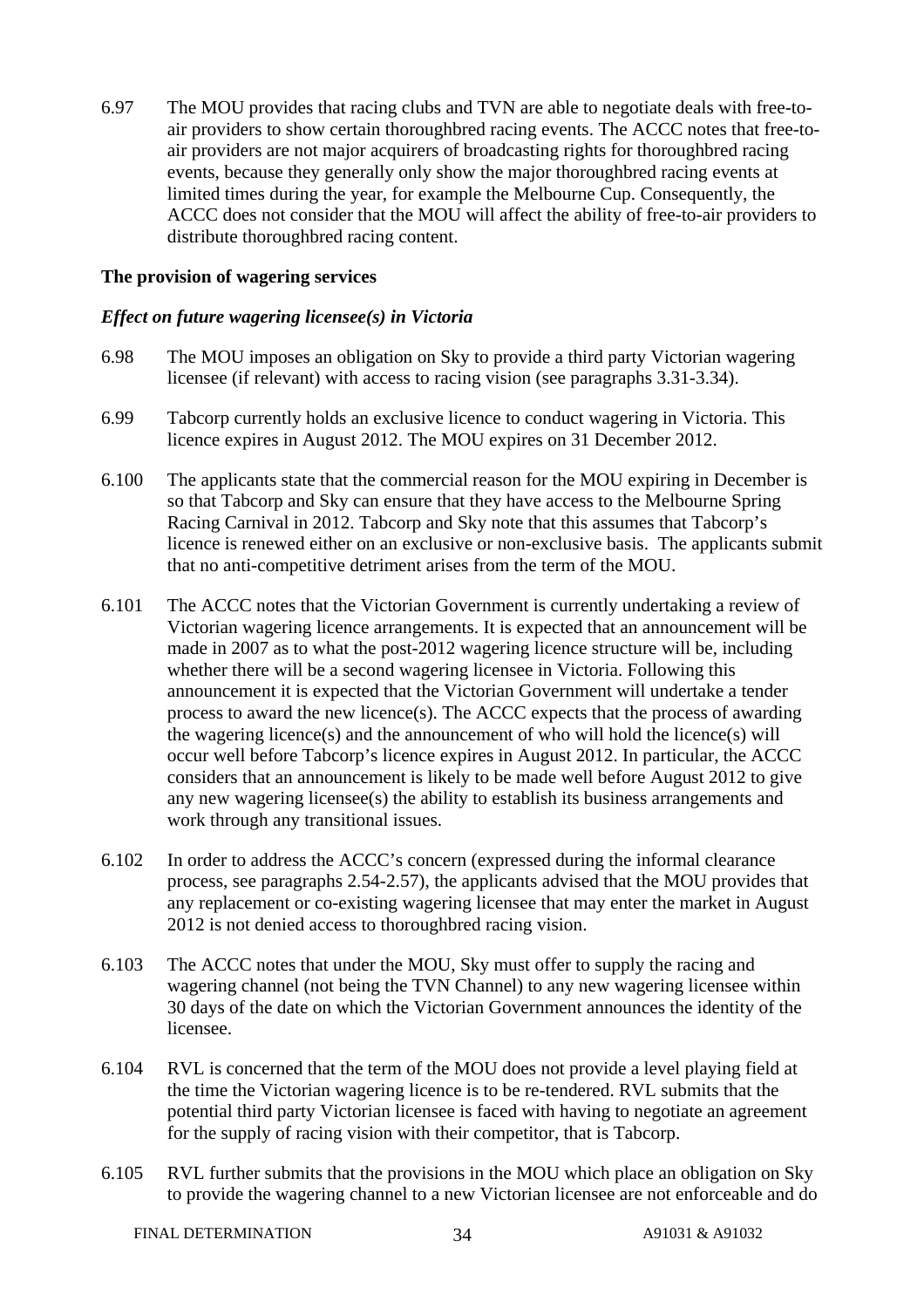not provide satisfactory assurance that should a second Victorian licensee be announced it will have access to the racing channel for the period between 16 August 2012 and 31 December 2012. The Australian Punters' Association expressed a similar concern as to whether Tabcorp would comply with the provisions outlined in the MOU should a third party Victorian licensee be announced.

- 6.106 RVL submits that:
	- the term of the MOU should be made to be simultaneous with the expiry date of Tabcorp's current exclusive licence to conduct wagering in Victoria or
	- in the alternative, that the provisions in the MOU relating to a third party Victorian licensee are provided as enforceable undertakings to the ACCC under section 87B of the Act.
- 6.107 As noted the ACCC considers that a possible counterfactual is one where TVN may find it difficult to operate. If this was the case, Sky would again become the sole holder of all thoroughbred broadcasting racing rights.
- 6.108 Under this counterfactual, Tabcorp, through Sky, would be in a strong position to influence a new licensee's access to racing coverage. Under the MOU, any new licensee may take comfort from Sky's commitment to commence supply of the racing vision, along with the continued presence of TVN as an ongoing (although not perfect) alternative.
- 6.109 Under a split vision counterfactual, a new entrant would still need to obtain racing vision from Sky and TVN as it would under the MOU. However, unlike the situation under the MOU, it could not take comfort from the commitment made by Sky to supply racing vision.
- 6.110 The ACCC notes the concerns raised by RVL about the enforceability of these provisions of the MOU by a new Victorian wagering licensee. The ACCC considers that given Sky has made a public commitment to provide a racing and wagering channel to a new third party Victorian wagering licensee it intends to do so.
- 6.111 If, however, there were concerns that Tabcorp or Sky has not complied with these terms of the MOU they are likely to arise well before August 2012. The ACCC notes that if such concerns did arise it would provide grounds for the ACCC to review and/or revoke the authorisation under section 91B or 91C of the Act.
- 6.112 The ACCC notes that the provisions of the MOU do not oblige Sky to display on the Sky Channel the wagering odds of any new Victorian wagering licensee. However, as noted previously, any new Victorian wagering licensee would need to negotiate with Sky about the placement of its odds on the Sky Channel with or without the MOU.
- 6.113 At least with the MOU, both Sky and TVN would exist to provide both the Sky and TVN Channels. Consequently, any new Victorian licensee would presumably be able to negotiate with TVN for the placement of its odds on the TVN Channel without the vertical integration issues.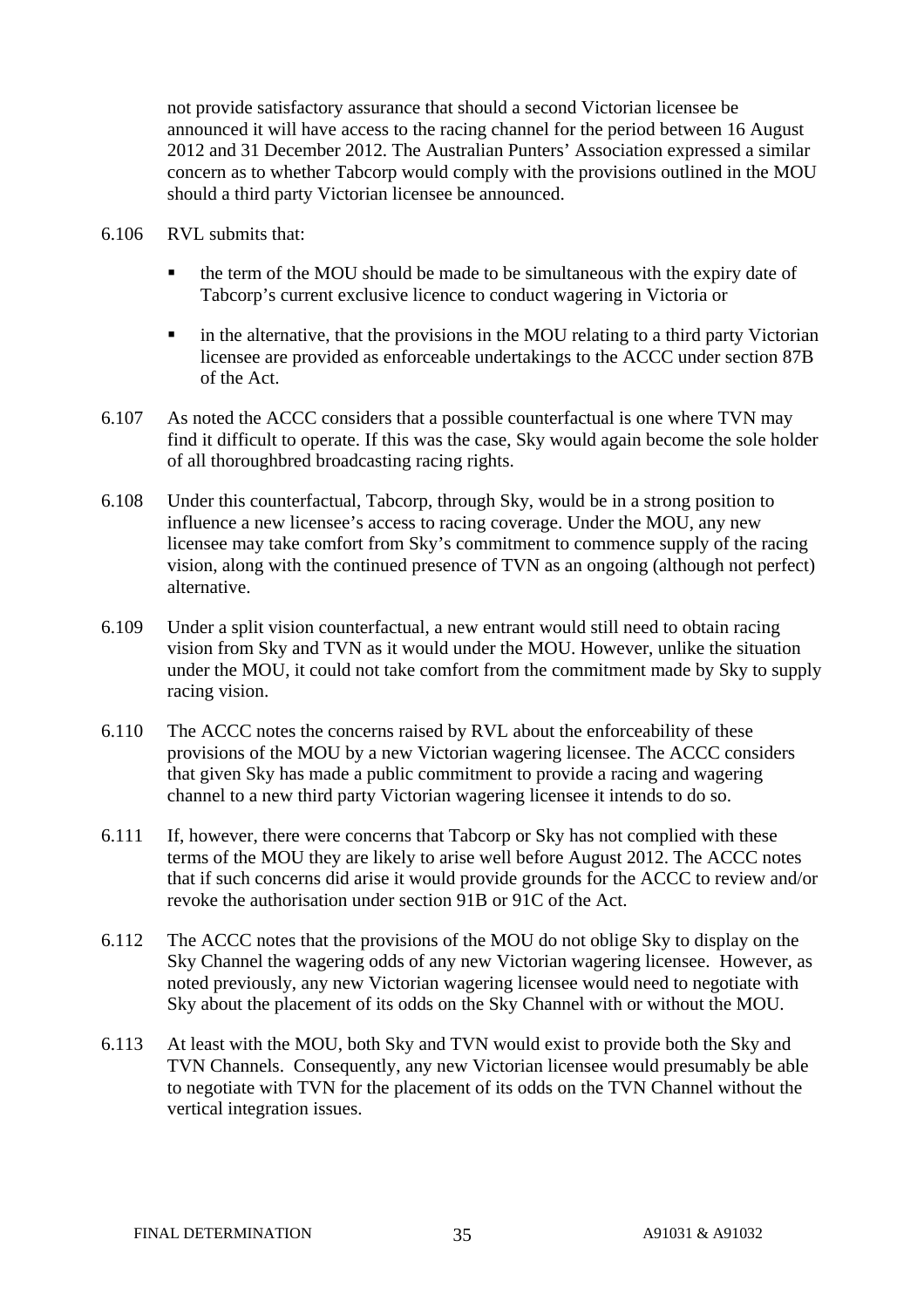#### *The provision of Sky and TVN Channels to non-totalisator wagering operators*

- 6.114 Under the MOU Sky is to provide the Sky and TVN Channels to the physical betting rings at which totalisators can be accessed and to certain other on-course areas on TVN shareholder racecourses. A fee is payable by corporate bookmaker headquarters or betting auditoriums used primarily by wagering operators other than licensed totalisators for the provision of Sky Channel on TVN shareholder racecourses.
- 6.115 The Association of Australian Bookmaking Companies Inc (AABC) stated that there is no justification for the imposition of the fee. The AABC submit that Sky is taking the opportunity to advance the commercial wagering interests of Tabcorp.
- 6.116 The ACCC understands that betting auditoriums usually offer bookmaker and totalisator wagering services on non-race days from a site located on a licensed racecourse. Most states and territories allow betting auditoriums to be conducted on race courses.
- 6.117 Tabcorp/Sky advised that the reference to corporate bookmaker headquarters in the MOU refers to on-course bookmakers who establish their administrative office on a race course. The fee is not relevant to on-course bookmakers who take bets on racing events being held at TVN race courses on a race day. In these circumstances on-course bookmakers do not need access to thoroughbred racing vision to facilitate wagering as:
	- punters are at the course to see the racing event or
	- on-course bookmakers are taking bets in public areas of the race course where the Sky and TVN Channels are already provided.
- 6.118 Further, large corporate bookmakers (such as Centrebet and Sportsbet) are not affected by these provisions in the MOU as they are not licensed to provide on-course wagering facilities. Such operators conduct wagering off-course via telephone and internet betting.
- 6.119 The ACCC accepts that these provisions of the MOU may facilitate the ability of Sky to advance the commercial wagering interest of Tabcorp. However, the ACCC considers that there are only a small number of bookmakers who are likely to be affected by these provisions – that is those bookmakers who provide wagering services at a betting auditorium or at headquarters located at a TVN shareholder race course.
- 6.120 Further, the ACCC notes that Sky will supply the Sky Channel (for a fee) to these bookmakers. The ACCC has no information to suggest that the fees which will be charged by Sky to other wagering service providers to access the Sky Channel will be prohibitive.

#### *Wagering information and content shown on TVN and Sky Channels*

6.121 The MOU provides that wagering operators controlled by Tabcorp must provide to TVN any Tabcorp group wagering information required by TVN for broadcast on the TVN Channel. Tabcorp is also required to provide to TVN certain wagering information relating to international races.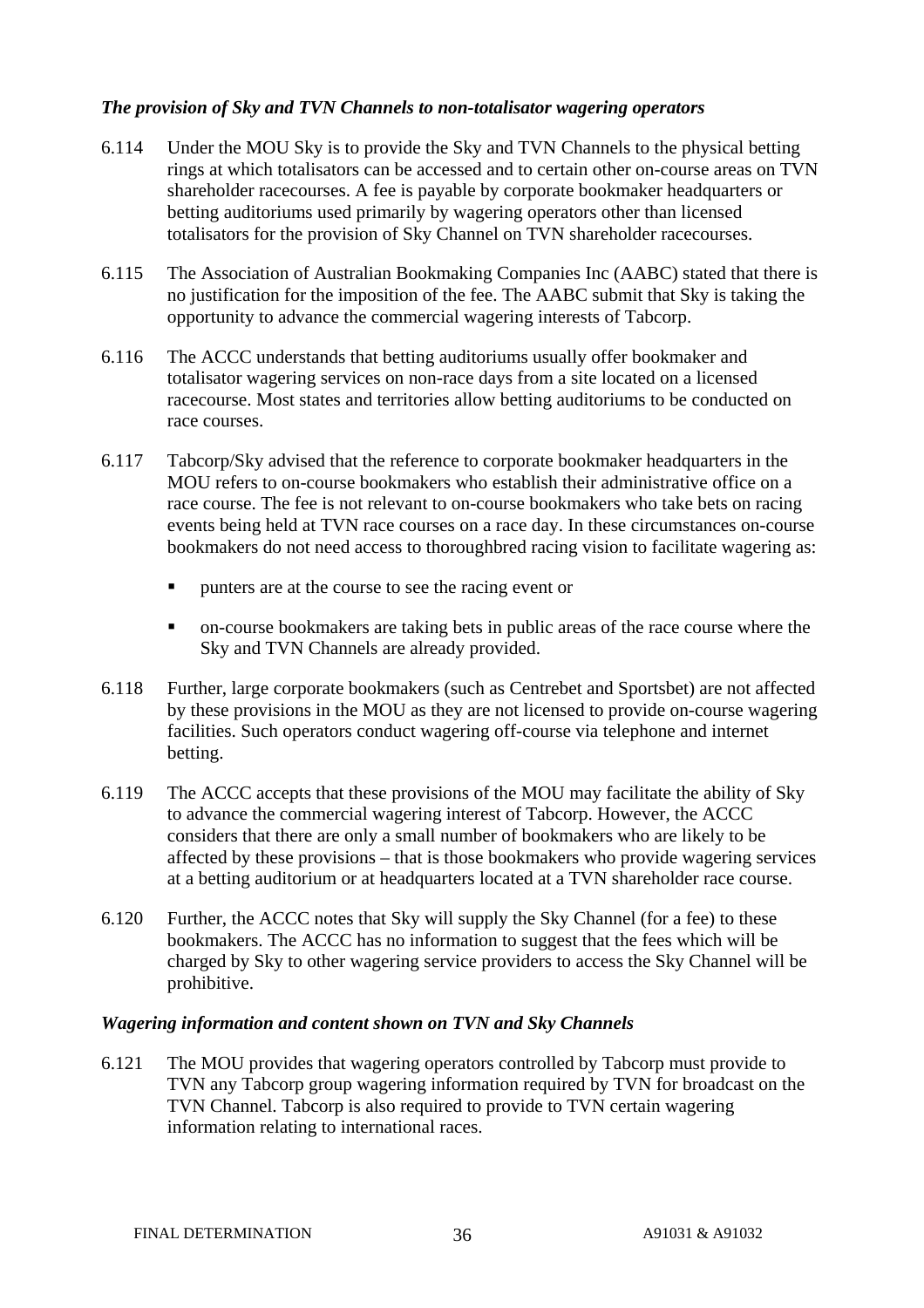- 6.122 The AABC note that the MOU continues the advertising advantages enjoyed by totalisators, by requiring that wagering operators controlled by Tabcorp must provide wagering information to TVN.
- 6.123 Betfair notes that under the proposed joint venture arrangements previously considered by the ACCC, TVN was prevented from displaying (on any media on which TVN shareholder races are shown) wagering information other than national TAB odds or Australian Price Network fluctuations. Betfair notes that this proposed provision would have had significant implications for wagering service providers, other than totalisators, disseminating their wagering information for thoroughbred races. Betfair submits that the MOU should provide that TVN is not precluded from broadcasting wagering information from competing wagering service providers.
- 6.124 Betfair submit that depending on the definition of 'wagering information' in the MOU the term could extend to the visual display of bookmakers or betting exchange odds with race broadcasts, description of bookmaker or betting exchange odds on audio accompanying race broadcasts, or even incidental display of advertising of competing wagering service providers on hoardings at a TVN shareholder race course.
- 6.125 The Australian Punters' Association also expressed concern that the MOU would allow Tabcorp to determine what content is shown on TVN. This may result in Tabcorp placing content on TVN which is not of showcase racing quality, but will be more aimed at increasing revenue for Tabcorp.
- 6.126 RacingNSW also noted that the MOU should not affect the scope and content of prerace vision and information and should not constrain either TVN or Sky from presenting relevant information direct from the race track.
- 6.127 The ACCC notes that unlike the proposed joint venture arrangement considered by the ACCC as part of its informal clearance process, there are no provisions in the MOU which prevent TVN from displaying wagering odds from other wagering operators. The ACCC also notes that TVN retains responsibility for sourcing all advertising for the TVN Channel. Should such restrictions be imposed, the ACCC may review the authorisation.
- 6.128 The ACCC also notes that while Sky will produce the TVN Channel, TVN will still have control over the content and look of the TVN Channel and that no changes can be made without prior approval of TVN. In addition Sky may only place Approved Content on TVN (see paragraph 3.9). There are no provisions in the MOU which restrict the racing content which Sky and TVN can broadcast on their respective channels.
- 6.129 However, as noted by the applicants there are state-based legislative restrictions which limit Betfair from advertising on the Sky and TVN Channels. Most states and territories prohibit the promotion of wagering services by wagering operators that have not been licensed in that state or territory. These prohibitions extend to physical advertising and also to the publication of advertisements over the internet or through other electronic means. Any restrictions on what TVN can accept as advertisements on its channel arise from the existing legislative restrictions and not the MOU.
- 6.130 Following the draft determination, Betfair stated that the MOU strengthens the competitive advantage that Tabcorp has over other wagering providers. Betfair stated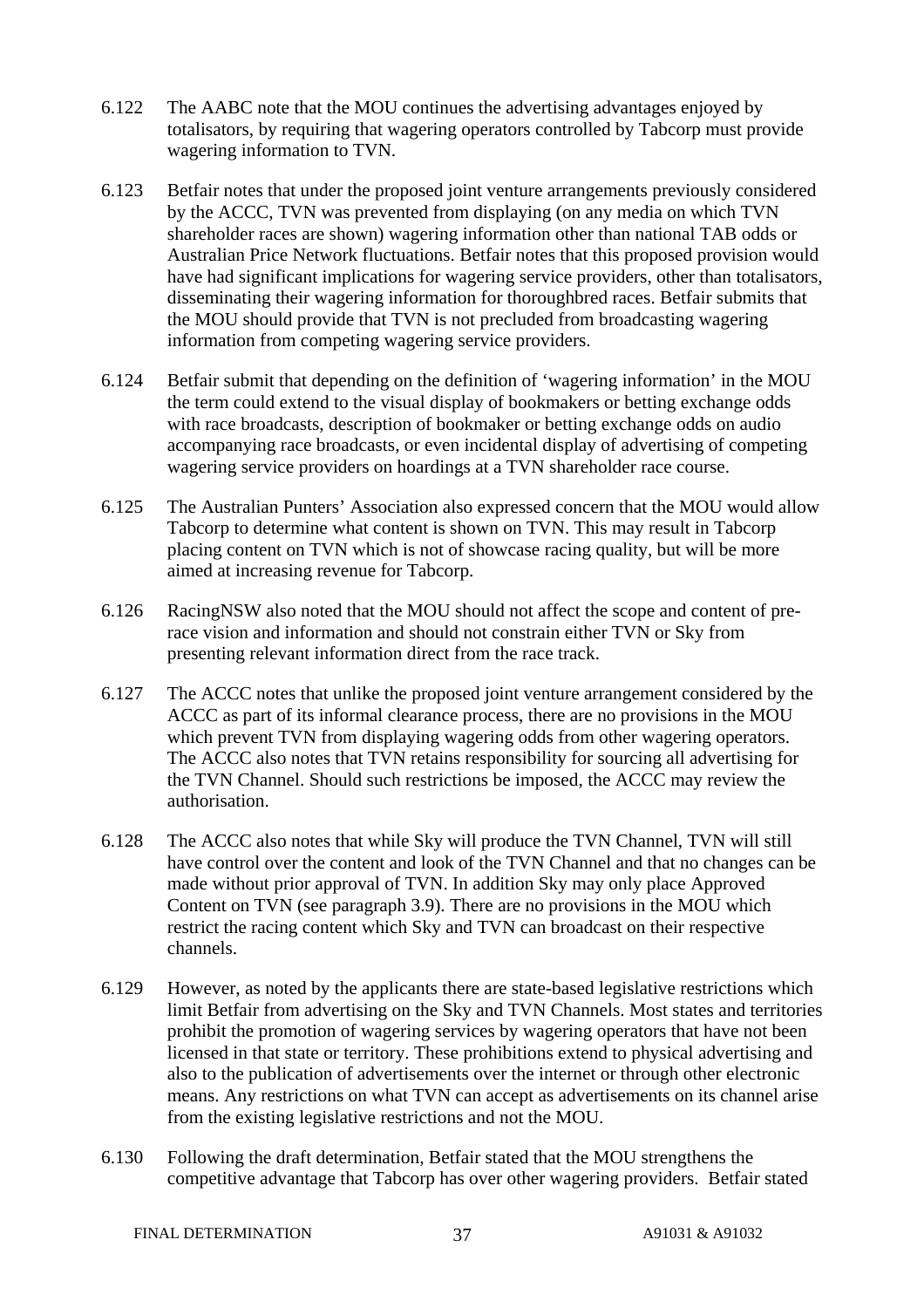that the MOU gives Tabcorp a greater incentive to refuse access to the consolidated Sky Channel to other non-totalisator wagering operators.

- 6.131 Unlike a potential new Victorian wagering licensee who is likely to want access to Sky Channel in its retail outlets, Betfair is unlikely to require access to the Sky Channel for distribution to retail outlets. As noted by Betfair, it does not operate retail outlets, but conducts its wagering business through internet and telephone betting.
- 6.132 Therefore, the ACCC assumes that Betfair's reference to access to the consolidated Sky Channel refers to the placement of wagering odds or advertisements by non-totalisator wagering operators on Sky Channel.
- 6.133 The applicants submit that incentives to obtain content or advertising from Betfair remain the same with or without authorisation. The applicants note that legislative restrictions exist which affect the ability of Betfair to promote itself on the Sky or TVN Channels. Further, the applicants note that there is nothing in the MOU which limits the ability of either TVN or Sky to accept advertising or dictates editorial content. Consequently, the applicants state that the MOU does not give rise to a greater incentive for Tabcorp/Sky to refuse non-totalisator wagering operators placing content on the Sky Channel.
- 6.134 The applicants note that with the MOU, advertising opportunities (should the legislative restrictions on advertising be removed) for Betfair are likely to be increased. The applicants submit that the MOU assists in creating a more attractive TVN Channel as it will have additional thoroughbred racing content, be available on the major pay television networks and will be widely distributed through the distribution arrangements with Sky. The applicants also note that there will be expanded thoroughbred racing content on free-to-air television networks which Betfair could explore.
- 6.135 The ACCC accepts that Tabcorp's ownership of Sky Channel provides Tabcorp with potential for a competitive advantage relative to other wagering providers that compete with Tabcorp. However, the ACCC considers that Sky's incentives to acquire or not acquire content from Betfair for placement on the Sky Channel are not affected by the MOU. The ACCC notes that there are no provisions in the MOU which restrict or limit the ability of Sky or TVN to deal with other wagering service providers or provisions which limit or restrict the content which can be shown on the Sky or TVN Channels.

#### *Third party audio*

- 6.136 The non-exclusive licence granted by Sky to TVN to broadcast non-TVN races provides that TVN is not permitted to broadcast any visual coverage of non-TVN races in conjunction with either TVN or third party generated audio, provided that the visual coverage is made available to TVN in conjunction with audio of an appropriate quality.
- 6.137 Similarly, the exclusive licences granted by TVN to Sky do not permit Sky to broadcast any visual coverage of TVN races in conjunction with either Sky or third party audio, provided that visual coverage is made available to Sky in conjunction with audio of appropriate quality.
- 6.138 The applicants submit that these provisions ensure that the integrity of the vision and audio product which are being licensed from Sky to TVN, and from TVN to Sky, is maintained.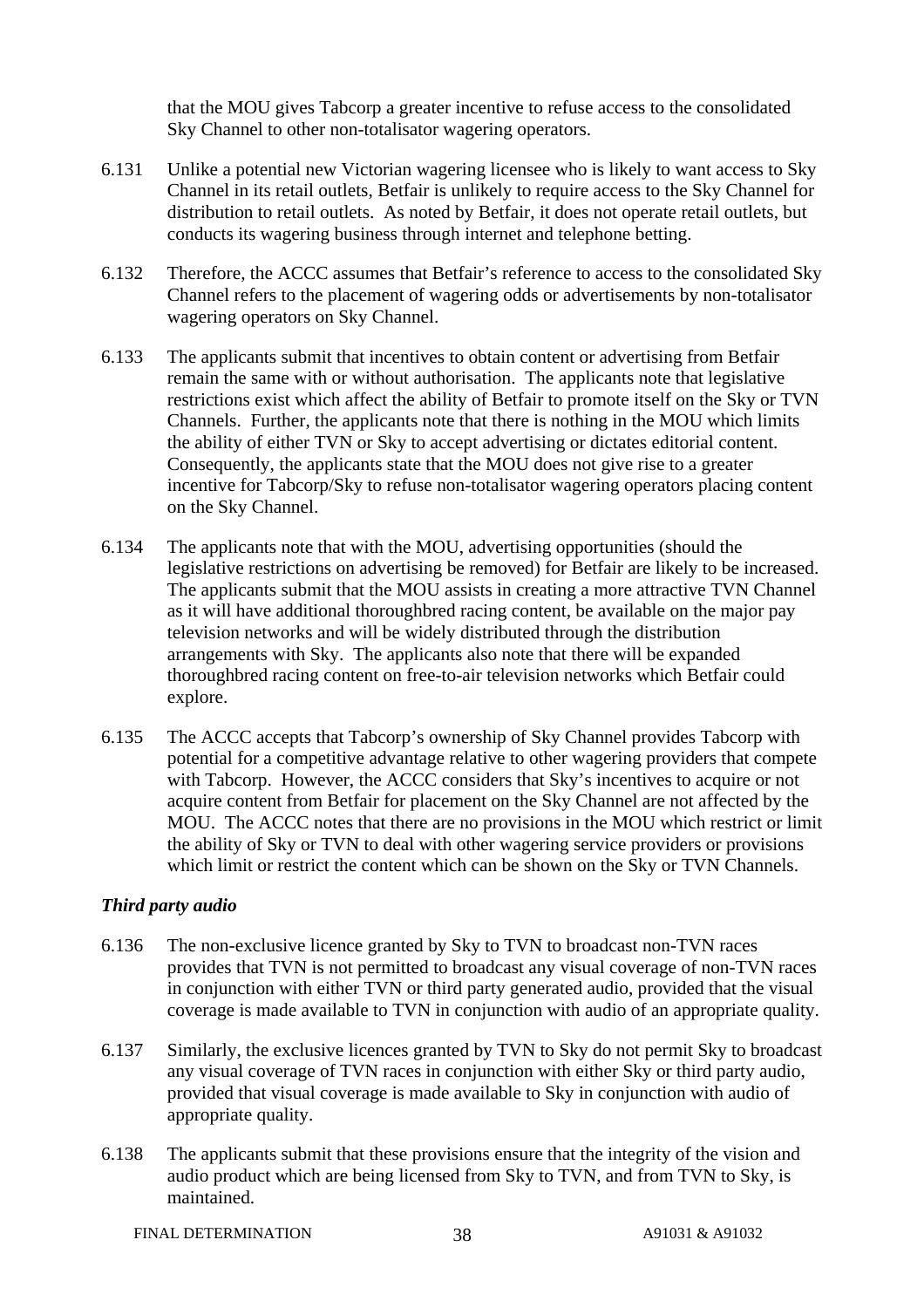- 6.139 Betfair submits that the third party audio provisions prevent TVN from acquiring (or generating itself) audio to accompany race visual broadcasts provided by Sky. Betfair submit that it could be anticipated that the audio provided by Sky accompanying the visual race broadcasts, would contain only wagering content relating to Tabcorp and its related entities and would exclude any editorial or other content about other wagering providers.
- 6.140 Betfair state that the MOU between Tabcorp and TVN should provide that TVN is not precluded from generating its own audio or acquiring third party audio for broadcast with visual races acquired from Sky.
- 6.141 The ACCC notes that the provisions under the MOU which relate to third party audio apply to both TVN and Sky. That is, for TVN races provided by TVN to Sky, Sky is not permitted to use third party audio and similarly, for non-TVN races provided by Sky, TVN is not permitted to use third party audio.
- 6.142 The ACCC considers that it is a commercial decision for Sky and TVN to decide what audio should accompany the thoroughbred races they broadcast and what information should be included in the audio. The ACCC considers that it is not unreasonable for each channel to want to use their own audio on the races in which they hold the licence for broadcasting rights.
- 6.143 The ACCC also notes that the MOU does not place restrictions on what type of information either TVN or Sky can include in the audio to accompany the races they broadcast. Further, as noted previously, the MOU provides that TVN will retain control over the content and look of the TVN Channel and no changes are to be made without prior approval of TVN.
- 6.144 The ACCC considers that the provisions in the MOU which relate to the audio to accompany the thoroughbred races Sky and TVN hold rights to, are unlikely to raise significant competition concerns.

#### **Conclusion on public detriments**

- 6.145 The ACCC considers that the MOU will raise competition issues in respect of:
	- $\blacksquare$  the supply of race broadcasting services to commercial venues such as pubs and clubs and
	- the acquisition of future broadcasting rights from thoroughbred racing clubs
- 6.146 The ACCC does not consider that the MOU raises any significant competition concerns in the distribution of broadcasting services to television providers or the provision of wagering services.

### **Public benefit**

- 6.147 The applicants submit the MOU will deliver numerous public benefits, including:
	- $\blacksquare$  the end of split vision
	- **PEDROG** Production efficiencies leading to a more efficient allocation of resources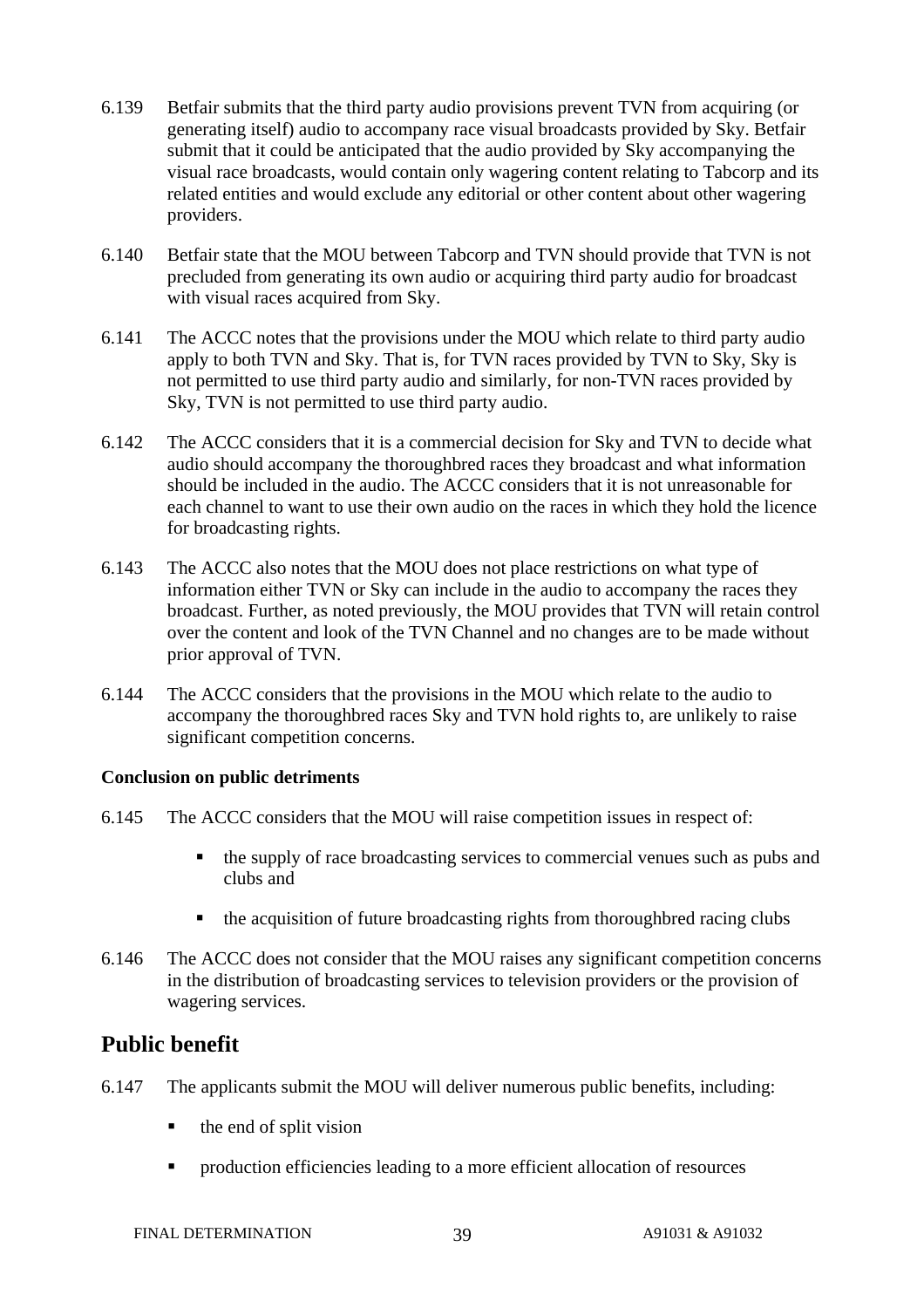- increased output, improved quality of services and innovation and
- reduction in transaction costs
- 6.148 The ACCC's assessment of the public benefits claimed by the applicants and interested parties follows.

#### **End of split vision**

- 6.149 The applicants submit that the MOU will bring an to end to split vision and the negative effects it had on wagering revenue, the disruption it caused to pubs and clubs, the confusion and inconvenience experienced by punters and the detrimental effect it had on the racing industry as a whole (see paragraphs 2.45-2.52).
- 6.150 The majority of interested parties<sup>38</sup> agreed that split vision had a negative impact on the racing industry, wagering revenue and punters, and as a result support the MOU because it will bring an end to split vision. In particular, interested parties stated that split vision resulted in:
	- a decline in wagering revenues for the three codes of racing and a decline in attendance at race meetings<sup>39</sup>
	- pubs, clubs, and pay television customers, requiring subscriptions to both the Sky and TVN Channels in order to access a complete racing line  $\mu^{40}$  and
	- a decline in punter support of thoroughbred racing and creation of punter disillusionment.41
- 6.151 Alternatively, Betfair submit that the negative effects of split vision were not as severe as stated by the applicants. Betfair submit that part of the downfall in wagering revenue can be attributed to the smoking bans in pubs and clubs imposed in certain jurisdictions. Betfair submits that the smoking bans, rather than split vision, caused more of the downfall in wagering than the applicants acknowledge.
- 6.152 Following the draft determination, Queensland Harness Racing and APHRC noted that while supporting the end of split vision, they did not agree that the MOU would necessarily have a positive effect on all codes of racing. The harness racing clubs noted that there is a real risk that the MOU will result in only thoroughbred races being broadcast or less coverage for harness and/or greyhound racing on Sky Channel. The issue of how the MOU may affect the coverage of harness and greyhound racing is discussed at paragraphs 6.175 - 6.179.

<sup>&</sup>lt;sup>38</sup> ACTTAB Limited submission dated 22 February 2007, RWWA submission dated 9 March 2007, Sportscolour submission dated 13 March 2007, AABC submission dated 13 March 2007, Foxtel submission dated 14 March 2007, AHRC submission dated 13 March 2007, NSW Liquor, Gaming and Racing submission dated 16 March 2007, AHA submission dated 13 March 2007, Queensland Harness Racing submission dated 14 March 2007, APHRC submission dated 19 March 2007, RVL submission dated 13 March 2007, HRV submission dated 19 March 2007 and RacingNSW submission dated 12 March 2007, Clubs NSW submission dated 29 May 2007. <sup>39</sup> AHRC submission dated 13 March 2007.

<sup>40</sup> Foxtel submission dated 14 March 2007.

<sup>41</sup> AHRC submission dated 13 March 2007.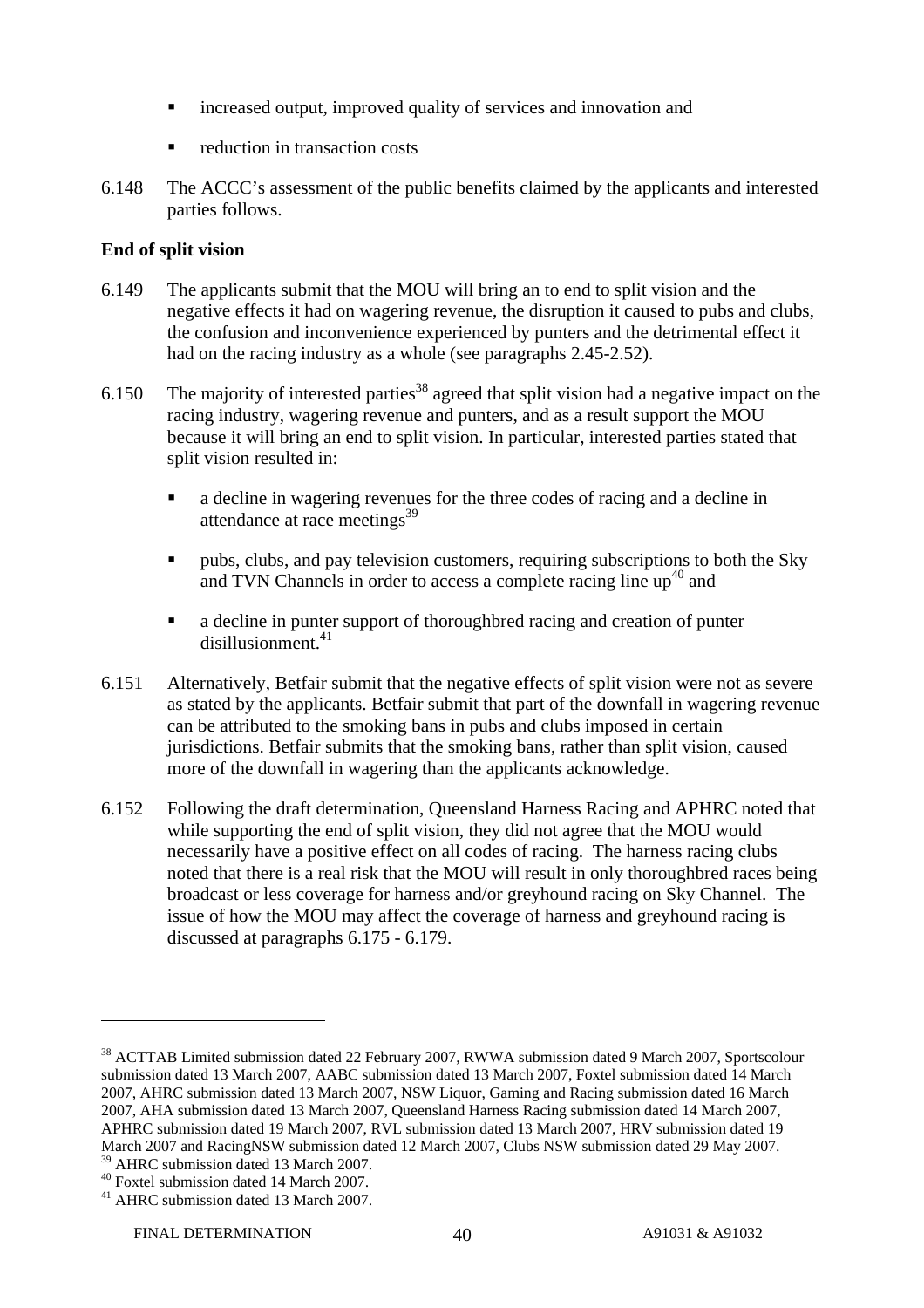- 6.153 The ACCC accepts that split vision had a negative effect on the racing industry and accepts that a number of groups were affected, as noted by the applicants and interested parties.
- 6.154 The ACCC considers that the implementation of the MOU will bring a resolution to the split vision dispute which will have positive effects in the following areas:
	- funding will be restored to all three codes of racing due to avoiding reduction in wagering which is likely to result from sharing content
	- punters will be more satisfied and their interest in the sport will be better maintained and
	- pubs and clubs will no longer be required to subscribe to the two channels to access all thoroughbred racing vision, and will have the option to acquire one or both of the channels.
- 6.155 The ACCC therefore considers that the implementation of the MOU is likely to result in a public benefit.

#### **Production efficiencies leading to a more efficient allocation of resources**

- 6.156 The applicants submit that the MOU will generate production efficiencies for Tabcorp/Sky and TVN by providing for the outsourcing of the production of the TVN Channel to Sky. The applicants state that the outsourcing of production to Sky will enable both Sky and TVN to reallocate resources in order to reduce the net cost of both channels while improving the quality and range of products they offer.
- 6.157 TVN and Sky currently operate separate production facilities in respect of their channels. The ACCC understands that Sportscolour, a television production firm, captures and generates the vision at race events for both TVN and Sky. Depending on the relevant licence agreements, the vision from Sportscolour's outside broadcast vans is distributed on-course to the racing club's closed circuit television system; to either Sky Channel or TVN for inclusion into their programming; and to free-to-air television networks when required.
- 6.158 Once the vision is received in their respective studios, TVN and Sky add interviews, odds, data etc which is then separately distributed to the various pay television providers, TAB outlets, pubs and clubs and international venues.
- 6.159 The MOU provides that:
	- Sky will absorb the TVN Channel production costs up to a predetermined amount with TVN paying costs beyond this amount
	- Sky will provide its facilities, resources and staff for use in the production of the TVN Channel
	- TVN will pay for certain third party service providers and suppliers
	- TVN will maintain control over the content and look of the TVN Channel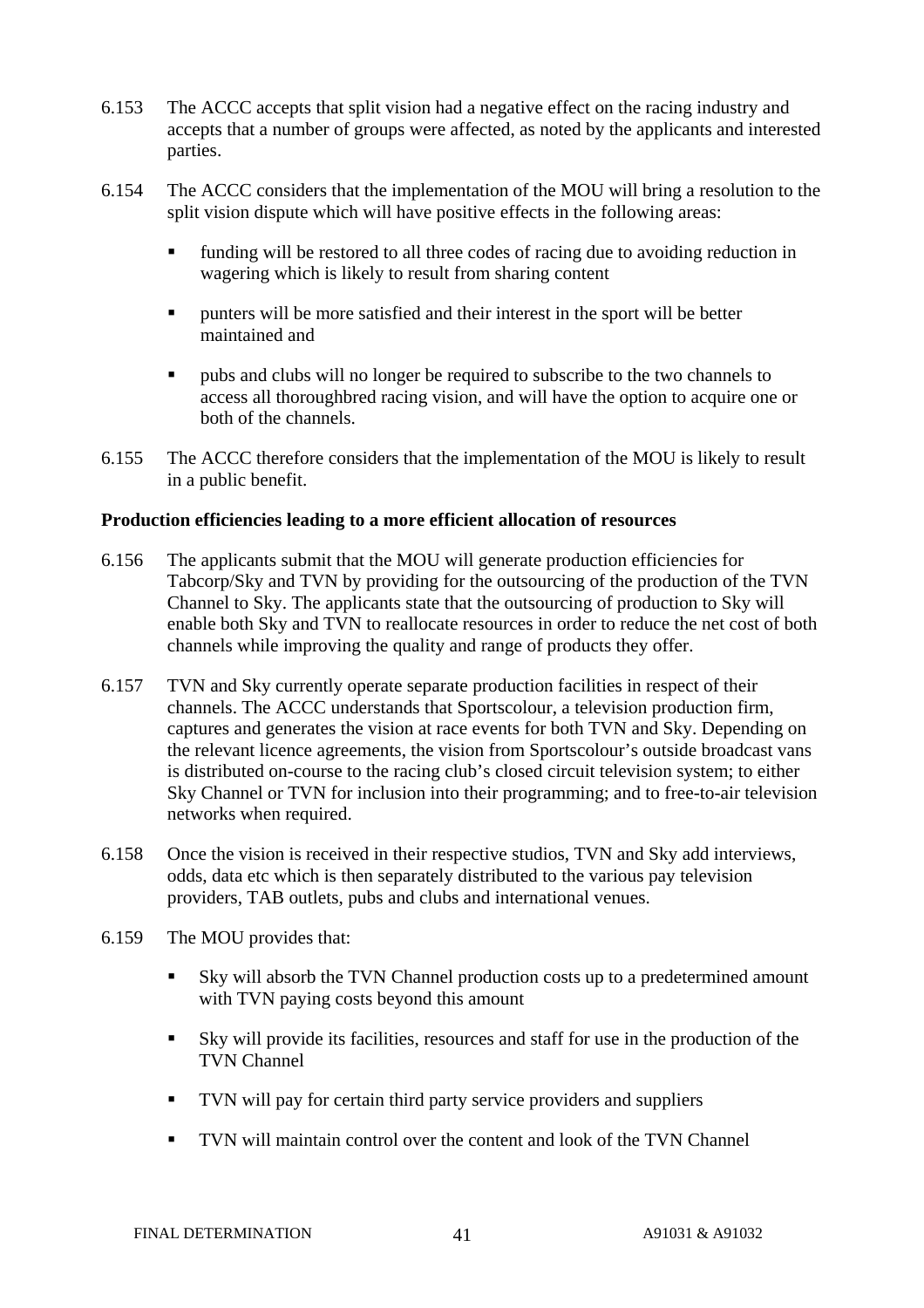- service standards must, at a minimum, be equivalent to those employed by Sky in the production of the Sky Channel and
- TVN may terminate by providing six months written notice to Sky.
- 6.160 The applicants advise that a significant proportion of Sky's assets (both in terms of production equipment and staff) are presently under-utilised. The MOU will result in Sky producing more without any corresponding increase in its own costs as it will be able to cover a portion of the cost of the production of the TVN Channel using its existing building, equipment and staff.
- 6.161 The applicants also advise that as Sky is currently a more efficient producer of the TVN Channel, TVN will achieve significant cost savings.<sup>42</sup>
- 6.162 RVL and RWWA generally supported the efficiency claims made by the applicants. For example, RWWA submit that the MOU will result in a reduction in operating costs through production efficiencies for vision suppliers and also a reduction in inefficient activities. RVL was of the view that the outsourcing of the TVN Channel to Sky may allow for increased range and quality across a number of products that may be offered by TVN and Sky.
- 6.163 The ACCC accepts that as a result of outsourcing the production of the TVN Channel to Sky, TVN will experience significant cost savings. The ACCC also accepts that the MOU will result in production efficiencies as Tabcorp/Sky will be able to produce the TVN Channel using under-utilised resources.
- 6.164 In considering public benefits particularly cost savings from increases in productive efficiency from conduct proposed for authorisation - the ACCC applies a public benefit standard when determining the weight to be given to those savings. That is, the ACCC will consider how much weight society considers should be attached to a public benefit. Of particular interest will be the number and identity of the proposed beneficiaries.
- 6.165 The benefits from improvements in production efficiencies are discussed at paragraphs 6.183-6.191.

### **Increased output, improved quality of services and innovation**

6.166 The applicants submit that the MOU will result in increased output and improved quality of services which will benefit punters and thoroughbred racing enthusiasts.

### *Expanded content and improved quality*

6.167 The applicants submit that the MOU will enable the creation of two channels through the sharing of thoroughbred racing content which will be more aligned to the interests of customers. Sky through its channel will be able to focus on showing all codes of racing from all over Australia, with the purpose of promoting wagering, using its wallto-wall format. This will satisfy punters who wish to wager on the three codes of racing including premium thoroughbred races. In contrast, TVN will be able to use its channel to showcase premium quality races from all states and territories, giving it a more

 $42$  The applicants provided confidential information detailing the amount of cost savings likely to result.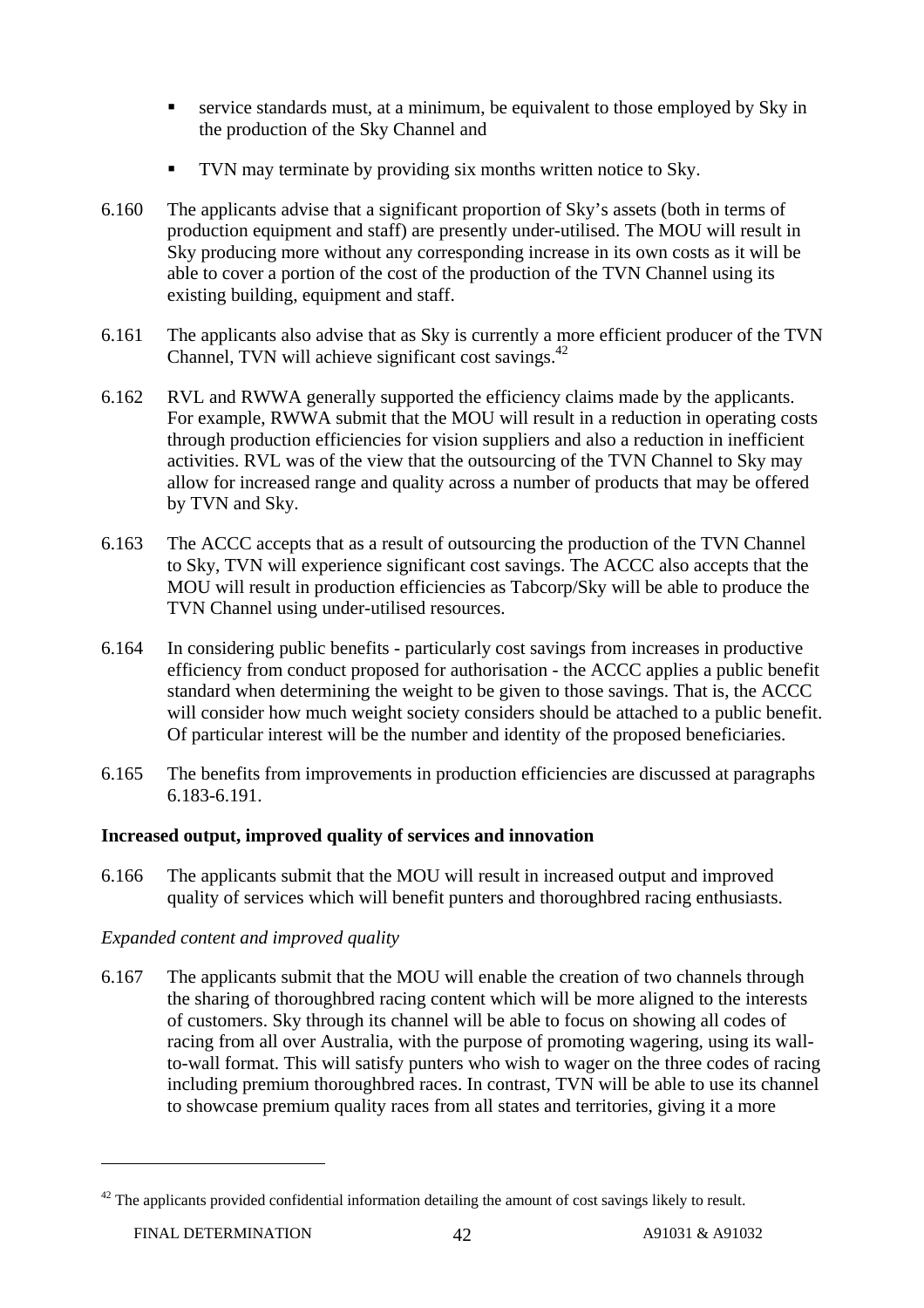attractive range and better quality races, which will satisfy thoroughbred racing enthusiasts.

- 6.168 RVL, RWWA and Sportscolour note that the MOU will enable the provision of two channels which show thoroughbred racing vision in different formats. They note that this will provide customers with greater choice and is likely to promote wagering revenue and interest in thoroughbred racing.
- 6.169 The ACCC accepts that the MOU will enable Sky and TVN to improve their services. Sky and TVN will be able to provide two channels with expanded thoroughbred racing content. Given the different formats of the Sky and TVN channels, consumers (including pubs, clubs and pay television subscribers) will be able to choose which channel suits their particular interest.
- 6.170 RVL and RWWA also consider there is a benefit in the Sky and TVN Channels being available via a number of distribution methods such as pay television, free-to-air television and subscription satellite television services to pubs and clubs.
- 6.171 The applicants submit that under the MOU, TVN will receive a commission from Tabcorp for each additional Category  $2^{43}$  race shown live on free-to-air television. The applicants submit that the additional free-to-air coverage enhances the individual event's profile by exposing the event to a broader audience, which promotes greater wagering and improves attendance at the event.
- 6.172 The ACCC accepts that additional agreements made with free-to-air providers to show certain thoroughbred racing events will provide greater access to customers and promote thoroughbred racing to a wider audience.
- 6.173 The ACCC notes that under the MOU, Sky will waive its exclusivity over the Foxtel and Optus pay television platforms. The MOU also enables the TVN Channel to be broadcast on the Austar network. As a result, the MOU enables TVN to negotiate with the main pay television providers to show its channel on these platforms. Foxtel noted that the availability of the TVN Channel on the Foxtel and Optus pay television platforms will give TVN access to over 1.29 million subscribers. The ACCC accepts that the MOU will result in improved services to pay television subscribers of Foxtel, Optus and Austar as they will be able to access both the Sky and TVN Channels.
- 6.174 APHRC, Queensland Harness Racing and HRV submit that they have an exclusive agreement with Sky to broadcast their harness race meetings on Sky Channel. These harness racing clubs are concerned that the MOU may result in only thoroughbred races being shown on pay television networks or alternatively less coverage of harness racing by Sky. They submit that this would have severe impact on harness racing clubs resulting from less exposure and less revenue to the harness racing industry.
- 6.175 In the draft determination the ACCC considered that the races and the timeslots Sky gives to those racing events it shows on Sky Channel is a commercial decision for Sky

<sup>&</sup>lt;sup>43</sup> Category 2 races include Australia Cup Day, Ascot Vale Stakes Day, Turnbull Stakes Day, Caulfied Cup Day, Caulfield Guineas Day, Thousand Guineas Day, Blue Diamond Stakes Day, Sandown Classic Day, Cox Plate Day, Golden Slipper Day, Golden Slipper Day, AJC Derby Day, AJC Metropolitan Day, AJC Sydney Cup Day, AJC Oaks Day, AJC Doncaster Day, AJC Epsom Day, Manikato Stakes Day, Australia Stakes Day, Rosehill Guineas Day, Coolmore Classic Day and Golden Rose Day.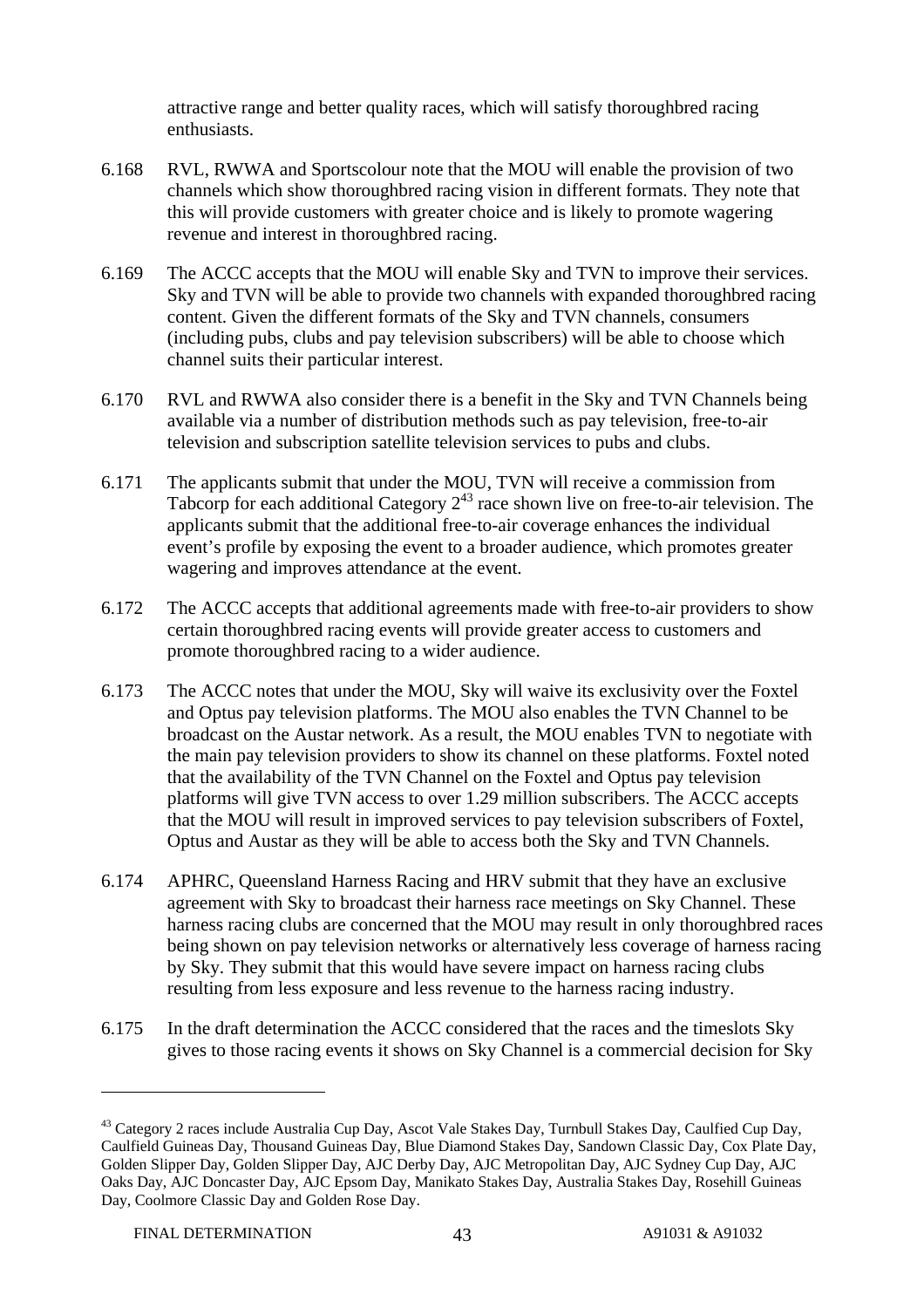and the relevant clubs. The ACCC noted that the MOU does not specify how Sky is to show racing content on the Sky Channel. Further, the ACCC also noted that given that the aim of Sky Channel is to maximise wagering revenue, it is not in Tabcorp/Sky's interest to reduce the exposure of any racing code on its channel.

- 6.176 In response to the draft determination Queensland Harness Racing and APHRC noted that Tabcorp/Sky could maximise wagering revenue by showing thoroughbred racing content rather than harness or greyhound racing content. As a result, these harness racing clubs submitted that the MOU could result in a reduction of coverage for harness and/or greyhound racing.
- 6.177 In response to the harness racing clubs' submissions, Tabcorp/Sky noted that it has ongoing commitments to all codes of racing and that the display of vision from all codes remains fundamental to the Sky Channel model. Tabcorp/Sky advised that the specific mix of racing on Sky Channel is dependant on the availability of races and, importantly, the preferences of viewers/punters. Consequently, Tabcorp/Sky submit that the exact mix of racing on Sky Channel is subject to change both with and without the MOU. Further, Tabcorp/Sky noted that they have no role in determining how revenue received from wagering is distributed by the racing bodies in each state/territory to the different racing codes.
- 6.178 The ACCC acknowledges that the MOU may result in a reduction of harness/greyhound racing coverage shown on the Sky Channel by virtue of the fact that Sky Channel will have access to additional thoroughbred racing content. However, the ACCC remains of the view that the coverage and the timeslots Sky gives to the racing events it shows on Sky Channel is a commercial decision for Sky. Part of this decision is the importance of maintaining a mix of racing vision and preferences of viewers and punters.
- 6.179 Further, as noted the ACCC considers that a possible counterfactual is one where TVN may find it difficult to operate. If this is the case, Sky would again become the sole holder of all thoroughbred racing rights. Under this counterfactual Sky may also decide to show less harness or greyhound racing on Sky Channel.
- 6.180 The applicants submit that regional areas will benefit from improved coverage of thoroughbred races. The applicants advise that Sky Channel tends to only show country races with limited commentary, keeping in line with its wall-to-wall format. The applicants submit that the sharing of content will give TVN the opportunity to broadcast country races from all over Australia.
- 6.181 The applicants consider that any regional race broadcast on TVN will benefit from the exposure, given the additional material the TVN Channel presents, including additional commentary and interviews with local owners and jockeys. The applicants consider that it will generate interest in these regional areas with the effect of increasing wagering turnover for those country races. As a result, the applicants claim that benefits will flow to the regional racing clubs in the form of funding and other indirect benefits such as increased employment and tourism.
- 6.182 The ACCC accepts that the MOU will provide greater opportunity to show both metropolitan and regional thoroughbred racing through the sharing of thoroughbred racing rights between TVN and Sky. However, the ACCC does not consider that the benefits to regional areas as claimed by the applicants are likely to result, as the MOU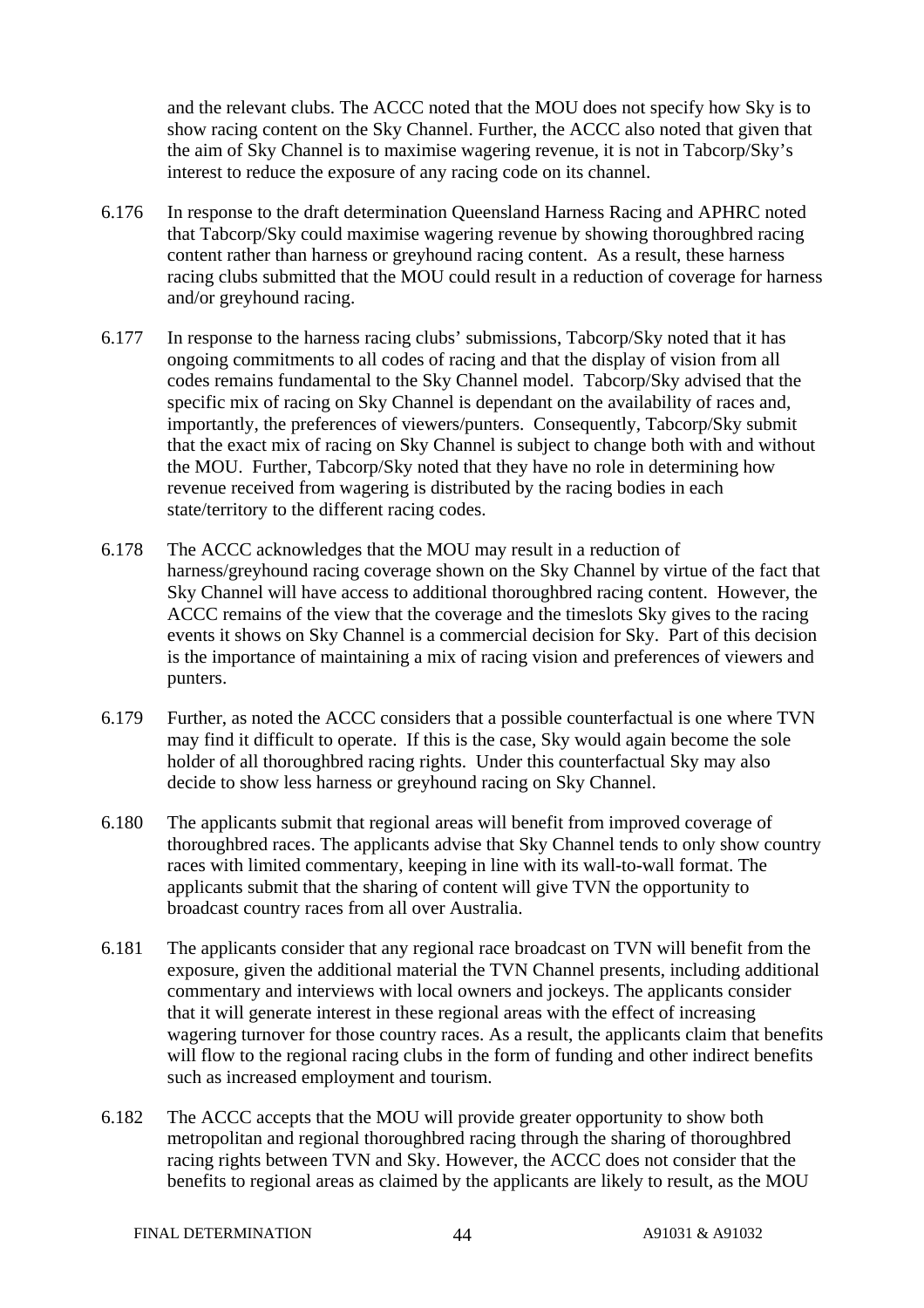does not provide that country races in particular will be promoted more on the TVN or Sky Channel. The ACCC notes that TVN is likely to only show premium thoroughbred regional races.

#### *Improved innovation*

- 6.183 The applicants also submit that the MOU creates scope for improved innovation and quality of the Sky and TVN Channels. The applicants submit that as a result of achieving production efficiencies, both Sky and TVN will achieve cost savings which can be used for the development of their channels.
- 6.184 In particular, TVN submit that the significant savings<sup>44</sup> it will achieve will be reallocated to create new programs for the benefit of punters and thoroughbred enthusiasts. Such programs include:
	- Meet the Press
	- Breeding Show
	- Have your Say
	- **Turf History**
	- Rising Stars
	- Race Day Preview and
	- Trackside.
- 6.185 TVN submit that these programs will begin to air from March 2007. TVN notes that it is also considering developing:
	- pace record line in thoroughbred racing
	- virtual advertising and
	- enhanced coverage of racing through the use of additional cameras and new technology.
- 6.186 Sky submits that the implementation of the MOU allows Sky to give additional focus on the content and coverage of its channel. Sky submits it endeavours to deliver increased quality and quantity of race meeting content and wagering information, such as:
	- **Example 1** increased import of quality international races from countries such as Hong Kong, South Africa and France
	- introduction of improved betting 'infotainment' segments and
	- launching new sports programs such as 'Sportsbet Fever'.

<sup>&</sup>lt;sup>44</sup> The applicants provided confidential information detailing the amount of cost savings likely to result.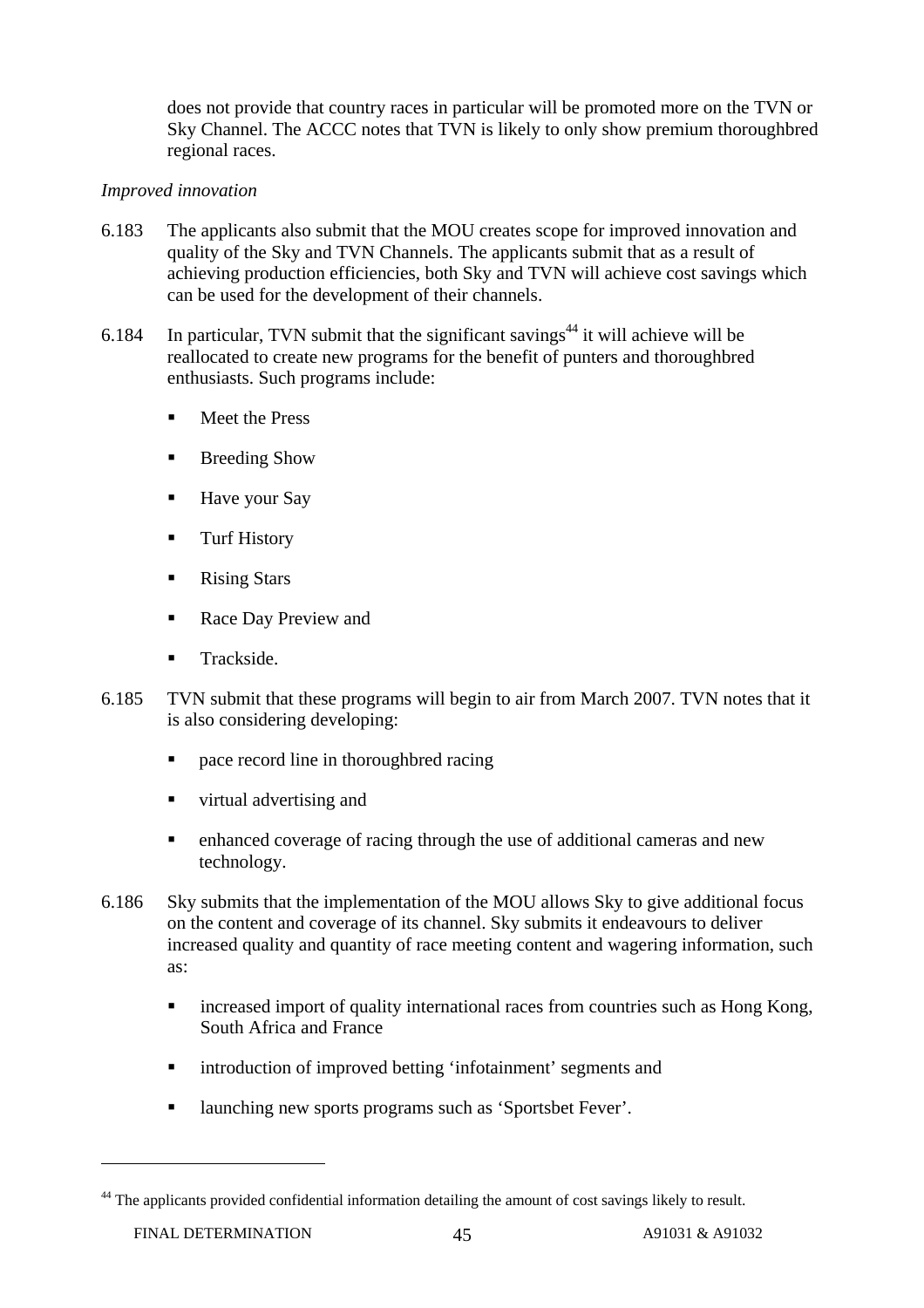- 6.187 RVL notes that the cost savings achieved through the outsourcing of the production of the TVN Channel can be utilised in program innovation on the TVN Channel.
- 6.188 RWWA notes that the MOU will deliver improved capacity for innovation in delivery of vision.
- 6.189 The ACCC accepts that Sky and TVN will experience cost savings as a result of Sky producing the TVN Channel which will allow TVN to develop racing shows and products in order to stimulate the interests of racing enthusiasts and to improve the quality of the TVN Channel.
- 6.190 The ACCC considers that as a result of the MOU and the end of split vision, both Sky and TVN have greater opportunity to innovate their respective channels. As a result, the ACCC considers that some public benefit is likely to arise.
- 6.191 Overall, the ACCC considers that the MOU is likely to result in improved output, improved quality of race broadcasting services and improved innovation and therefore is likely to result in a public benefit. The ACCC also accepts that improvements in output and quality of race broadcasting services will assist in promoting the racing industry.

#### **Reduction in transaction costs**

- 6.192 The applicants submit that the MOU will result in a decrease in transaction costs for those pubs, clubs and other commercial venues with wagering facilities that wish to deal only with Sky to receive wagering vision.
- 6.193 The applicants submit that under split vision, commercial venues were required to contract with both Sky and TVN in order to deliver a complete package of thoroughbred race broadcasting as demanded by patrons. The MOU grants Sky a nonexclusive right to distribute the TVN Channel to pubs, clubs and other commercial venues. The applicants submit that as a result of Sky's ability to distribute the TVN Channel, pubs, clubs and other commercial venues will benefit from transaction savings by having the option to deal only with Sky for the distribution of both channels.
- 6.194 ACTTAB Limited submit that under split vision, sub-agencies in pubs and clubs in the ACT were required to negotiate individual agreements with TVN and these venues found the costs prohibitive.
- 6.195 The ACCC accepts that there may be some reduction in transaction costs if a pub, club or other commercial venue with wagering facilities chooses to deal with only Sky for access to both the Sky and TVN Channels. However, the ACCC considers that any reduction in cost savings to pubs and clubs may be eroded if Sky decides to offer the Sky and TVN Channels only as a bundled product at a higher price (see paragraphs 6.73-6.77).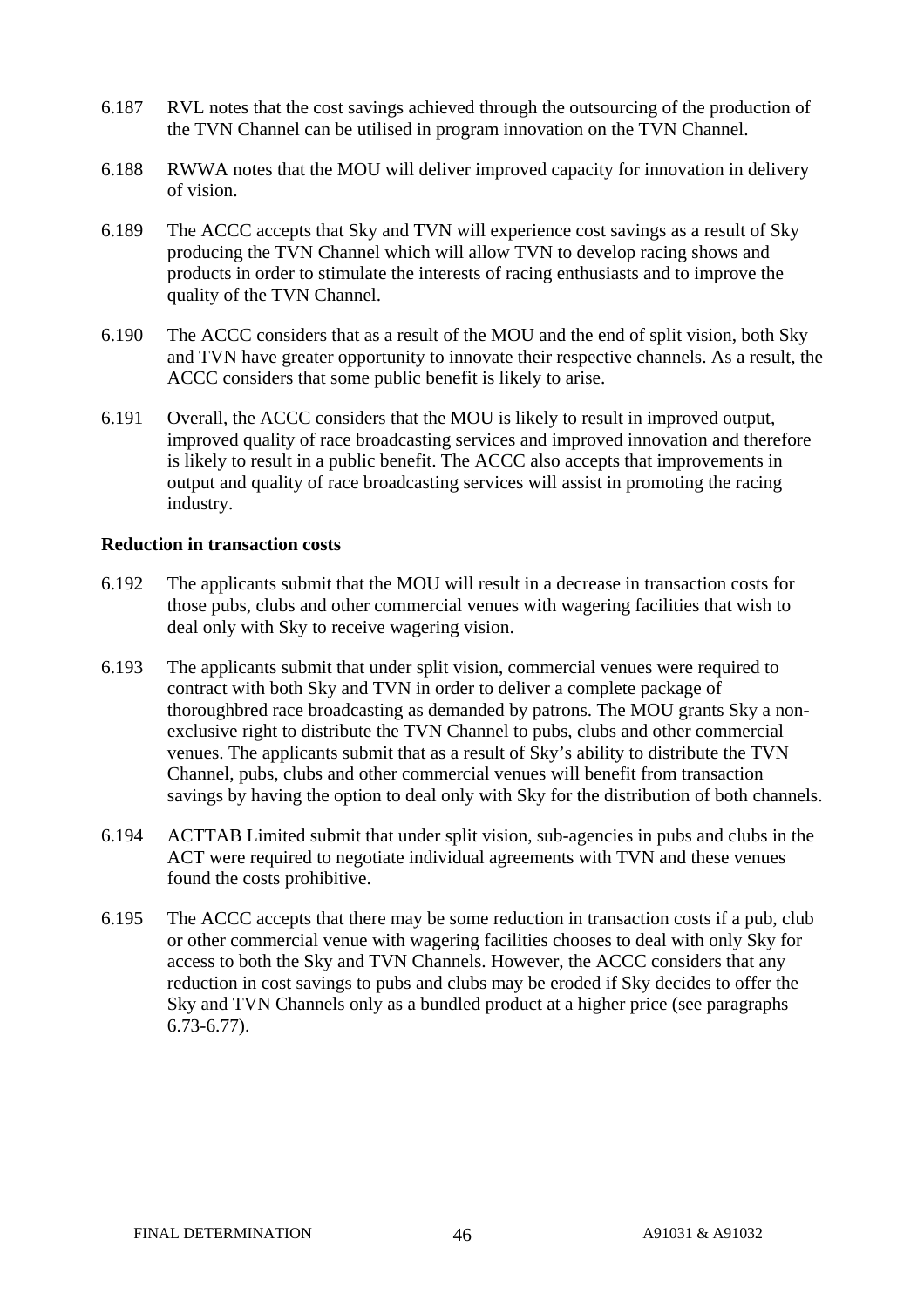#### **Conclusion on public benefits**

- 6.196 The ACCC considers that the MOU is likely to result in public benefit from:
	- the resolution of the split vision dispute which led to a decrease in wagering revenue, punter confusion, pubs and clubs needing two channels to access all thoroughbred racing vision and a reduction in funding to the racing industry as a whole
	- increased production efficiencies to both Sky and TVN
	- improved output, quality of broadcasting services and innovation by TVN and Sky and
	- reduced transaction costs to pubs, clubs and other commercial venues with Sky's non-exclusive distribution right of TVN.

### **Balance of public benefit and detriment**

- 6.197 The ACCC may only grant authorisation if it is satisfied that, in all the circumstances, the MOU is likely to result in a public benefit that will outweigh any public detriment.
- 6.198 In the context of applying the net public benefit test at section  $90(8)^{45}$  of the Act, the Tribunal commented that:

… something more than a negligible benefit is required before the power to grant authorisation can be exercised.<sup>46</sup>

- 6.199 The ACCC considers that the MOU is likely to result in public benefit from:
	- the resolution of the split vision dispute which led to a decrease in wagering revenue, punter confusion, pubs and clubs needing two channels to access all thoroughbred racing vision and a reduction in funding to the racing industry as a whole
	- increased production efficiencies to both Sky and TVN
	- **EXECUTE:** improved output, quality of broadcasting services and innovation by TVN and Sky and
	- reduced transaction costs to pubs, clubs and other commercial venues with Sky's non-exclusive distribution right of TVN.
- 6.200 While the MOU is likely to result in public benefit, the ACCC considers the MOU will raise competition issues in respect of:
	- the supply of race broadcasting services to commercial venues such as pubs and clubs and

The test at 90(8) of the Act is in essence that conduct is likely to result in such a benefit to the public that it

should be allowed to take place.<br><sup>46</sup> Re Application by Michael Jools, President of the NSW Taxi Drivers Association [2006] ACompT 5 at paragraph 22.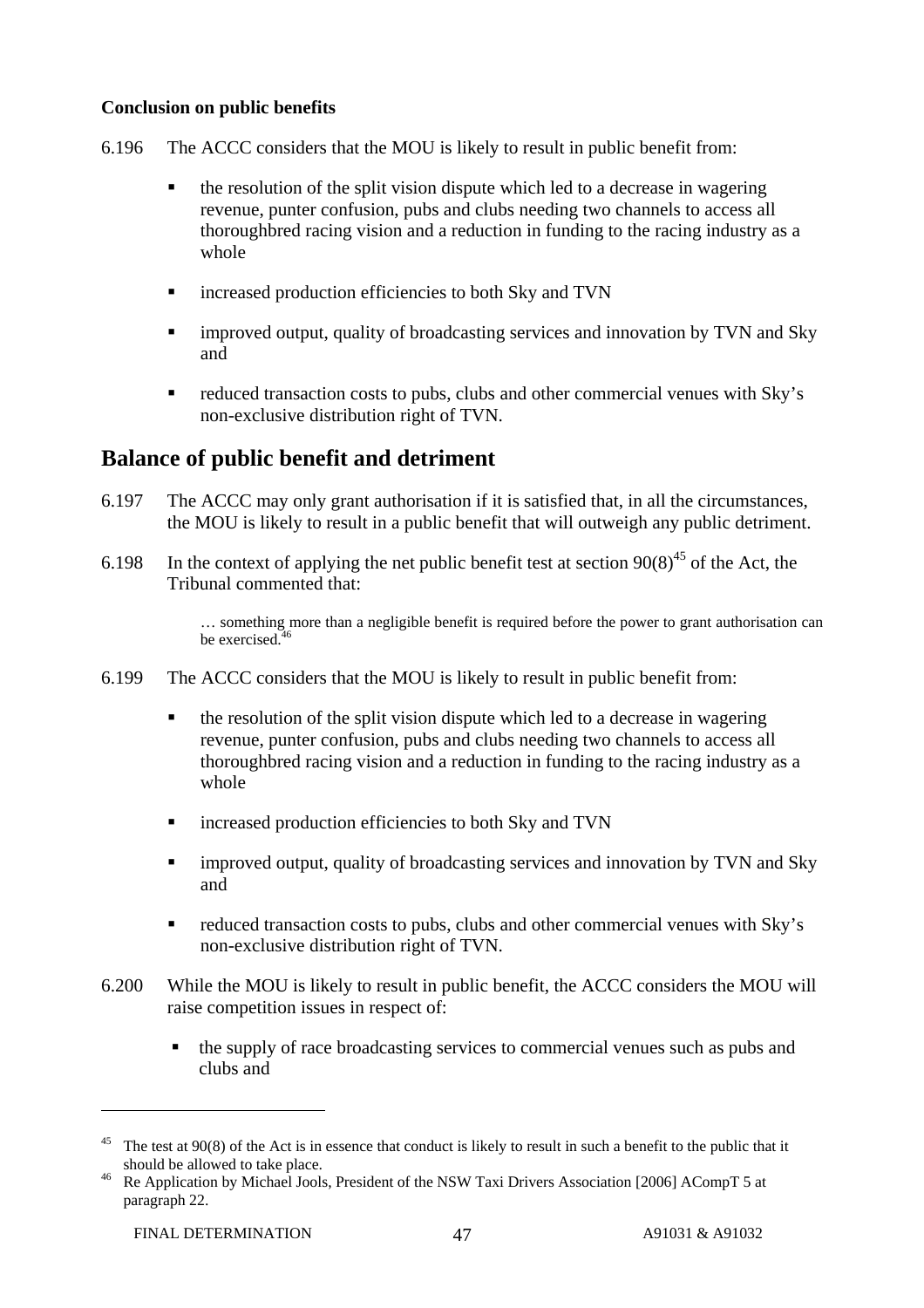- the acquisition of future broadcasting rights from the thoroughbred racing clubs.
- 6.201 The ACCC is concerned about the potential for Tabcorp/Sky to distribute the Sky and TVN Channels as a bundled product to commercial venues with wagering facilities, that is, pubs, clubs or their equivalent, without at least offering the Sky Channel separately to these venues.
- 6.202 The combined effect of Tabcorp offering the Sky and TVN Channels as a bundle, in conjunction with Tabcorp's existing requirement that venues with TAB Kiosks and Easy Bet Terminals acquire Sky Channel could result in commercial venues, that is, pubs, clubs or their equivalent, paying a higher price for race broadcasting services, because they would be forced to acquire both channels.
- 6.203 Such bundling may also inhibit the ability of TVN to distribute the TVN Channel to commercial venues with wagering facilities, given the requirement that venues with wagering facilities from Tabcorp must also acquire Sky Channel. Venues would be prevented from acquiring the TVN Channel directly from TVN if it was forced as part of bundle with Sky Channel.
- 6.204 The ACCC considers that it is important that commercial venues with wagering facilities have a choice of whether to acquire both the Sky and TVN Channels.
- 6.205 The ACCC considers that the MOU will have a competitive impact on the incentives of Sky and TVN to bid for future broadcasting rights from thoroughbred racing clubs. This is because the MOU provides that the unsuccessful bidder will still be able to access audio-visual content of races under a sub-licence and therefore may not bid for them as aggressively than without the MOU.
- 6.206 That being said, the ACCC acknowledges that there are commercial incentives to be the primary licence holder after 30 December 2012 when the MOU expires. To some degree such incentives may counter the competitive impact resulting from content sharing under the MOU.
- 6.207 The ACCC considers that the MOU does not raise any significant competition concerns in the distribution of race broadcasting services to television providers or the provision of wagering services.
- 6.208 The ACCC notes that Tabcorp's ownership of Sky Channel provides Tabcorp with potential for a competitive advantage relative to other wagering providers including any new Victorian wagering licensee (if one is appointed). However, the ACCC notes that the MOU includes provisions which oblige Tabcorp/Sky to provide a third party Victorian wagering licensee with access to racing vision.
- 6.209 The ACCC also notes that any new third party Victorian wagering licensee would need to negotiate with Sky to obtain thoroughbred racing vision with or without the MOU and at least with the MOU, both Sky and TVN would exist to provide the Sky and TVN Channels.
- 6.210 Further, any advertising restrictions which limit betting exchanges from advertising on Sky or TVN exist with or without the MOU.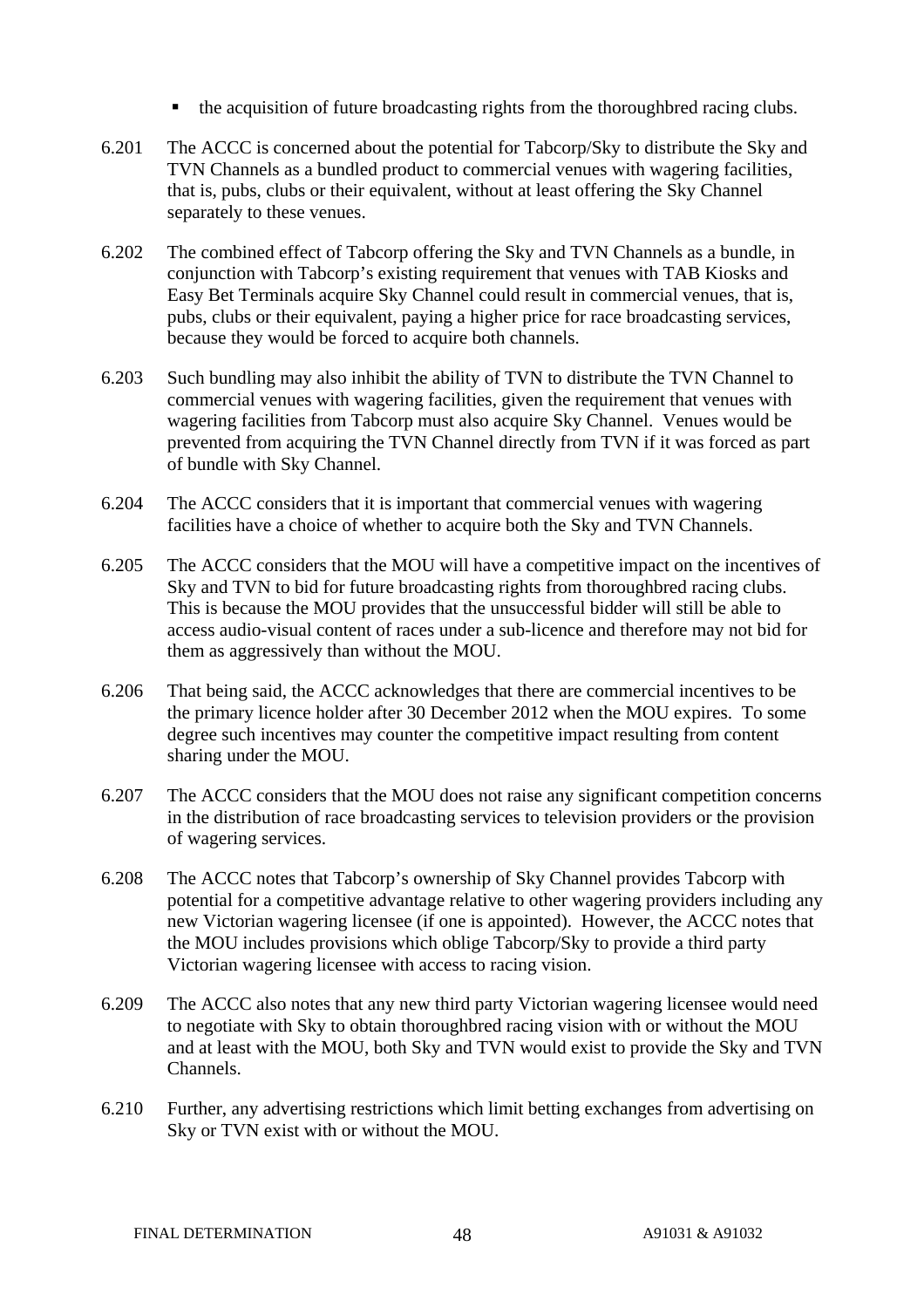- 6.211 The Act allows the ACCC to grant authorisation subject to conditions.<sup>47</sup> Generally, the ACCC may impose conditions to ensure that the net public benefit test is met or continues to be met over the proposed period of authorisation.
- 6.212 Betfair submits that the ACCC should impose a condition that requires Tabcorp to implement access arrangements to allow wagering service providers (not just a third party Victorian wagering licensee) to utilise Tabcorp's broadcasting platforms. The ACCC notes that with or without authorisation, other wagering service providers would be required to negotiate with Sky to access Sky's broadcasting platforms. The ACCC notes that there are no provisions in the MOU which restrict or limit Tabcorp's ability to deal with other wagering service providers. Further, the ACCC considers that Sky's incentives to acquire or not acquire content from Betfair for placement on the Sky Channel are not affected by the MOU. Accordingly, the ACCC does not consider that such a condition is necessary.
- 6.213 Betfair submits that the ACCC should impose a condition that prevents TVN granting exclusive licences to Sky to broadcast TVN shareholder races. As noted at paragraphs 6.95-6.98 the ACCC does not consider that the exclusive licences granted by TVN to Sky under the MOU raise any significant competition concerns. The ACCC notes that while TVN is granting exclusive licences to Sky to broadcast live on pay television and subscription services, TVN vision will continue to be available through the TVN Channel.
- 6.214 Betfair also submits that the ACCC should impose a number of conditions which would provide that TVN is not restricted from displaying wagering information from other providers, ensures that TVN maintains control over the look and content of the TVN Channel, and that there are no restrictions on using third party audio to accompany race vision.
- 6.215 The ACCC notes that there are no provisions in the MOU which prevent TVN from displaying wagering odds from other wagering operators (see paragraph 6.127). Further, the MOU provides that TVN is to maintain control over the look and content on the TVN Channel and no changes can be made without prior approval from TVN (see paragraph 3.25). The ACCC also notes that the provisions under the MOU which relate to third party audio apply to both TVN and Sky and that the MOU does not place restrictions on what type of information either TVN or Sky can include in the audio to accompany the races they broadcast (see paragraphs 6.136 - 6.144). Accordingly, the ACCC does not consider it necessary to impose these conditions.
- 6.216 Overall, the ACCC is satisfied that the public benefits arising from the MOU will outweigh the public detriments, provided that Tabcorp/Sky do not bundle the Sky and TVN Channels without at least offering the Sky Channel separately to commercial venues with wagering facilities.
- 6.217 To ensure that the public benefits generated by the MOU outweigh the public detriments the ACCC grants authorisation subject to the following condition:
	- Should Tabcorp/Sky decide to supply the Sky and TVN Channels as a bundled product to commercial venues with wagering facilities, that is, pubs, clubs or their

 $47$  Section 91(3).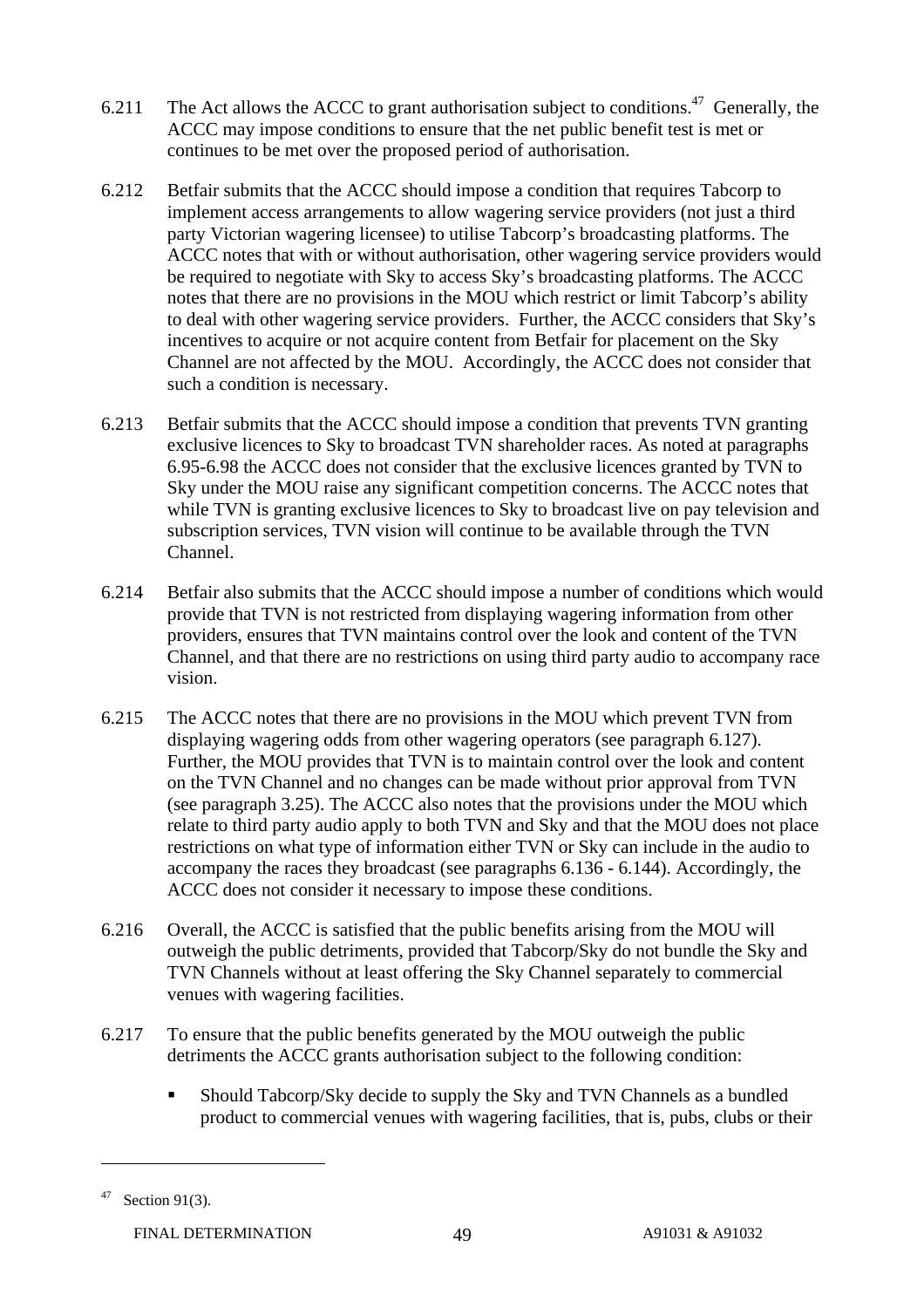equivalent, Tabcorp/Sky must at least offer the Sky Channel separately to such venues.

### **Length of authorisation**

- 6.218 The ACCC generally considers it appropriate to grant authorisation for a limited period of time, so as to allow an authorisation to be reviewed in light of any changed circumstances.
- 6.219 The ACCC notes that the MOU will expire on 31 December 2012. The applicants stated that the commercial reasons for the MOU expiring in December 2012, is to ensure that Tabcorp and Sky have access to the Melbourne Spring Racing Carnival in 2012.
- 6.220 RVL raised concerns about the term of the MOU and how it may affect the ability of any new Victorian wagering licensee to access racing vision from Sky (see paragraphs 6.104 - 6.106). As discussed at paragraphs 6.110 - 6.111 the ACCC is satisfied that sufficient safeguards exist should concerns arise that Tabcorp/Sky has not complied with the provisions of the MOU which relate to providing vision to a new wagering licensee in Victoria.
- 6.221 As such, the ACCC grants authorisation to the MOU until 31 December 2012.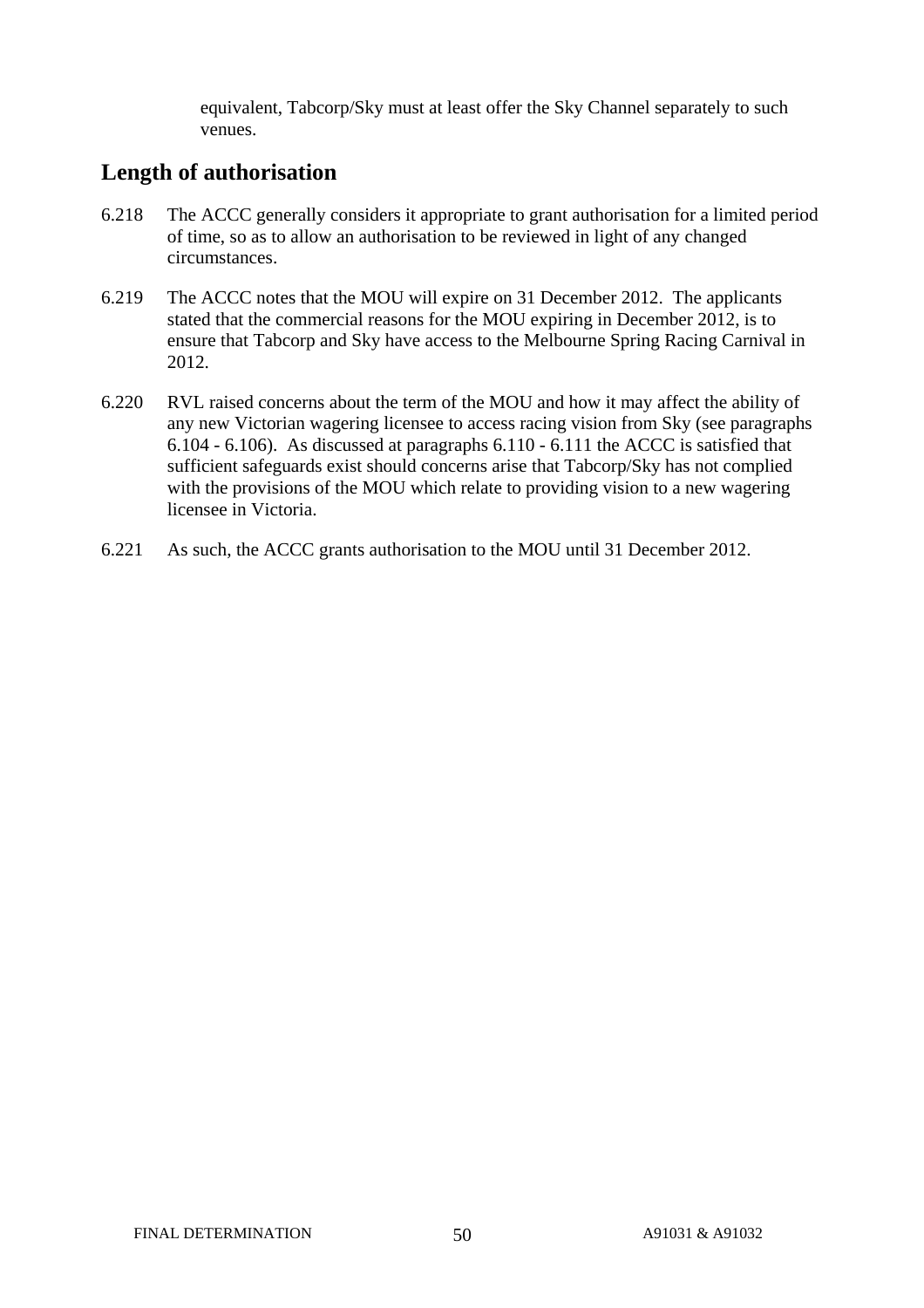# **7. Determination**

### **The application**

- 7.1 On 15 February 2007 Tabcorp Holdings Limited, Sky Channel Pty Ltd, and ThoroughVision Pty Ltd (collectively referred to as 'the applicants') lodged applications for authorisation A91031 and A91032 with the Australian Competition and Consumer Commission (the ACCC).
- 7.2 Application A91031 was made under subsection 88(1) of the *Trade Practices Act 1974*  (Act) to make and give effect to a contract or arrangement, or arrive at an understanding, a provision of which would have the purpose, or would have or might have the effect, of substantially lessening competition within the meaning of section 45 of the Act.
- 7.3 Application A91032 was made under subsection 88(8) of the Act to engage in conduct that constitutes or may constitute, exclusive dealing.
- 7.4 The applicants seek authorisation for a Memorandum of Understanding (MOU) which broadly outlines the commercial terms for the sharing of thoroughbred racing content between the Sky and TVN Channels. In particular, authorisation is sought for Schedules 1 to 7 of the MOU and any arrangements made under clause 2.3 of the MOU.

### **The net public benefit test**

- 7.5 For the reasons outlined in Chapter 6 of this determination, and subject to the condition below:
	- the ACCC considers that in all the circumstances the arrangements for which authorisation is sought under A91031 are likely to result in a public benefit that would outweigh the detriment to the public constituted by any lessening of competition arising from the arrangements and
	- the ACCC is satisfied that the arrangements for which authorisation is sought under A91032 are likely to result in such a benefit to the public that the arrangements should be allowed to take place.
- 7.6 The ACCC therefore **grants** authorisation to applications A91031 and A91032 **on condition that :**
	- Should Tabcorp/Sky decide to supply the Sky and TVN Channels as a bundled product to commercial venues with wagering facilities, that is, pubs, clubs or their equivalent, Tabcorp/Sky must at least offer the Sky Channel separately to such venues.